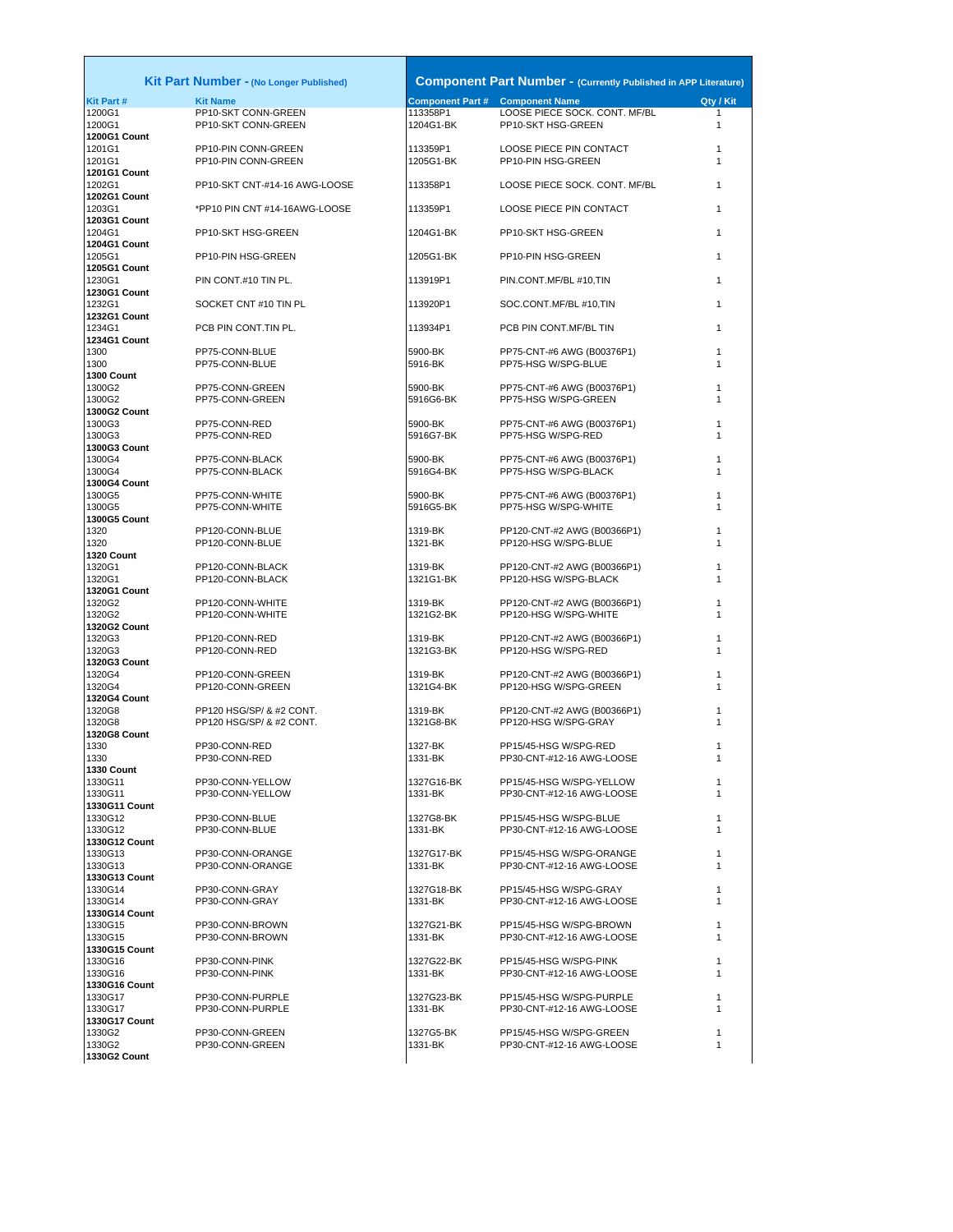| Kit                      |
|--------------------------|
| Kit Part #               |
| 1330G4                   |
| 1330G4                   |
| 1330G4 Count<br>1330G5   |
| 1330G5                   |
| 1330G5 Count             |
| 1345                     |
| 1345                     |
| 1345 Count<br>1345G16    |
| 1345G16                  |
| 1345G16 Count            |
| 1345G17                  |
| 1345G17                  |
| 1345G17 Count<br>1345G18 |
| 1345G18                  |
| 1345G18 Count            |
| 1345G21                  |
| 1345G21<br>1345G21       |
| Count<br>1345G22         |
| 1345G22                  |
| 1345G22 Count            |
| 1345G23                  |
| 1345G23<br>1345G23 Count |
| 1345G5                   |
| 1345G5                   |
| 1345G5 Count             |
| 1345G6                   |
| 1345G6                   |
| 1345G6 Count<br>1345G7   |
| 1345G7                   |
| 1345G7 Count             |
| 1345G8                   |
| 1345G8                   |
| 1345G8 Count<br>1380     |
| 1380                     |
| 1380 Count               |
| 1380G1                   |
| 1380G1<br>1380G1 Count   |
| 1380G2                   |
| 1380G2                   |
| 1380G2 Count             |
| 1380G3                   |
| 1380G3<br>1380G3 Count   |
| 1380G4                   |
| 1380G4                   |
| 1380G4 Count             |
| 1395                     |
| 1395<br>1395 Count       |
| 1395G1                   |
| 1395G1                   |
| 1395G1 Count             |
| 1395G10                  |
| 1395G10<br>1395G10 Count |
| 1395G2                   |
| 1395G2                   |
| 1395G2 Count             |
| 1395G3                   |
| 1395G3<br>1395G3 Count   |
| 1395G4                   |
| 1395G4                   |
| 1395G4 Count             |
| 1395G5                   |
| 1395G5<br>1395G5 Count   |
| 1395G6                   |
| 1395G6                   |
| 1395G6 Count             |
| 1395G7                   |
| 1395G7<br>1395G7 Count   |
|                          |
|                          |

PP15-CONN-GRAY<br>PP15-CONN-GRAY

|                                     | <b>Kit Part Number - (No Longer Published)</b> |                          | <b>Component Part Number - (Currently Published in APP Literature)</b> |           |
|-------------------------------------|------------------------------------------------|--------------------------|------------------------------------------------------------------------|-----------|
| <b>Kit Part #</b>                   | <b>Kit Name</b>                                |                          | <b>Component Part # Component Name</b>                                 | Qty / Kit |
| 1330G4<br>1330G4                    | PP30-CONN-BLACK<br>PP30-CONN-BLACK             | 1327G6-BK<br>1331-BK     | PP15/45-HSG W/SPG-BLACK<br>PP30-CNT-#12-16 AWG-LOOSE                   | 1<br>1    |
| 1330G4 Count<br>1330G5<br>1330G5    | PP30-CONN-WHITE<br>PP30-CONN-WHITE             | 1327G7-BK<br>1331-BK     | PP15/45-HSG W/SPG-WHITE<br>PP30-CNT-#12-16 AWG-LOOSE                   | 1<br>1    |
| 1330G5 Count<br>1345                | PP45-CONN-RED                                  | 261G2-LPBK               | L.D. LOOSE PIECE 45A CONTACT                                           | 1         |
| 1345<br>1345 Count                  | PP45-CONN-RED                                  | 1327-BK                  | PP15/45-HSG W/SPG-RED                                                  | 1         |
| 1345G16<br>1345G16<br>1345G16 Count | PP45-CONN-YELLOW<br>PP45-CONN-YELLOW           | 261G2-LPBK<br>1327G16-BK | L.D. LOOSE PIECE 45A CONTACT<br>PP15/45-HSG W/SPG-YELLOW               | 1<br>1    |
| 1345G17<br>1345G17                  | PP45-CONN-ORANGE<br>PP45-CONN-ORANGE           | 261G2-LPBK<br>1327G17-BK | L.D. LOOSE PIECE 45A CONTACT<br>PP15/45-HSG W/SPG-ORANGE               | 1<br>1    |
| 1345G17 Count<br>1345G18            | PP45-CONN-GRAY                                 | 261G2-LPBK<br>1327G18-BK | L.D. LOOSE PIECE 45A CONTACT                                           | 1<br>1    |
| 1345G18<br>1345G18 Count<br>1345G21 | PP45-CONN-GRAY<br>PP45-CONN-BROWN              | 261G2-LPBK               | PP15/45-HSG W/SPG-GRAY<br>L.D. LOOSE PIECE 45A CONTACT                 | 1         |
| 1345G21<br>1345G21 Count            | PP45-CONN-BROWN                                | 1327G21-BK               | PP15/45-HSG W/SPG-BROWN                                                | 1         |
| 1345G22<br>1345G22<br>1345G22 Count | PP45-CONN-PINK<br>PP45-CONN-PINK               | 261G2-LPBK<br>1327G22-BK | L.D. LOOSE PIECE 45A CONTACT<br>PP15/45-HSG W/SPG-PINK                 | 1<br>1    |
| 1345G23<br>1345G23                  | PP45-CONN-PURPLE<br>PP45-CONN-PURPLE           | 261G2-LPBK<br>1327G23-BK | L.D. LOOSE PIECE 45A CONTACT<br>PP15/45-HSG W/SPG-PURPLE               | 1<br>1    |
| 1345G23 Count<br>1345G5<br>1345G5   | PP45-CONN-GREEN<br>PP45-CONN-GREEN             | 261G2-LPBK<br>1327G5-BK  | L.D. LOOSE PIECE 45A CONTACT<br>PP15/45-HSG W/SPG-GREEN                | 1<br>1    |
| 1345G5 Count<br>1345G6              | PP45-CONN-BLACK                                | 261G2-LPBK               | L.D. LOOSE PIECE 45A CONTACT                                           | 1         |
| 1345G6<br>1345G6 Count<br>1345G7    | PP45-CONN-BLACK<br>PP45-CONN-WHITE             | 1327G6-BK<br>261G2-LPBK  | PP15/45-HSG W/SPG-BLACK<br>L.D. LOOSE PIECE 45A CONTACT                | 1<br>1    |
| 1345G7<br>1345G7 Count              | PP45-CONN-WHITE                                | 1327G7-BK                | PP15/45-HSG W/SPG-WHITE                                                | 1         |
| 1345G8<br>1345G8<br>1345G8 Count    | PP45-CONN-BLUE<br>PP45-CONN-BLUE               | 261G2-LPBK<br>1327G8-BK  | L.D. LOOSE PIECE 45A CONTACT<br>PP15/45-HSG W/SPG-BLUE                 | 1<br>1    |
| 1380<br>1380<br>1380 Count          | PP180-CONN-BLUE<br>PP180-CONN-BLUE             | 1382-BK<br>1381-BK       | PP180/SB175-CNT-1/0 (B00374p1)<br>PP180 HSG W/SPG BLUE                 | 1<br>1    |
| 1380G1<br>1380G1<br>1380G1 Count    | PP180-CONN-BLACK<br>PP180-CONN-BLACK           | 1382-BK<br>1381G1-BK     | PP180/SB175-CNT-1/0 (B00374p1)<br>PP180-HSG W/SPG-BLACK                | 1<br>1    |
| 1380G2<br>1380G2                    | PP180-CONN-WHITE<br>PP180-CONN-WHITE           | 1382-BK<br>1381G2-BK     | PP180/SB175-CNT-1/0 (B00374p1)<br>PP180-HSG W/SPG-WHITE                | 1<br>1    |
| 1380G2 Count<br>1380G3<br>1380G3    | PP180-CONN-RED<br>PP180-CONN-RED               | 1382-BK<br>1381G3-BK     | PP180/SB175-CNT-1/0 (B00374p1)<br>PP180-HSG W/SPG-RED                  | 1<br>1    |
| 1380G3 Count<br>1380G4<br>1380G4    | PP180-CONN-GREEN<br>PP180-CONN-GREEN           | 1382-BK<br>1381G4-BK     | PP180/SB175-CNT-1/0 (B00374p1)<br>PP180-HSG W/SPG-GREEN                | 1<br>1    |
| 1380G4 Count<br>1395<br>1395        | PP15-CONN-RED<br>PP15-CONN-RED                 | 1327-BK<br>1332-BK       | PP15/45-HSG W/SPG-RED<br>PP15-CNT-#16-20 AWG-LOOSE                     | 1         |
| 1395 Count<br>1395G1                | PP15-CONN-BLACK                                | 1327G6-BK                | PP15/45-HSG W/SPG-BLACK                                                | 1         |
| 1395G1<br>1395G1 Count              | PP15-CONN-BLACK                                | 1332-BK                  | PP15-CNT-#16-20 AWG-LOOSE                                              | 1         |
| 1395G10<br>1395G10<br>1395G10 Count | PP15-CONN-PURPLE<br>PP15-CONN-PURPLE           | 1327G23-BK<br>1332-BK    | PP15/45-HSG W/SPG-PURPLE<br>PP15-CNT-#16-20 AWG-LOOSE                  | 1<br>1    |
| 1395G2<br>1395G2<br>1395G2 Count    | PP15-CONN-WHITE<br>PP15-CONN-WHITE             | 1327G7-BK<br>1332-BK     | PP15/45-HSG W/SPG-WHITE<br>PP15-CNT-#16-20 AWG-LOOSE                   | 1<br>1    |
| 1395G3<br>1395G3<br>1395G3 Count    | PP15-CONN-GREEN<br>PP15-CONN-GREEN             | 1327G5-BK<br>1332-BK     | PP15/45-HSG W/SPG-GREEN<br>PP15-CNT-#16-20 AWG-LOOSE                   | 1<br>1    |
| 1395G4<br>1395G4                    | PP15-CONN-BLUE<br>PP15-CONN-BLUE               | 1327G8-BK<br>1332-BK     | PP15/45-HSG W/SPG-BLUE<br>PP15-CNT-#16-20 AWG-LOOSE                    | 1<br>1    |
| 1395G4 Count<br>1395G5<br>1395G5    | PP15-CONN-YELLOW<br>PP15-CONN-YELLOW           | 1327G16-BK<br>1332-BK    | PP15/45-HSG W/SPG-YELLOW<br>PP15-CNT-#16-20 AWG-LOOSE                  | 1<br>1    |
| 1395G5 Count<br>1395G6              | PP15-CONN-ORANGE                               | 1327G17-BK               | PP15/45-HSG W/SPG-ORANGE                                               | 1         |
| 1395G6<br>1395G6 Count<br>1395G7    | PP15-CONN-ORANGE<br>PP15-CONN-GRAY             | 1332-BK<br>1327G18-BK    | PP15-CNT-#16-20 AWG-LOOSE<br>PP15/45-HSG W/SPG-GRAY                    | 1<br>1    |
| 1395G7                              | PP15-CONN-GRAY                                 | 1332-BK                  | PP15-CNT-#16-20 AWG-LOOSE                                              | 1         |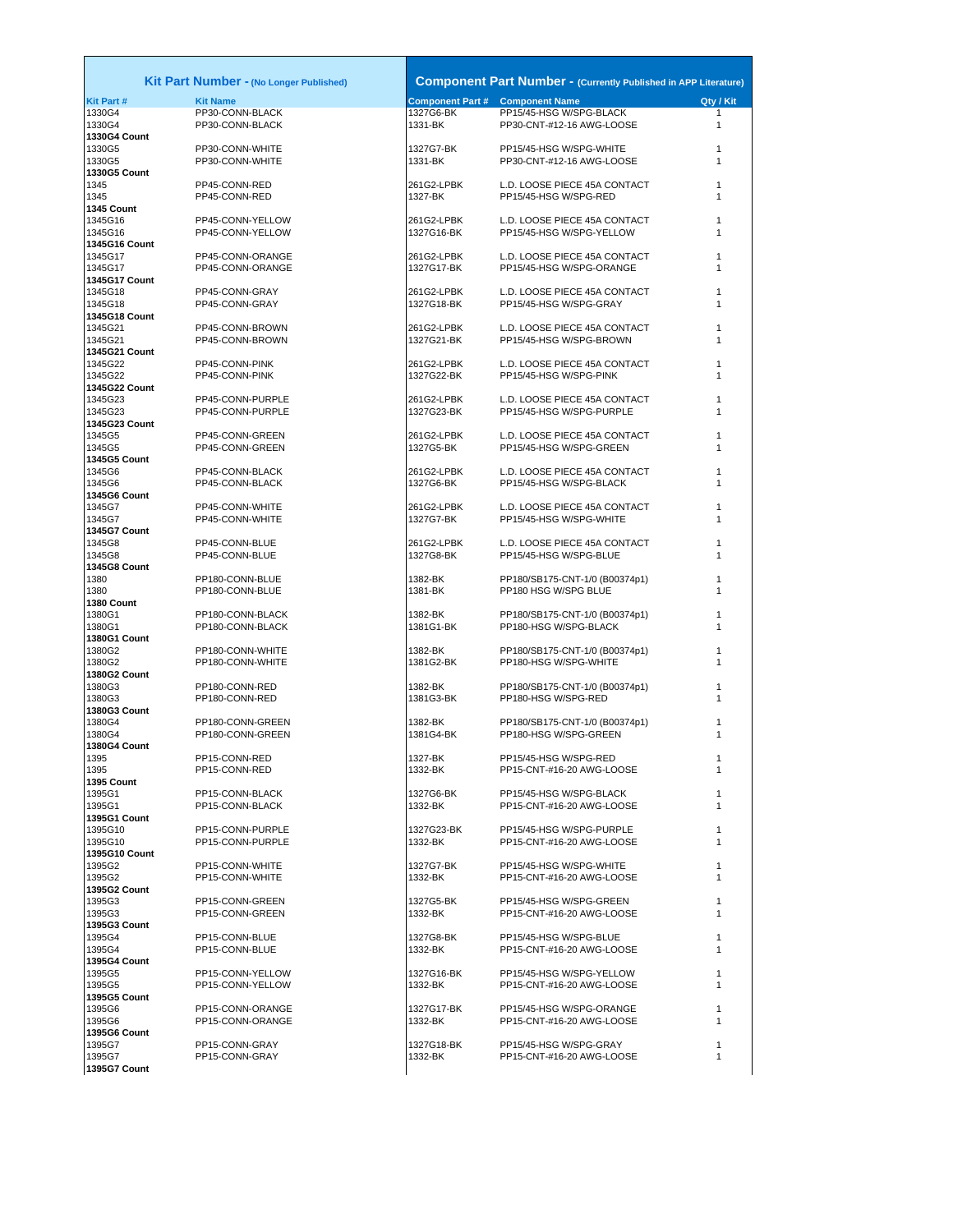| <b>Kit Part#</b><br><b>Kit Name</b><br><b>Component Part #</b><br>Qty / Kit<br><b>Component Name</b><br>1327G21-BK<br>$\mathbf{1}$<br>1395G8<br>PP15-CONN-BROWN<br>PP15/45-HSG W/SPG-BROWN<br>1395G8<br>PP15-CONN-BROWN<br>1332-BK<br>PP15-CNT-#16-20 AWG-LOOSE<br>1<br>1395G8 Count<br>PP PAK-2P SNAP-IN RECEPTACLE<br>110g9-bk<br>1450G1<br>PP PAK-RETAINING PIN<br>1<br>1450G1<br>PP PAK-2P SNAP-IN RECEPTACLE<br>1331-BK<br>PP30-CNT-#12-16 AWG-LOOSE<br>2<br>1450G1<br>PP PAK-2P SNAP-IN RECEPTACLE<br>1327G6-BK<br>PP15/45-HSG W/SPG-BLACK<br>2<br>1450G1<br>PP PAK-2P SNAP-IN RECEPTACLE<br>1399G1-BK<br>SPACER KEY-SHORT-RED-W/HOLE<br>1<br>1450G1<br>PP PAK-2P SNAP-IN RECEPTACLE<br>1399G2-BK<br>SPACER KEY-LONG-RED<br>PP PAK-2P SNAP-IN RECEPTACLE<br>1450G1<br>1470G1-BK<br>PP PAK 2-4P HSG-SNAP-IN RECEPT<br>1<br>1450G1 Count<br>PP PAK-2-4P HDW.PAK-CABLE<br>1450G2<br>PP PAK-2P PLUG NO LATCH<br>115G1-BK<br>1<br>$\overline{2}$<br>1450G2<br>PP PAK-2P PLUG NO LATCH<br>1331-BK<br>PP30-CNT-#12-16 AWG-LOOSE<br>1450G2<br>2<br>PP PAK-2P PLUG NO LATCH<br>1327G6-BK<br>PP15/45-HSG W/SPG-BLACK<br>1450G2<br>PP PAK-2P PLUG NO LATCH<br>1399G1-BK<br>SPACER KEY-SHORT-RED-W/HOLE<br>1<br>1450G2<br>PP PAK-2P PLUG NO LATCH<br>1399G2-BK<br>SPACER KEY-LONG-RED<br>1450G2<br>PP PAK-2P PLUG NO LATCH<br>1461G1-BK<br>PP PAK 2-4P HSG-PLUG NO LATCH<br>1<br><b>1450G2 Count</b><br>PP PAK-2-4P HDW.PAK-CABLE<br>1450G3<br>PP PAK-2P PLUG WITH LATCH<br>115G1-BK<br>1<br>$\overline{2}$<br>1450G3<br>PP PAK-2P PLUG WITH LATCH<br>1331-BK<br>PP30-CNT-#12-16 AWG-LOOSE<br>1450G3<br>PP PAK-2P PLUG WITH LATCH<br>PP15/45-HSG W/SPG-BLACK<br>2<br>1327G6-BK<br>1450G3<br>1399G1-BK<br>SPACER KEY-SHORT-RED-W/HOLE<br>PP PAK-2P PLUG WITH LATCH<br>1<br>1450G3<br>PP PAK-2P PLUG WITH LATCH<br>1399G2-BK<br>SPACER KEY-LONG-RED<br>1<br>1450G3<br>PP PAK-2P PLUG WITH LATCH<br>1460G1-BK<br>PP PAK 2-4P HSG-PLUG W/LATCH<br>1<br>1450G3 Count<br>1451G1<br>PP PAK-3P SNAP-IN RECEPTACLE<br>110g9-bk<br>PP PAK-RETAINING PIN<br>1<br>1451G1<br>PP PAK-3P SNAP-IN RECEPTACLE<br>1331-BK<br>PP30-CNT-#12-16 AWG-LOOSE<br>3<br>1451G1<br>PP PAK-3P SNAP-IN RECEPTACLE<br>1327G6-BK<br>PP15/45-HSG W/SPG-BLACK<br>3<br>1451G1<br>PP PAK-3P SNAP-IN RECEPTACLE<br>1399G1-BK<br>SPACER KEY-SHORT-RED-W/HOLE<br>PP PAK-3P SNAP-IN RECEPTACLE<br>PP PAK 2-4P HSG-SNAP-IN RECEPT<br>1451G1<br>1470G1-BK<br>1451G1 Count<br>1451G2<br>PP PAK-3P PLUG NO LATCH-FEMALE<br>115G1-BK<br>PP PAK-2-4P HDW.PAK-CABLE<br>1<br>1451G2<br>PP PAK-3P PLUG NO LATCH-FEMALE<br>1331-BK<br>PP30-CNT-#12-16 AWG-LOOSE<br>3<br>1451G2<br>PP PAK-3P PLUG NO LATCH-FEMALE<br>1327G6-BK<br>PP15/45-HSG W/SPG-BLACK<br>3<br>1451G2<br>PP PAK-3P PLUG NO LATCH-FEMALE<br>1399G1-BK<br>SPACER KEY-SHORT-RED-W/HOLE<br>1<br>1451G2<br>PP PAK-3P PLUG NO LATCH-FEMALE<br>1461G1-BK<br>PP PAK 2-4P HSG-PLUG NO LATCH<br>1<br>1451G2 Count<br>1451G3<br>PP PAK-3P PLUG WITH LATCH<br>PP PAK-2-4P HDW.PAK-CABLE<br>115G1-BK<br>1<br>3<br>1451G3<br>PP PAK-3P PLUG WITH LATCH<br>1331-BK<br>PP30-CNT-#12-16 AWG-LOOSE<br>1451G3<br>PP PAK-3P PLUG WITH LATCH<br>1327G6-BK<br>PP15/45-HSG W/SPG-BLACK<br>3<br>1451G3<br>PP PAK-3P PLUG WITH LATCH<br>1399G2-BK<br>SPACER KEY-SHORT-RED-W/HOLE<br>1<br>1451G3<br>PP PAK-3P PLUG WITH LATCH<br>1460G1-BK<br>PP PAK 2-4P HSG-PLUG W/LATCH<br>1<br>1451G3 Count<br>1451G6<br>PP PAK-3P PLUG NO LATCH-MALE<br>115G1-BK<br>PP PAK-2-4P HDW.PAK-CABLE<br>1<br>1451G6<br>PP PAK-3P PLUG NO LATCH-MALE<br>1331-BK<br>PP30-CNT-#12-16 AWG-LOOSE<br>3<br>PP PAK-3P PLUG NO LATCH-MALE<br>PP15/45-HSG W/SPG-BLACK<br>3<br>1451G6<br>1327G6-BK<br>1451G6<br>1399G2-BK<br>PP PAK-3P PLUG NO LATCH-MALE<br>SPACER KEY-SHORT-RED-W/HOLE<br>1451G6<br>PP PAK-3P PLUG NO LATCH-MALE<br>1461G1-BK<br>PP PAK 2-4P HSG-PLUG NO LATCH<br>1<br><b>1451G6 Count</b><br>1452G1<br>PP PAK-4P SNAP-IN RECEPTACLE<br>PP PAK-RETAINING PIN<br>110g9-bk<br>1<br>1452G1<br>PP PAK-4P SNAP-IN RECEPTACLE<br>1327G6-BK<br>PP15/45-HSG W/SPG-BLACK<br>4<br>1452G1<br>PP PAK-4P SNAP-IN RECEPTACLE<br>1331-BK<br>PP30-CNT-#12-16 AWG-LOOSE<br>4<br>1452G1<br>PP PAK-4P SNAP-IN RECEPTACLE<br>1470G1-BK<br>PP PAK 2-4P HSG-SNAP-IN RECEPT<br><b>1452G1 Count</b><br>1452G2<br>PP PAK-4P PLUG NO LATCH<br>PP PAK-2-4P HDW.PAK-CABLE<br>115G1-BK<br>1<br>1452G2<br>PP PAK-4P PLUG NO LATCH<br>1331-BK<br>PP30-CNT-#12-16 AWG-LOOSE<br>4<br>1452G2<br>PP PAK-4P PLUG NO LATCH<br>1327G6-BK<br>PP15/45-HSG W/SPG-BLACK<br>4<br>1452G2<br>1461G1-BK<br>PP PAK-4P PLUG NO LATCH<br>PP PAK 2-4P HSG-PLUG NO LATCH<br>1<br><b>1452G2 Count</b><br>1452G3<br>PP PAK-4P PLUG WITH LATCH<br>115G1-BK<br>PP PAK-2-4P HDW.PAK-CABLE<br>1<br>1452G3<br>1331-BK<br>PP PAK-4P PLUG WITH LATCH<br>PP30-CNT-#12-16 AWG-LOOSE<br>4<br>1452G3<br>PP PAK-4P PLUG WITH LATCH<br>1327G6-BK<br>PP15/45-HSG W/SPG-BLACK<br>4<br>1452G3<br>1460G1-BK<br>PP PAK-4P PLUG WITH LATCH<br>PP PAK 2-4P HSG-PLUG W/LATCH<br>1<br>1452G3 Count<br>1453g1<br>$\overline{2}$<br>PP PAK-6P SNAP-IN RECEPTACLE<br>110g9-bk<br>PP PAK-RETAINING PIN<br>1453g1<br>PP PAK-6P SNAP-IN RECEPTACLE<br>1331-BK<br>PP30-CNT-#12-16 AWG-LOOSE<br>6<br>1453g1<br>PP PAK-6P SNAP-IN RECEPTACLE<br>1327G6-BK<br>PP15/45-HSG W/SPG-BLACK<br>6<br>1453g1<br>PP PAK-6P SNAP-IN RECEPTACLE<br>1470G2-BK<br>PP PAK 5-6P HSG-SNAP-IN RECEPT<br>1<br>1453g1 Count<br>1453G2<br>PP PAK-6P PLUG NO LATCH<br>115G2-BK<br>PP PAK-4-6P HDW.PAK-CABLE<br>1<br>1453G2<br>PP PAK-6P PLUG NO LATCH<br>1331-BK<br>PP30-CNT-#12-16 AWG-LOOSE<br>6<br>1453G2<br>PP PAK-6P PLUG NO LATCH<br>1327G6-BK<br>PP15/45-HSG W/SPG-BLACK<br>6<br>1453G2<br>PP PAK-6P PLUG NO LATCH<br>1461G2-BK<br>PP PAK 5-6P HSG-PLUG NO LATCH<br>1<br>1453G2 Count<br>1453G3<br>PP PAK-6P PLUG WITH LATCH<br>115G2-BK<br>PP PAK-4-6P HDW.PAK-CABLE<br>1<br>1453G3<br>PP PAK-6P PLUG WITH LATCH<br>1331-BK<br>PP30-CNT-#12-16 AWG-LOOSE<br>6<br>1453G3<br>PP PAK-6P PLUG WITH LATCH<br>1327G6-BK<br>PP15/45-HSG W/SPG-BLACK<br>6<br>1453G3<br>PP PAK-6P PLUG WITH LATCH<br>1460G2-BK<br>PP PAK 5-6P HSG-PLUG W/LATCH<br>1 |              | Kit Part Number - (No Longer Published) | <b>Component Part Number - (Currently Published in APP Literature)</b> |  |
|---------------------------------------------------------------------------------------------------------------------------------------------------------------------------------------------------------------------------------------------------------------------------------------------------------------------------------------------------------------------------------------------------------------------------------------------------------------------------------------------------------------------------------------------------------------------------------------------------------------------------------------------------------------------------------------------------------------------------------------------------------------------------------------------------------------------------------------------------------------------------------------------------------------------------------------------------------------------------------------------------------------------------------------------------------------------------------------------------------------------------------------------------------------------------------------------------------------------------------------------------------------------------------------------------------------------------------------------------------------------------------------------------------------------------------------------------------------------------------------------------------------------------------------------------------------------------------------------------------------------------------------------------------------------------------------------------------------------------------------------------------------------------------------------------------------------------------------------------------------------------------------------------------------------------------------------------------------------------------------------------------------------------------------------------------------------------------------------------------------------------------------------------------------------------------------------------------------------------------------------------------------------------------------------------------------------------------------------------------------------------------------------------------------------------------------------------------------------------------------------------------------------------------------------------------------------------------------------------------------------------------------------------------------------------------------------------------------------------------------------------------------------------------------------------------------------------------------------------------------------------------------------------------------------------------------------------------------------------------------------------------------------------------------------------------------------------------------------------------------------------------------------------------------------------------------------------------------------------------------------------------------------------------------------------------------------------------------------------------------------------------------------------------------------------------------------------------------------------------------------------------------------------------------------------------------------------------------------------------------------------------------------------------------------------------------------------------------------------------------------------------------------------------------------------------------------------------------------------------------------------------------------------------------------------------------------------------------------------------------------------------------------------------------------------------------------------------------------------------------------------------------------------------------------------------------------------------------------------------------------------------------------------------------------------------------------------------------------------------------------------------------------------------------------------------------------------------------------------------------------------------------------------------------------------------------------------------------------------------------------------------------------------------------------------------------------------------------------------------------------------------------------------------------------------------------------------------------------------------------------------------------------------------------------------------------------------------------------------------------------------------------------------------------------------------------------------------------------------------------------------------------------------------------------------------------------------------------------------------------------------------------------------------------------------------------------------------------------------------------------------------------------------------------------------------------------------------------------------------------------------------------------------------------------------------------------------------------------------------------------------------------------------------------------------------------------------------------------------------------------------------------------------------------------------------------------------------------------------------------------------------------------------------------------------------------------------------------------------------------------------------------------------------------------------------------------------------------------------------------|--------------|-----------------------------------------|------------------------------------------------------------------------|--|
|                                                                                                                                                                                                                                                                                                                                                                                                                                                                                                                                                                                                                                                                                                                                                                                                                                                                                                                                                                                                                                                                                                                                                                                                                                                                                                                                                                                                                                                                                                                                                                                                                                                                                                                                                                                                                                                                                                                                                                                                                                                                                                                                                                                                                                                                                                                                                                                                                                                                                                                                                                                                                                                                                                                                                                                                                                                                                                                                                                                                                                                                                                                                                                                                                                                                                                                                                                                                                                                                                                                                                                                                                                                                                                                                                                                                                                                                                                                                                                                                                                                                                                                                                                                                                                                                                                                                                                                                                                                                                                                                                                                                                                                                                                                                                                                                                                                                                                                                                                                                                                                                                                                                                                                                                                                                                                                                                                                                                                                                                                                                                                                                                                                                                                                                                                                                                                                                                                                                                                                                                                                                                                               |              |                                         |                                                                        |  |
|                                                                                                                                                                                                                                                                                                                                                                                                                                                                                                                                                                                                                                                                                                                                                                                                                                                                                                                                                                                                                                                                                                                                                                                                                                                                                                                                                                                                                                                                                                                                                                                                                                                                                                                                                                                                                                                                                                                                                                                                                                                                                                                                                                                                                                                                                                                                                                                                                                                                                                                                                                                                                                                                                                                                                                                                                                                                                                                                                                                                                                                                                                                                                                                                                                                                                                                                                                                                                                                                                                                                                                                                                                                                                                                                                                                                                                                                                                                                                                                                                                                                                                                                                                                                                                                                                                                                                                                                                                                                                                                                                                                                                                                                                                                                                                                                                                                                                                                                                                                                                                                                                                                                                                                                                                                                                                                                                                                                                                                                                                                                                                                                                                                                                                                                                                                                                                                                                                                                                                                                                                                                                                               |              |                                         |                                                                        |  |
|                                                                                                                                                                                                                                                                                                                                                                                                                                                                                                                                                                                                                                                                                                                                                                                                                                                                                                                                                                                                                                                                                                                                                                                                                                                                                                                                                                                                                                                                                                                                                                                                                                                                                                                                                                                                                                                                                                                                                                                                                                                                                                                                                                                                                                                                                                                                                                                                                                                                                                                                                                                                                                                                                                                                                                                                                                                                                                                                                                                                                                                                                                                                                                                                                                                                                                                                                                                                                                                                                                                                                                                                                                                                                                                                                                                                                                                                                                                                                                                                                                                                                                                                                                                                                                                                                                                                                                                                                                                                                                                                                                                                                                                                                                                                                                                                                                                                                                                                                                                                                                                                                                                                                                                                                                                                                                                                                                                                                                                                                                                                                                                                                                                                                                                                                                                                                                                                                                                                                                                                                                                                                                               |              |                                         |                                                                        |  |
|                                                                                                                                                                                                                                                                                                                                                                                                                                                                                                                                                                                                                                                                                                                                                                                                                                                                                                                                                                                                                                                                                                                                                                                                                                                                                                                                                                                                                                                                                                                                                                                                                                                                                                                                                                                                                                                                                                                                                                                                                                                                                                                                                                                                                                                                                                                                                                                                                                                                                                                                                                                                                                                                                                                                                                                                                                                                                                                                                                                                                                                                                                                                                                                                                                                                                                                                                                                                                                                                                                                                                                                                                                                                                                                                                                                                                                                                                                                                                                                                                                                                                                                                                                                                                                                                                                                                                                                                                                                                                                                                                                                                                                                                                                                                                                                                                                                                                                                                                                                                                                                                                                                                                                                                                                                                                                                                                                                                                                                                                                                                                                                                                                                                                                                                                                                                                                                                                                                                                                                                                                                                                                               |              |                                         |                                                                        |  |
|                                                                                                                                                                                                                                                                                                                                                                                                                                                                                                                                                                                                                                                                                                                                                                                                                                                                                                                                                                                                                                                                                                                                                                                                                                                                                                                                                                                                                                                                                                                                                                                                                                                                                                                                                                                                                                                                                                                                                                                                                                                                                                                                                                                                                                                                                                                                                                                                                                                                                                                                                                                                                                                                                                                                                                                                                                                                                                                                                                                                                                                                                                                                                                                                                                                                                                                                                                                                                                                                                                                                                                                                                                                                                                                                                                                                                                                                                                                                                                                                                                                                                                                                                                                                                                                                                                                                                                                                                                                                                                                                                                                                                                                                                                                                                                                                                                                                                                                                                                                                                                                                                                                                                                                                                                                                                                                                                                                                                                                                                                                                                                                                                                                                                                                                                                                                                                                                                                                                                                                                                                                                                                               |              |                                         |                                                                        |  |
|                                                                                                                                                                                                                                                                                                                                                                                                                                                                                                                                                                                                                                                                                                                                                                                                                                                                                                                                                                                                                                                                                                                                                                                                                                                                                                                                                                                                                                                                                                                                                                                                                                                                                                                                                                                                                                                                                                                                                                                                                                                                                                                                                                                                                                                                                                                                                                                                                                                                                                                                                                                                                                                                                                                                                                                                                                                                                                                                                                                                                                                                                                                                                                                                                                                                                                                                                                                                                                                                                                                                                                                                                                                                                                                                                                                                                                                                                                                                                                                                                                                                                                                                                                                                                                                                                                                                                                                                                                                                                                                                                                                                                                                                                                                                                                                                                                                                                                                                                                                                                                                                                                                                                                                                                                                                                                                                                                                                                                                                                                                                                                                                                                                                                                                                                                                                                                                                                                                                                                                                                                                                                                               |              |                                         |                                                                        |  |
|                                                                                                                                                                                                                                                                                                                                                                                                                                                                                                                                                                                                                                                                                                                                                                                                                                                                                                                                                                                                                                                                                                                                                                                                                                                                                                                                                                                                                                                                                                                                                                                                                                                                                                                                                                                                                                                                                                                                                                                                                                                                                                                                                                                                                                                                                                                                                                                                                                                                                                                                                                                                                                                                                                                                                                                                                                                                                                                                                                                                                                                                                                                                                                                                                                                                                                                                                                                                                                                                                                                                                                                                                                                                                                                                                                                                                                                                                                                                                                                                                                                                                                                                                                                                                                                                                                                                                                                                                                                                                                                                                                                                                                                                                                                                                                                                                                                                                                                                                                                                                                                                                                                                                                                                                                                                                                                                                                                                                                                                                                                                                                                                                                                                                                                                                                                                                                                                                                                                                                                                                                                                                                               |              |                                         |                                                                        |  |
|                                                                                                                                                                                                                                                                                                                                                                                                                                                                                                                                                                                                                                                                                                                                                                                                                                                                                                                                                                                                                                                                                                                                                                                                                                                                                                                                                                                                                                                                                                                                                                                                                                                                                                                                                                                                                                                                                                                                                                                                                                                                                                                                                                                                                                                                                                                                                                                                                                                                                                                                                                                                                                                                                                                                                                                                                                                                                                                                                                                                                                                                                                                                                                                                                                                                                                                                                                                                                                                                                                                                                                                                                                                                                                                                                                                                                                                                                                                                                                                                                                                                                                                                                                                                                                                                                                                                                                                                                                                                                                                                                                                                                                                                                                                                                                                                                                                                                                                                                                                                                                                                                                                                                                                                                                                                                                                                                                                                                                                                                                                                                                                                                                                                                                                                                                                                                                                                                                                                                                                                                                                                                                               |              |                                         |                                                                        |  |
|                                                                                                                                                                                                                                                                                                                                                                                                                                                                                                                                                                                                                                                                                                                                                                                                                                                                                                                                                                                                                                                                                                                                                                                                                                                                                                                                                                                                                                                                                                                                                                                                                                                                                                                                                                                                                                                                                                                                                                                                                                                                                                                                                                                                                                                                                                                                                                                                                                                                                                                                                                                                                                                                                                                                                                                                                                                                                                                                                                                                                                                                                                                                                                                                                                                                                                                                                                                                                                                                                                                                                                                                                                                                                                                                                                                                                                                                                                                                                                                                                                                                                                                                                                                                                                                                                                                                                                                                                                                                                                                                                                                                                                                                                                                                                                                                                                                                                                                                                                                                                                                                                                                                                                                                                                                                                                                                                                                                                                                                                                                                                                                                                                                                                                                                                                                                                                                                                                                                                                                                                                                                                                               |              |                                         |                                                                        |  |
|                                                                                                                                                                                                                                                                                                                                                                                                                                                                                                                                                                                                                                                                                                                                                                                                                                                                                                                                                                                                                                                                                                                                                                                                                                                                                                                                                                                                                                                                                                                                                                                                                                                                                                                                                                                                                                                                                                                                                                                                                                                                                                                                                                                                                                                                                                                                                                                                                                                                                                                                                                                                                                                                                                                                                                                                                                                                                                                                                                                                                                                                                                                                                                                                                                                                                                                                                                                                                                                                                                                                                                                                                                                                                                                                                                                                                                                                                                                                                                                                                                                                                                                                                                                                                                                                                                                                                                                                                                                                                                                                                                                                                                                                                                                                                                                                                                                                                                                                                                                                                                                                                                                                                                                                                                                                                                                                                                                                                                                                                                                                                                                                                                                                                                                                                                                                                                                                                                                                                                                                                                                                                                               |              |                                         |                                                                        |  |
|                                                                                                                                                                                                                                                                                                                                                                                                                                                                                                                                                                                                                                                                                                                                                                                                                                                                                                                                                                                                                                                                                                                                                                                                                                                                                                                                                                                                                                                                                                                                                                                                                                                                                                                                                                                                                                                                                                                                                                                                                                                                                                                                                                                                                                                                                                                                                                                                                                                                                                                                                                                                                                                                                                                                                                                                                                                                                                                                                                                                                                                                                                                                                                                                                                                                                                                                                                                                                                                                                                                                                                                                                                                                                                                                                                                                                                                                                                                                                                                                                                                                                                                                                                                                                                                                                                                                                                                                                                                                                                                                                                                                                                                                                                                                                                                                                                                                                                                                                                                                                                                                                                                                                                                                                                                                                                                                                                                                                                                                                                                                                                                                                                                                                                                                                                                                                                                                                                                                                                                                                                                                                                               |              |                                         |                                                                        |  |
|                                                                                                                                                                                                                                                                                                                                                                                                                                                                                                                                                                                                                                                                                                                                                                                                                                                                                                                                                                                                                                                                                                                                                                                                                                                                                                                                                                                                                                                                                                                                                                                                                                                                                                                                                                                                                                                                                                                                                                                                                                                                                                                                                                                                                                                                                                                                                                                                                                                                                                                                                                                                                                                                                                                                                                                                                                                                                                                                                                                                                                                                                                                                                                                                                                                                                                                                                                                                                                                                                                                                                                                                                                                                                                                                                                                                                                                                                                                                                                                                                                                                                                                                                                                                                                                                                                                                                                                                                                                                                                                                                                                                                                                                                                                                                                                                                                                                                                                                                                                                                                                                                                                                                                                                                                                                                                                                                                                                                                                                                                                                                                                                                                                                                                                                                                                                                                                                                                                                                                                                                                                                                                               |              |                                         |                                                                        |  |
|                                                                                                                                                                                                                                                                                                                                                                                                                                                                                                                                                                                                                                                                                                                                                                                                                                                                                                                                                                                                                                                                                                                                                                                                                                                                                                                                                                                                                                                                                                                                                                                                                                                                                                                                                                                                                                                                                                                                                                                                                                                                                                                                                                                                                                                                                                                                                                                                                                                                                                                                                                                                                                                                                                                                                                                                                                                                                                                                                                                                                                                                                                                                                                                                                                                                                                                                                                                                                                                                                                                                                                                                                                                                                                                                                                                                                                                                                                                                                                                                                                                                                                                                                                                                                                                                                                                                                                                                                                                                                                                                                                                                                                                                                                                                                                                                                                                                                                                                                                                                                                                                                                                                                                                                                                                                                                                                                                                                                                                                                                                                                                                                                                                                                                                                                                                                                                                                                                                                                                                                                                                                                                               |              |                                         |                                                                        |  |
|                                                                                                                                                                                                                                                                                                                                                                                                                                                                                                                                                                                                                                                                                                                                                                                                                                                                                                                                                                                                                                                                                                                                                                                                                                                                                                                                                                                                                                                                                                                                                                                                                                                                                                                                                                                                                                                                                                                                                                                                                                                                                                                                                                                                                                                                                                                                                                                                                                                                                                                                                                                                                                                                                                                                                                                                                                                                                                                                                                                                                                                                                                                                                                                                                                                                                                                                                                                                                                                                                                                                                                                                                                                                                                                                                                                                                                                                                                                                                                                                                                                                                                                                                                                                                                                                                                                                                                                                                                                                                                                                                                                                                                                                                                                                                                                                                                                                                                                                                                                                                                                                                                                                                                                                                                                                                                                                                                                                                                                                                                                                                                                                                                                                                                                                                                                                                                                                                                                                                                                                                                                                                                               |              |                                         |                                                                        |  |
|                                                                                                                                                                                                                                                                                                                                                                                                                                                                                                                                                                                                                                                                                                                                                                                                                                                                                                                                                                                                                                                                                                                                                                                                                                                                                                                                                                                                                                                                                                                                                                                                                                                                                                                                                                                                                                                                                                                                                                                                                                                                                                                                                                                                                                                                                                                                                                                                                                                                                                                                                                                                                                                                                                                                                                                                                                                                                                                                                                                                                                                                                                                                                                                                                                                                                                                                                                                                                                                                                                                                                                                                                                                                                                                                                                                                                                                                                                                                                                                                                                                                                                                                                                                                                                                                                                                                                                                                                                                                                                                                                                                                                                                                                                                                                                                                                                                                                                                                                                                                                                                                                                                                                                                                                                                                                                                                                                                                                                                                                                                                                                                                                                                                                                                                                                                                                                                                                                                                                                                                                                                                                                               |              |                                         |                                                                        |  |
|                                                                                                                                                                                                                                                                                                                                                                                                                                                                                                                                                                                                                                                                                                                                                                                                                                                                                                                                                                                                                                                                                                                                                                                                                                                                                                                                                                                                                                                                                                                                                                                                                                                                                                                                                                                                                                                                                                                                                                                                                                                                                                                                                                                                                                                                                                                                                                                                                                                                                                                                                                                                                                                                                                                                                                                                                                                                                                                                                                                                                                                                                                                                                                                                                                                                                                                                                                                                                                                                                                                                                                                                                                                                                                                                                                                                                                                                                                                                                                                                                                                                                                                                                                                                                                                                                                                                                                                                                                                                                                                                                                                                                                                                                                                                                                                                                                                                                                                                                                                                                                                                                                                                                                                                                                                                                                                                                                                                                                                                                                                                                                                                                                                                                                                                                                                                                                                                                                                                                                                                                                                                                                               |              |                                         |                                                                        |  |
|                                                                                                                                                                                                                                                                                                                                                                                                                                                                                                                                                                                                                                                                                                                                                                                                                                                                                                                                                                                                                                                                                                                                                                                                                                                                                                                                                                                                                                                                                                                                                                                                                                                                                                                                                                                                                                                                                                                                                                                                                                                                                                                                                                                                                                                                                                                                                                                                                                                                                                                                                                                                                                                                                                                                                                                                                                                                                                                                                                                                                                                                                                                                                                                                                                                                                                                                                                                                                                                                                                                                                                                                                                                                                                                                                                                                                                                                                                                                                                                                                                                                                                                                                                                                                                                                                                                                                                                                                                                                                                                                                                                                                                                                                                                                                                                                                                                                                                                                                                                                                                                                                                                                                                                                                                                                                                                                                                                                                                                                                                                                                                                                                                                                                                                                                                                                                                                                                                                                                                                                                                                                                                               |              |                                         |                                                                        |  |
|                                                                                                                                                                                                                                                                                                                                                                                                                                                                                                                                                                                                                                                                                                                                                                                                                                                                                                                                                                                                                                                                                                                                                                                                                                                                                                                                                                                                                                                                                                                                                                                                                                                                                                                                                                                                                                                                                                                                                                                                                                                                                                                                                                                                                                                                                                                                                                                                                                                                                                                                                                                                                                                                                                                                                                                                                                                                                                                                                                                                                                                                                                                                                                                                                                                                                                                                                                                                                                                                                                                                                                                                                                                                                                                                                                                                                                                                                                                                                                                                                                                                                                                                                                                                                                                                                                                                                                                                                                                                                                                                                                                                                                                                                                                                                                                                                                                                                                                                                                                                                                                                                                                                                                                                                                                                                                                                                                                                                                                                                                                                                                                                                                                                                                                                                                                                                                                                                                                                                                                                                                                                                                               |              |                                         |                                                                        |  |
|                                                                                                                                                                                                                                                                                                                                                                                                                                                                                                                                                                                                                                                                                                                                                                                                                                                                                                                                                                                                                                                                                                                                                                                                                                                                                                                                                                                                                                                                                                                                                                                                                                                                                                                                                                                                                                                                                                                                                                                                                                                                                                                                                                                                                                                                                                                                                                                                                                                                                                                                                                                                                                                                                                                                                                                                                                                                                                                                                                                                                                                                                                                                                                                                                                                                                                                                                                                                                                                                                                                                                                                                                                                                                                                                                                                                                                                                                                                                                                                                                                                                                                                                                                                                                                                                                                                                                                                                                                                                                                                                                                                                                                                                                                                                                                                                                                                                                                                                                                                                                                                                                                                                                                                                                                                                                                                                                                                                                                                                                                                                                                                                                                                                                                                                                                                                                                                                                                                                                                                                                                                                                                               |              |                                         |                                                                        |  |
|                                                                                                                                                                                                                                                                                                                                                                                                                                                                                                                                                                                                                                                                                                                                                                                                                                                                                                                                                                                                                                                                                                                                                                                                                                                                                                                                                                                                                                                                                                                                                                                                                                                                                                                                                                                                                                                                                                                                                                                                                                                                                                                                                                                                                                                                                                                                                                                                                                                                                                                                                                                                                                                                                                                                                                                                                                                                                                                                                                                                                                                                                                                                                                                                                                                                                                                                                                                                                                                                                                                                                                                                                                                                                                                                                                                                                                                                                                                                                                                                                                                                                                                                                                                                                                                                                                                                                                                                                                                                                                                                                                                                                                                                                                                                                                                                                                                                                                                                                                                                                                                                                                                                                                                                                                                                                                                                                                                                                                                                                                                                                                                                                                                                                                                                                                                                                                                                                                                                                                                                                                                                                                               |              |                                         |                                                                        |  |
|                                                                                                                                                                                                                                                                                                                                                                                                                                                                                                                                                                                                                                                                                                                                                                                                                                                                                                                                                                                                                                                                                                                                                                                                                                                                                                                                                                                                                                                                                                                                                                                                                                                                                                                                                                                                                                                                                                                                                                                                                                                                                                                                                                                                                                                                                                                                                                                                                                                                                                                                                                                                                                                                                                                                                                                                                                                                                                                                                                                                                                                                                                                                                                                                                                                                                                                                                                                                                                                                                                                                                                                                                                                                                                                                                                                                                                                                                                                                                                                                                                                                                                                                                                                                                                                                                                                                                                                                                                                                                                                                                                                                                                                                                                                                                                                                                                                                                                                                                                                                                                                                                                                                                                                                                                                                                                                                                                                                                                                                                                                                                                                                                                                                                                                                                                                                                                                                                                                                                                                                                                                                                                               |              |                                         |                                                                        |  |
|                                                                                                                                                                                                                                                                                                                                                                                                                                                                                                                                                                                                                                                                                                                                                                                                                                                                                                                                                                                                                                                                                                                                                                                                                                                                                                                                                                                                                                                                                                                                                                                                                                                                                                                                                                                                                                                                                                                                                                                                                                                                                                                                                                                                                                                                                                                                                                                                                                                                                                                                                                                                                                                                                                                                                                                                                                                                                                                                                                                                                                                                                                                                                                                                                                                                                                                                                                                                                                                                                                                                                                                                                                                                                                                                                                                                                                                                                                                                                                                                                                                                                                                                                                                                                                                                                                                                                                                                                                                                                                                                                                                                                                                                                                                                                                                                                                                                                                                                                                                                                                                                                                                                                                                                                                                                                                                                                                                                                                                                                                                                                                                                                                                                                                                                                                                                                                                                                                                                                                                                                                                                                                               |              |                                         |                                                                        |  |
|                                                                                                                                                                                                                                                                                                                                                                                                                                                                                                                                                                                                                                                                                                                                                                                                                                                                                                                                                                                                                                                                                                                                                                                                                                                                                                                                                                                                                                                                                                                                                                                                                                                                                                                                                                                                                                                                                                                                                                                                                                                                                                                                                                                                                                                                                                                                                                                                                                                                                                                                                                                                                                                                                                                                                                                                                                                                                                                                                                                                                                                                                                                                                                                                                                                                                                                                                                                                                                                                                                                                                                                                                                                                                                                                                                                                                                                                                                                                                                                                                                                                                                                                                                                                                                                                                                                                                                                                                                                                                                                                                                                                                                                                                                                                                                                                                                                                                                                                                                                                                                                                                                                                                                                                                                                                                                                                                                                                                                                                                                                                                                                                                                                                                                                                                                                                                                                                                                                                                                                                                                                                                                               |              |                                         |                                                                        |  |
|                                                                                                                                                                                                                                                                                                                                                                                                                                                                                                                                                                                                                                                                                                                                                                                                                                                                                                                                                                                                                                                                                                                                                                                                                                                                                                                                                                                                                                                                                                                                                                                                                                                                                                                                                                                                                                                                                                                                                                                                                                                                                                                                                                                                                                                                                                                                                                                                                                                                                                                                                                                                                                                                                                                                                                                                                                                                                                                                                                                                                                                                                                                                                                                                                                                                                                                                                                                                                                                                                                                                                                                                                                                                                                                                                                                                                                                                                                                                                                                                                                                                                                                                                                                                                                                                                                                                                                                                                                                                                                                                                                                                                                                                                                                                                                                                                                                                                                                                                                                                                                                                                                                                                                                                                                                                                                                                                                                                                                                                                                                                                                                                                                                                                                                                                                                                                                                                                                                                                                                                                                                                                                               |              |                                         |                                                                        |  |
|                                                                                                                                                                                                                                                                                                                                                                                                                                                                                                                                                                                                                                                                                                                                                                                                                                                                                                                                                                                                                                                                                                                                                                                                                                                                                                                                                                                                                                                                                                                                                                                                                                                                                                                                                                                                                                                                                                                                                                                                                                                                                                                                                                                                                                                                                                                                                                                                                                                                                                                                                                                                                                                                                                                                                                                                                                                                                                                                                                                                                                                                                                                                                                                                                                                                                                                                                                                                                                                                                                                                                                                                                                                                                                                                                                                                                                                                                                                                                                                                                                                                                                                                                                                                                                                                                                                                                                                                                                                                                                                                                                                                                                                                                                                                                                                                                                                                                                                                                                                                                                                                                                                                                                                                                                                                                                                                                                                                                                                                                                                                                                                                                                                                                                                                                                                                                                                                                                                                                                                                                                                                                                               |              |                                         |                                                                        |  |
|                                                                                                                                                                                                                                                                                                                                                                                                                                                                                                                                                                                                                                                                                                                                                                                                                                                                                                                                                                                                                                                                                                                                                                                                                                                                                                                                                                                                                                                                                                                                                                                                                                                                                                                                                                                                                                                                                                                                                                                                                                                                                                                                                                                                                                                                                                                                                                                                                                                                                                                                                                                                                                                                                                                                                                                                                                                                                                                                                                                                                                                                                                                                                                                                                                                                                                                                                                                                                                                                                                                                                                                                                                                                                                                                                                                                                                                                                                                                                                                                                                                                                                                                                                                                                                                                                                                                                                                                                                                                                                                                                                                                                                                                                                                                                                                                                                                                                                                                                                                                                                                                                                                                                                                                                                                                                                                                                                                                                                                                                                                                                                                                                                                                                                                                                                                                                                                                                                                                                                                                                                                                                                               |              |                                         |                                                                        |  |
|                                                                                                                                                                                                                                                                                                                                                                                                                                                                                                                                                                                                                                                                                                                                                                                                                                                                                                                                                                                                                                                                                                                                                                                                                                                                                                                                                                                                                                                                                                                                                                                                                                                                                                                                                                                                                                                                                                                                                                                                                                                                                                                                                                                                                                                                                                                                                                                                                                                                                                                                                                                                                                                                                                                                                                                                                                                                                                                                                                                                                                                                                                                                                                                                                                                                                                                                                                                                                                                                                                                                                                                                                                                                                                                                                                                                                                                                                                                                                                                                                                                                                                                                                                                                                                                                                                                                                                                                                                                                                                                                                                                                                                                                                                                                                                                                                                                                                                                                                                                                                                                                                                                                                                                                                                                                                                                                                                                                                                                                                                                                                                                                                                                                                                                                                                                                                                                                                                                                                                                                                                                                                                               |              |                                         |                                                                        |  |
|                                                                                                                                                                                                                                                                                                                                                                                                                                                                                                                                                                                                                                                                                                                                                                                                                                                                                                                                                                                                                                                                                                                                                                                                                                                                                                                                                                                                                                                                                                                                                                                                                                                                                                                                                                                                                                                                                                                                                                                                                                                                                                                                                                                                                                                                                                                                                                                                                                                                                                                                                                                                                                                                                                                                                                                                                                                                                                                                                                                                                                                                                                                                                                                                                                                                                                                                                                                                                                                                                                                                                                                                                                                                                                                                                                                                                                                                                                                                                                                                                                                                                                                                                                                                                                                                                                                                                                                                                                                                                                                                                                                                                                                                                                                                                                                                                                                                                                                                                                                                                                                                                                                                                                                                                                                                                                                                                                                                                                                                                                                                                                                                                                                                                                                                                                                                                                                                                                                                                                                                                                                                                                               |              |                                         |                                                                        |  |
|                                                                                                                                                                                                                                                                                                                                                                                                                                                                                                                                                                                                                                                                                                                                                                                                                                                                                                                                                                                                                                                                                                                                                                                                                                                                                                                                                                                                                                                                                                                                                                                                                                                                                                                                                                                                                                                                                                                                                                                                                                                                                                                                                                                                                                                                                                                                                                                                                                                                                                                                                                                                                                                                                                                                                                                                                                                                                                                                                                                                                                                                                                                                                                                                                                                                                                                                                                                                                                                                                                                                                                                                                                                                                                                                                                                                                                                                                                                                                                                                                                                                                                                                                                                                                                                                                                                                                                                                                                                                                                                                                                                                                                                                                                                                                                                                                                                                                                                                                                                                                                                                                                                                                                                                                                                                                                                                                                                                                                                                                                                                                                                                                                                                                                                                                                                                                                                                                                                                                                                                                                                                                                               |              |                                         |                                                                        |  |
|                                                                                                                                                                                                                                                                                                                                                                                                                                                                                                                                                                                                                                                                                                                                                                                                                                                                                                                                                                                                                                                                                                                                                                                                                                                                                                                                                                                                                                                                                                                                                                                                                                                                                                                                                                                                                                                                                                                                                                                                                                                                                                                                                                                                                                                                                                                                                                                                                                                                                                                                                                                                                                                                                                                                                                                                                                                                                                                                                                                                                                                                                                                                                                                                                                                                                                                                                                                                                                                                                                                                                                                                                                                                                                                                                                                                                                                                                                                                                                                                                                                                                                                                                                                                                                                                                                                                                                                                                                                                                                                                                                                                                                                                                                                                                                                                                                                                                                                                                                                                                                                                                                                                                                                                                                                                                                                                                                                                                                                                                                                                                                                                                                                                                                                                                                                                                                                                                                                                                                                                                                                                                                               |              |                                         |                                                                        |  |
|                                                                                                                                                                                                                                                                                                                                                                                                                                                                                                                                                                                                                                                                                                                                                                                                                                                                                                                                                                                                                                                                                                                                                                                                                                                                                                                                                                                                                                                                                                                                                                                                                                                                                                                                                                                                                                                                                                                                                                                                                                                                                                                                                                                                                                                                                                                                                                                                                                                                                                                                                                                                                                                                                                                                                                                                                                                                                                                                                                                                                                                                                                                                                                                                                                                                                                                                                                                                                                                                                                                                                                                                                                                                                                                                                                                                                                                                                                                                                                                                                                                                                                                                                                                                                                                                                                                                                                                                                                                                                                                                                                                                                                                                                                                                                                                                                                                                                                                                                                                                                                                                                                                                                                                                                                                                                                                                                                                                                                                                                                                                                                                                                                                                                                                                                                                                                                                                                                                                                                                                                                                                                                               |              |                                         |                                                                        |  |
|                                                                                                                                                                                                                                                                                                                                                                                                                                                                                                                                                                                                                                                                                                                                                                                                                                                                                                                                                                                                                                                                                                                                                                                                                                                                                                                                                                                                                                                                                                                                                                                                                                                                                                                                                                                                                                                                                                                                                                                                                                                                                                                                                                                                                                                                                                                                                                                                                                                                                                                                                                                                                                                                                                                                                                                                                                                                                                                                                                                                                                                                                                                                                                                                                                                                                                                                                                                                                                                                                                                                                                                                                                                                                                                                                                                                                                                                                                                                                                                                                                                                                                                                                                                                                                                                                                                                                                                                                                                                                                                                                                                                                                                                                                                                                                                                                                                                                                                                                                                                                                                                                                                                                                                                                                                                                                                                                                                                                                                                                                                                                                                                                                                                                                                                                                                                                                                                                                                                                                                                                                                                                                               |              |                                         |                                                                        |  |
|                                                                                                                                                                                                                                                                                                                                                                                                                                                                                                                                                                                                                                                                                                                                                                                                                                                                                                                                                                                                                                                                                                                                                                                                                                                                                                                                                                                                                                                                                                                                                                                                                                                                                                                                                                                                                                                                                                                                                                                                                                                                                                                                                                                                                                                                                                                                                                                                                                                                                                                                                                                                                                                                                                                                                                                                                                                                                                                                                                                                                                                                                                                                                                                                                                                                                                                                                                                                                                                                                                                                                                                                                                                                                                                                                                                                                                                                                                                                                                                                                                                                                                                                                                                                                                                                                                                                                                                                                                                                                                                                                                                                                                                                                                                                                                                                                                                                                                                                                                                                                                                                                                                                                                                                                                                                                                                                                                                                                                                                                                                                                                                                                                                                                                                                                                                                                                                                                                                                                                                                                                                                                                               |              |                                         |                                                                        |  |
|                                                                                                                                                                                                                                                                                                                                                                                                                                                                                                                                                                                                                                                                                                                                                                                                                                                                                                                                                                                                                                                                                                                                                                                                                                                                                                                                                                                                                                                                                                                                                                                                                                                                                                                                                                                                                                                                                                                                                                                                                                                                                                                                                                                                                                                                                                                                                                                                                                                                                                                                                                                                                                                                                                                                                                                                                                                                                                                                                                                                                                                                                                                                                                                                                                                                                                                                                                                                                                                                                                                                                                                                                                                                                                                                                                                                                                                                                                                                                                                                                                                                                                                                                                                                                                                                                                                                                                                                                                                                                                                                                                                                                                                                                                                                                                                                                                                                                                                                                                                                                                                                                                                                                                                                                                                                                                                                                                                                                                                                                                                                                                                                                                                                                                                                                                                                                                                                                                                                                                                                                                                                                                               |              |                                         |                                                                        |  |
|                                                                                                                                                                                                                                                                                                                                                                                                                                                                                                                                                                                                                                                                                                                                                                                                                                                                                                                                                                                                                                                                                                                                                                                                                                                                                                                                                                                                                                                                                                                                                                                                                                                                                                                                                                                                                                                                                                                                                                                                                                                                                                                                                                                                                                                                                                                                                                                                                                                                                                                                                                                                                                                                                                                                                                                                                                                                                                                                                                                                                                                                                                                                                                                                                                                                                                                                                                                                                                                                                                                                                                                                                                                                                                                                                                                                                                                                                                                                                                                                                                                                                                                                                                                                                                                                                                                                                                                                                                                                                                                                                                                                                                                                                                                                                                                                                                                                                                                                                                                                                                                                                                                                                                                                                                                                                                                                                                                                                                                                                                                                                                                                                                                                                                                                                                                                                                                                                                                                                                                                                                                                                                               |              |                                         |                                                                        |  |
|                                                                                                                                                                                                                                                                                                                                                                                                                                                                                                                                                                                                                                                                                                                                                                                                                                                                                                                                                                                                                                                                                                                                                                                                                                                                                                                                                                                                                                                                                                                                                                                                                                                                                                                                                                                                                                                                                                                                                                                                                                                                                                                                                                                                                                                                                                                                                                                                                                                                                                                                                                                                                                                                                                                                                                                                                                                                                                                                                                                                                                                                                                                                                                                                                                                                                                                                                                                                                                                                                                                                                                                                                                                                                                                                                                                                                                                                                                                                                                                                                                                                                                                                                                                                                                                                                                                                                                                                                                                                                                                                                                                                                                                                                                                                                                                                                                                                                                                                                                                                                                                                                                                                                                                                                                                                                                                                                                                                                                                                                                                                                                                                                                                                                                                                                                                                                                                                                                                                                                                                                                                                                                               |              |                                         |                                                                        |  |
|                                                                                                                                                                                                                                                                                                                                                                                                                                                                                                                                                                                                                                                                                                                                                                                                                                                                                                                                                                                                                                                                                                                                                                                                                                                                                                                                                                                                                                                                                                                                                                                                                                                                                                                                                                                                                                                                                                                                                                                                                                                                                                                                                                                                                                                                                                                                                                                                                                                                                                                                                                                                                                                                                                                                                                                                                                                                                                                                                                                                                                                                                                                                                                                                                                                                                                                                                                                                                                                                                                                                                                                                                                                                                                                                                                                                                                                                                                                                                                                                                                                                                                                                                                                                                                                                                                                                                                                                                                                                                                                                                                                                                                                                                                                                                                                                                                                                                                                                                                                                                                                                                                                                                                                                                                                                                                                                                                                                                                                                                                                                                                                                                                                                                                                                                                                                                                                                                                                                                                                                                                                                                                               |              |                                         |                                                                        |  |
|                                                                                                                                                                                                                                                                                                                                                                                                                                                                                                                                                                                                                                                                                                                                                                                                                                                                                                                                                                                                                                                                                                                                                                                                                                                                                                                                                                                                                                                                                                                                                                                                                                                                                                                                                                                                                                                                                                                                                                                                                                                                                                                                                                                                                                                                                                                                                                                                                                                                                                                                                                                                                                                                                                                                                                                                                                                                                                                                                                                                                                                                                                                                                                                                                                                                                                                                                                                                                                                                                                                                                                                                                                                                                                                                                                                                                                                                                                                                                                                                                                                                                                                                                                                                                                                                                                                                                                                                                                                                                                                                                                                                                                                                                                                                                                                                                                                                                                                                                                                                                                                                                                                                                                                                                                                                                                                                                                                                                                                                                                                                                                                                                                                                                                                                                                                                                                                                                                                                                                                                                                                                                                               |              |                                         |                                                                        |  |
|                                                                                                                                                                                                                                                                                                                                                                                                                                                                                                                                                                                                                                                                                                                                                                                                                                                                                                                                                                                                                                                                                                                                                                                                                                                                                                                                                                                                                                                                                                                                                                                                                                                                                                                                                                                                                                                                                                                                                                                                                                                                                                                                                                                                                                                                                                                                                                                                                                                                                                                                                                                                                                                                                                                                                                                                                                                                                                                                                                                                                                                                                                                                                                                                                                                                                                                                                                                                                                                                                                                                                                                                                                                                                                                                                                                                                                                                                                                                                                                                                                                                                                                                                                                                                                                                                                                                                                                                                                                                                                                                                                                                                                                                                                                                                                                                                                                                                                                                                                                                                                                                                                                                                                                                                                                                                                                                                                                                                                                                                                                                                                                                                                                                                                                                                                                                                                                                                                                                                                                                                                                                                                               |              |                                         |                                                                        |  |
|                                                                                                                                                                                                                                                                                                                                                                                                                                                                                                                                                                                                                                                                                                                                                                                                                                                                                                                                                                                                                                                                                                                                                                                                                                                                                                                                                                                                                                                                                                                                                                                                                                                                                                                                                                                                                                                                                                                                                                                                                                                                                                                                                                                                                                                                                                                                                                                                                                                                                                                                                                                                                                                                                                                                                                                                                                                                                                                                                                                                                                                                                                                                                                                                                                                                                                                                                                                                                                                                                                                                                                                                                                                                                                                                                                                                                                                                                                                                                                                                                                                                                                                                                                                                                                                                                                                                                                                                                                                                                                                                                                                                                                                                                                                                                                                                                                                                                                                                                                                                                                                                                                                                                                                                                                                                                                                                                                                                                                                                                                                                                                                                                                                                                                                                                                                                                                                                                                                                                                                                                                                                                                               |              |                                         |                                                                        |  |
|                                                                                                                                                                                                                                                                                                                                                                                                                                                                                                                                                                                                                                                                                                                                                                                                                                                                                                                                                                                                                                                                                                                                                                                                                                                                                                                                                                                                                                                                                                                                                                                                                                                                                                                                                                                                                                                                                                                                                                                                                                                                                                                                                                                                                                                                                                                                                                                                                                                                                                                                                                                                                                                                                                                                                                                                                                                                                                                                                                                                                                                                                                                                                                                                                                                                                                                                                                                                                                                                                                                                                                                                                                                                                                                                                                                                                                                                                                                                                                                                                                                                                                                                                                                                                                                                                                                                                                                                                                                                                                                                                                                                                                                                                                                                                                                                                                                                                                                                                                                                                                                                                                                                                                                                                                                                                                                                                                                                                                                                                                                                                                                                                                                                                                                                                                                                                                                                                                                                                                                                                                                                                                               |              |                                         |                                                                        |  |
|                                                                                                                                                                                                                                                                                                                                                                                                                                                                                                                                                                                                                                                                                                                                                                                                                                                                                                                                                                                                                                                                                                                                                                                                                                                                                                                                                                                                                                                                                                                                                                                                                                                                                                                                                                                                                                                                                                                                                                                                                                                                                                                                                                                                                                                                                                                                                                                                                                                                                                                                                                                                                                                                                                                                                                                                                                                                                                                                                                                                                                                                                                                                                                                                                                                                                                                                                                                                                                                                                                                                                                                                                                                                                                                                                                                                                                                                                                                                                                                                                                                                                                                                                                                                                                                                                                                                                                                                                                                                                                                                                                                                                                                                                                                                                                                                                                                                                                                                                                                                                                                                                                                                                                                                                                                                                                                                                                                                                                                                                                                                                                                                                                                                                                                                                                                                                                                                                                                                                                                                                                                                                                               |              |                                         |                                                                        |  |
|                                                                                                                                                                                                                                                                                                                                                                                                                                                                                                                                                                                                                                                                                                                                                                                                                                                                                                                                                                                                                                                                                                                                                                                                                                                                                                                                                                                                                                                                                                                                                                                                                                                                                                                                                                                                                                                                                                                                                                                                                                                                                                                                                                                                                                                                                                                                                                                                                                                                                                                                                                                                                                                                                                                                                                                                                                                                                                                                                                                                                                                                                                                                                                                                                                                                                                                                                                                                                                                                                                                                                                                                                                                                                                                                                                                                                                                                                                                                                                                                                                                                                                                                                                                                                                                                                                                                                                                                                                                                                                                                                                                                                                                                                                                                                                                                                                                                                                                                                                                                                                                                                                                                                                                                                                                                                                                                                                                                                                                                                                                                                                                                                                                                                                                                                                                                                                                                                                                                                                                                                                                                                                               |              |                                         |                                                                        |  |
|                                                                                                                                                                                                                                                                                                                                                                                                                                                                                                                                                                                                                                                                                                                                                                                                                                                                                                                                                                                                                                                                                                                                                                                                                                                                                                                                                                                                                                                                                                                                                                                                                                                                                                                                                                                                                                                                                                                                                                                                                                                                                                                                                                                                                                                                                                                                                                                                                                                                                                                                                                                                                                                                                                                                                                                                                                                                                                                                                                                                                                                                                                                                                                                                                                                                                                                                                                                                                                                                                                                                                                                                                                                                                                                                                                                                                                                                                                                                                                                                                                                                                                                                                                                                                                                                                                                                                                                                                                                                                                                                                                                                                                                                                                                                                                                                                                                                                                                                                                                                                                                                                                                                                                                                                                                                                                                                                                                                                                                                                                                                                                                                                                                                                                                                                                                                                                                                                                                                                                                                                                                                                                               |              |                                         |                                                                        |  |
|                                                                                                                                                                                                                                                                                                                                                                                                                                                                                                                                                                                                                                                                                                                                                                                                                                                                                                                                                                                                                                                                                                                                                                                                                                                                                                                                                                                                                                                                                                                                                                                                                                                                                                                                                                                                                                                                                                                                                                                                                                                                                                                                                                                                                                                                                                                                                                                                                                                                                                                                                                                                                                                                                                                                                                                                                                                                                                                                                                                                                                                                                                                                                                                                                                                                                                                                                                                                                                                                                                                                                                                                                                                                                                                                                                                                                                                                                                                                                                                                                                                                                                                                                                                                                                                                                                                                                                                                                                                                                                                                                                                                                                                                                                                                                                                                                                                                                                                                                                                                                                                                                                                                                                                                                                                                                                                                                                                                                                                                                                                                                                                                                                                                                                                                                                                                                                                                                                                                                                                                                                                                                                               |              |                                         |                                                                        |  |
|                                                                                                                                                                                                                                                                                                                                                                                                                                                                                                                                                                                                                                                                                                                                                                                                                                                                                                                                                                                                                                                                                                                                                                                                                                                                                                                                                                                                                                                                                                                                                                                                                                                                                                                                                                                                                                                                                                                                                                                                                                                                                                                                                                                                                                                                                                                                                                                                                                                                                                                                                                                                                                                                                                                                                                                                                                                                                                                                                                                                                                                                                                                                                                                                                                                                                                                                                                                                                                                                                                                                                                                                                                                                                                                                                                                                                                                                                                                                                                                                                                                                                                                                                                                                                                                                                                                                                                                                                                                                                                                                                                                                                                                                                                                                                                                                                                                                                                                                                                                                                                                                                                                                                                                                                                                                                                                                                                                                                                                                                                                                                                                                                                                                                                                                                                                                                                                                                                                                                                                                                                                                                                               |              |                                         |                                                                        |  |
|                                                                                                                                                                                                                                                                                                                                                                                                                                                                                                                                                                                                                                                                                                                                                                                                                                                                                                                                                                                                                                                                                                                                                                                                                                                                                                                                                                                                                                                                                                                                                                                                                                                                                                                                                                                                                                                                                                                                                                                                                                                                                                                                                                                                                                                                                                                                                                                                                                                                                                                                                                                                                                                                                                                                                                                                                                                                                                                                                                                                                                                                                                                                                                                                                                                                                                                                                                                                                                                                                                                                                                                                                                                                                                                                                                                                                                                                                                                                                                                                                                                                                                                                                                                                                                                                                                                                                                                                                                                                                                                                                                                                                                                                                                                                                                                                                                                                                                                                                                                                                                                                                                                                                                                                                                                                                                                                                                                                                                                                                                                                                                                                                                                                                                                                                                                                                                                                                                                                                                                                                                                                                                               |              |                                         |                                                                        |  |
|                                                                                                                                                                                                                                                                                                                                                                                                                                                                                                                                                                                                                                                                                                                                                                                                                                                                                                                                                                                                                                                                                                                                                                                                                                                                                                                                                                                                                                                                                                                                                                                                                                                                                                                                                                                                                                                                                                                                                                                                                                                                                                                                                                                                                                                                                                                                                                                                                                                                                                                                                                                                                                                                                                                                                                                                                                                                                                                                                                                                                                                                                                                                                                                                                                                                                                                                                                                                                                                                                                                                                                                                                                                                                                                                                                                                                                                                                                                                                                                                                                                                                                                                                                                                                                                                                                                                                                                                                                                                                                                                                                                                                                                                                                                                                                                                                                                                                                                                                                                                                                                                                                                                                                                                                                                                                                                                                                                                                                                                                                                                                                                                                                                                                                                                                                                                                                                                                                                                                                                                                                                                                                               |              |                                         |                                                                        |  |
|                                                                                                                                                                                                                                                                                                                                                                                                                                                                                                                                                                                                                                                                                                                                                                                                                                                                                                                                                                                                                                                                                                                                                                                                                                                                                                                                                                                                                                                                                                                                                                                                                                                                                                                                                                                                                                                                                                                                                                                                                                                                                                                                                                                                                                                                                                                                                                                                                                                                                                                                                                                                                                                                                                                                                                                                                                                                                                                                                                                                                                                                                                                                                                                                                                                                                                                                                                                                                                                                                                                                                                                                                                                                                                                                                                                                                                                                                                                                                                                                                                                                                                                                                                                                                                                                                                                                                                                                                                                                                                                                                                                                                                                                                                                                                                                                                                                                                                                                                                                                                                                                                                                                                                                                                                                                                                                                                                                                                                                                                                                                                                                                                                                                                                                                                                                                                                                                                                                                                                                                                                                                                                               |              |                                         |                                                                        |  |
|                                                                                                                                                                                                                                                                                                                                                                                                                                                                                                                                                                                                                                                                                                                                                                                                                                                                                                                                                                                                                                                                                                                                                                                                                                                                                                                                                                                                                                                                                                                                                                                                                                                                                                                                                                                                                                                                                                                                                                                                                                                                                                                                                                                                                                                                                                                                                                                                                                                                                                                                                                                                                                                                                                                                                                                                                                                                                                                                                                                                                                                                                                                                                                                                                                                                                                                                                                                                                                                                                                                                                                                                                                                                                                                                                                                                                                                                                                                                                                                                                                                                                                                                                                                                                                                                                                                                                                                                                                                                                                                                                                                                                                                                                                                                                                                                                                                                                                                                                                                                                                                                                                                                                                                                                                                                                                                                                                                                                                                                                                                                                                                                                                                                                                                                                                                                                                                                                                                                                                                                                                                                                                               |              |                                         |                                                                        |  |
|                                                                                                                                                                                                                                                                                                                                                                                                                                                                                                                                                                                                                                                                                                                                                                                                                                                                                                                                                                                                                                                                                                                                                                                                                                                                                                                                                                                                                                                                                                                                                                                                                                                                                                                                                                                                                                                                                                                                                                                                                                                                                                                                                                                                                                                                                                                                                                                                                                                                                                                                                                                                                                                                                                                                                                                                                                                                                                                                                                                                                                                                                                                                                                                                                                                                                                                                                                                                                                                                                                                                                                                                                                                                                                                                                                                                                                                                                                                                                                                                                                                                                                                                                                                                                                                                                                                                                                                                                                                                                                                                                                                                                                                                                                                                                                                                                                                                                                                                                                                                                                                                                                                                                                                                                                                                                                                                                                                                                                                                                                                                                                                                                                                                                                                                                                                                                                                                                                                                                                                                                                                                                                               |              |                                         |                                                                        |  |
|                                                                                                                                                                                                                                                                                                                                                                                                                                                                                                                                                                                                                                                                                                                                                                                                                                                                                                                                                                                                                                                                                                                                                                                                                                                                                                                                                                                                                                                                                                                                                                                                                                                                                                                                                                                                                                                                                                                                                                                                                                                                                                                                                                                                                                                                                                                                                                                                                                                                                                                                                                                                                                                                                                                                                                                                                                                                                                                                                                                                                                                                                                                                                                                                                                                                                                                                                                                                                                                                                                                                                                                                                                                                                                                                                                                                                                                                                                                                                                                                                                                                                                                                                                                                                                                                                                                                                                                                                                                                                                                                                                                                                                                                                                                                                                                                                                                                                                                                                                                                                                                                                                                                                                                                                                                                                                                                                                                                                                                                                                                                                                                                                                                                                                                                                                                                                                                                                                                                                                                                                                                                                                               |              |                                         |                                                                        |  |
|                                                                                                                                                                                                                                                                                                                                                                                                                                                                                                                                                                                                                                                                                                                                                                                                                                                                                                                                                                                                                                                                                                                                                                                                                                                                                                                                                                                                                                                                                                                                                                                                                                                                                                                                                                                                                                                                                                                                                                                                                                                                                                                                                                                                                                                                                                                                                                                                                                                                                                                                                                                                                                                                                                                                                                                                                                                                                                                                                                                                                                                                                                                                                                                                                                                                                                                                                                                                                                                                                                                                                                                                                                                                                                                                                                                                                                                                                                                                                                                                                                                                                                                                                                                                                                                                                                                                                                                                                                                                                                                                                                                                                                                                                                                                                                                                                                                                                                                                                                                                                                                                                                                                                                                                                                                                                                                                                                                                                                                                                                                                                                                                                                                                                                                                                                                                                                                                                                                                                                                                                                                                                                               |              |                                         |                                                                        |  |
|                                                                                                                                                                                                                                                                                                                                                                                                                                                                                                                                                                                                                                                                                                                                                                                                                                                                                                                                                                                                                                                                                                                                                                                                                                                                                                                                                                                                                                                                                                                                                                                                                                                                                                                                                                                                                                                                                                                                                                                                                                                                                                                                                                                                                                                                                                                                                                                                                                                                                                                                                                                                                                                                                                                                                                                                                                                                                                                                                                                                                                                                                                                                                                                                                                                                                                                                                                                                                                                                                                                                                                                                                                                                                                                                                                                                                                                                                                                                                                                                                                                                                                                                                                                                                                                                                                                                                                                                                                                                                                                                                                                                                                                                                                                                                                                                                                                                                                                                                                                                                                                                                                                                                                                                                                                                                                                                                                                                                                                                                                                                                                                                                                                                                                                                                                                                                                                                                                                                                                                                                                                                                                               |              |                                         |                                                                        |  |
|                                                                                                                                                                                                                                                                                                                                                                                                                                                                                                                                                                                                                                                                                                                                                                                                                                                                                                                                                                                                                                                                                                                                                                                                                                                                                                                                                                                                                                                                                                                                                                                                                                                                                                                                                                                                                                                                                                                                                                                                                                                                                                                                                                                                                                                                                                                                                                                                                                                                                                                                                                                                                                                                                                                                                                                                                                                                                                                                                                                                                                                                                                                                                                                                                                                                                                                                                                                                                                                                                                                                                                                                                                                                                                                                                                                                                                                                                                                                                                                                                                                                                                                                                                                                                                                                                                                                                                                                                                                                                                                                                                                                                                                                                                                                                                                                                                                                                                                                                                                                                                                                                                                                                                                                                                                                                                                                                                                                                                                                                                                                                                                                                                                                                                                                                                                                                                                                                                                                                                                                                                                                                                               |              |                                         |                                                                        |  |
|                                                                                                                                                                                                                                                                                                                                                                                                                                                                                                                                                                                                                                                                                                                                                                                                                                                                                                                                                                                                                                                                                                                                                                                                                                                                                                                                                                                                                                                                                                                                                                                                                                                                                                                                                                                                                                                                                                                                                                                                                                                                                                                                                                                                                                                                                                                                                                                                                                                                                                                                                                                                                                                                                                                                                                                                                                                                                                                                                                                                                                                                                                                                                                                                                                                                                                                                                                                                                                                                                                                                                                                                                                                                                                                                                                                                                                                                                                                                                                                                                                                                                                                                                                                                                                                                                                                                                                                                                                                                                                                                                                                                                                                                                                                                                                                                                                                                                                                                                                                                                                                                                                                                                                                                                                                                                                                                                                                                                                                                                                                                                                                                                                                                                                                                                                                                                                                                                                                                                                                                                                                                                                               |              |                                         |                                                                        |  |
|                                                                                                                                                                                                                                                                                                                                                                                                                                                                                                                                                                                                                                                                                                                                                                                                                                                                                                                                                                                                                                                                                                                                                                                                                                                                                                                                                                                                                                                                                                                                                                                                                                                                                                                                                                                                                                                                                                                                                                                                                                                                                                                                                                                                                                                                                                                                                                                                                                                                                                                                                                                                                                                                                                                                                                                                                                                                                                                                                                                                                                                                                                                                                                                                                                                                                                                                                                                                                                                                                                                                                                                                                                                                                                                                                                                                                                                                                                                                                                                                                                                                                                                                                                                                                                                                                                                                                                                                                                                                                                                                                                                                                                                                                                                                                                                                                                                                                                                                                                                                                                                                                                                                                                                                                                                                                                                                                                                                                                                                                                                                                                                                                                                                                                                                                                                                                                                                                                                                                                                                                                                                                                               |              |                                         |                                                                        |  |
|                                                                                                                                                                                                                                                                                                                                                                                                                                                                                                                                                                                                                                                                                                                                                                                                                                                                                                                                                                                                                                                                                                                                                                                                                                                                                                                                                                                                                                                                                                                                                                                                                                                                                                                                                                                                                                                                                                                                                                                                                                                                                                                                                                                                                                                                                                                                                                                                                                                                                                                                                                                                                                                                                                                                                                                                                                                                                                                                                                                                                                                                                                                                                                                                                                                                                                                                                                                                                                                                                                                                                                                                                                                                                                                                                                                                                                                                                                                                                                                                                                                                                                                                                                                                                                                                                                                                                                                                                                                                                                                                                                                                                                                                                                                                                                                                                                                                                                                                                                                                                                                                                                                                                                                                                                                                                                                                                                                                                                                                                                                                                                                                                                                                                                                                                                                                                                                                                                                                                                                                                                                                                                               |              |                                         |                                                                        |  |
|                                                                                                                                                                                                                                                                                                                                                                                                                                                                                                                                                                                                                                                                                                                                                                                                                                                                                                                                                                                                                                                                                                                                                                                                                                                                                                                                                                                                                                                                                                                                                                                                                                                                                                                                                                                                                                                                                                                                                                                                                                                                                                                                                                                                                                                                                                                                                                                                                                                                                                                                                                                                                                                                                                                                                                                                                                                                                                                                                                                                                                                                                                                                                                                                                                                                                                                                                                                                                                                                                                                                                                                                                                                                                                                                                                                                                                                                                                                                                                                                                                                                                                                                                                                                                                                                                                                                                                                                                                                                                                                                                                                                                                                                                                                                                                                                                                                                                                                                                                                                                                                                                                                                                                                                                                                                                                                                                                                                                                                                                                                                                                                                                                                                                                                                                                                                                                                                                                                                                                                                                                                                                                               |              |                                         |                                                                        |  |
|                                                                                                                                                                                                                                                                                                                                                                                                                                                                                                                                                                                                                                                                                                                                                                                                                                                                                                                                                                                                                                                                                                                                                                                                                                                                                                                                                                                                                                                                                                                                                                                                                                                                                                                                                                                                                                                                                                                                                                                                                                                                                                                                                                                                                                                                                                                                                                                                                                                                                                                                                                                                                                                                                                                                                                                                                                                                                                                                                                                                                                                                                                                                                                                                                                                                                                                                                                                                                                                                                                                                                                                                                                                                                                                                                                                                                                                                                                                                                                                                                                                                                                                                                                                                                                                                                                                                                                                                                                                                                                                                                                                                                                                                                                                                                                                                                                                                                                                                                                                                                                                                                                                                                                                                                                                                                                                                                                                                                                                                                                                                                                                                                                                                                                                                                                                                                                                                                                                                                                                                                                                                                                               |              |                                         |                                                                        |  |
|                                                                                                                                                                                                                                                                                                                                                                                                                                                                                                                                                                                                                                                                                                                                                                                                                                                                                                                                                                                                                                                                                                                                                                                                                                                                                                                                                                                                                                                                                                                                                                                                                                                                                                                                                                                                                                                                                                                                                                                                                                                                                                                                                                                                                                                                                                                                                                                                                                                                                                                                                                                                                                                                                                                                                                                                                                                                                                                                                                                                                                                                                                                                                                                                                                                                                                                                                                                                                                                                                                                                                                                                                                                                                                                                                                                                                                                                                                                                                                                                                                                                                                                                                                                                                                                                                                                                                                                                                                                                                                                                                                                                                                                                                                                                                                                                                                                                                                                                                                                                                                                                                                                                                                                                                                                                                                                                                                                                                                                                                                                                                                                                                                                                                                                                                                                                                                                                                                                                                                                                                                                                                                               |              |                                         |                                                                        |  |
|                                                                                                                                                                                                                                                                                                                                                                                                                                                                                                                                                                                                                                                                                                                                                                                                                                                                                                                                                                                                                                                                                                                                                                                                                                                                                                                                                                                                                                                                                                                                                                                                                                                                                                                                                                                                                                                                                                                                                                                                                                                                                                                                                                                                                                                                                                                                                                                                                                                                                                                                                                                                                                                                                                                                                                                                                                                                                                                                                                                                                                                                                                                                                                                                                                                                                                                                                                                                                                                                                                                                                                                                                                                                                                                                                                                                                                                                                                                                                                                                                                                                                                                                                                                                                                                                                                                                                                                                                                                                                                                                                                                                                                                                                                                                                                                                                                                                                                                                                                                                                                                                                                                                                                                                                                                                                                                                                                                                                                                                                                                                                                                                                                                                                                                                                                                                                                                                                                                                                                                                                                                                                                               |              |                                         |                                                                        |  |
|                                                                                                                                                                                                                                                                                                                                                                                                                                                                                                                                                                                                                                                                                                                                                                                                                                                                                                                                                                                                                                                                                                                                                                                                                                                                                                                                                                                                                                                                                                                                                                                                                                                                                                                                                                                                                                                                                                                                                                                                                                                                                                                                                                                                                                                                                                                                                                                                                                                                                                                                                                                                                                                                                                                                                                                                                                                                                                                                                                                                                                                                                                                                                                                                                                                                                                                                                                                                                                                                                                                                                                                                                                                                                                                                                                                                                                                                                                                                                                                                                                                                                                                                                                                                                                                                                                                                                                                                                                                                                                                                                                                                                                                                                                                                                                                                                                                                                                                                                                                                                                                                                                                                                                                                                                                                                                                                                                                                                                                                                                                                                                                                                                                                                                                                                                                                                                                                                                                                                                                                                                                                                                               |              |                                         |                                                                        |  |
|                                                                                                                                                                                                                                                                                                                                                                                                                                                                                                                                                                                                                                                                                                                                                                                                                                                                                                                                                                                                                                                                                                                                                                                                                                                                                                                                                                                                                                                                                                                                                                                                                                                                                                                                                                                                                                                                                                                                                                                                                                                                                                                                                                                                                                                                                                                                                                                                                                                                                                                                                                                                                                                                                                                                                                                                                                                                                                                                                                                                                                                                                                                                                                                                                                                                                                                                                                                                                                                                                                                                                                                                                                                                                                                                                                                                                                                                                                                                                                                                                                                                                                                                                                                                                                                                                                                                                                                                                                                                                                                                                                                                                                                                                                                                                                                                                                                                                                                                                                                                                                                                                                                                                                                                                                                                                                                                                                                                                                                                                                                                                                                                                                                                                                                                                                                                                                                                                                                                                                                                                                                                                                               |              |                                         |                                                                        |  |
|                                                                                                                                                                                                                                                                                                                                                                                                                                                                                                                                                                                                                                                                                                                                                                                                                                                                                                                                                                                                                                                                                                                                                                                                                                                                                                                                                                                                                                                                                                                                                                                                                                                                                                                                                                                                                                                                                                                                                                                                                                                                                                                                                                                                                                                                                                                                                                                                                                                                                                                                                                                                                                                                                                                                                                                                                                                                                                                                                                                                                                                                                                                                                                                                                                                                                                                                                                                                                                                                                                                                                                                                                                                                                                                                                                                                                                                                                                                                                                                                                                                                                                                                                                                                                                                                                                                                                                                                                                                                                                                                                                                                                                                                                                                                                                                                                                                                                                                                                                                                                                                                                                                                                                                                                                                                                                                                                                                                                                                                                                                                                                                                                                                                                                                                                                                                                                                                                                                                                                                                                                                                                                               |              |                                         |                                                                        |  |
|                                                                                                                                                                                                                                                                                                                                                                                                                                                                                                                                                                                                                                                                                                                                                                                                                                                                                                                                                                                                                                                                                                                                                                                                                                                                                                                                                                                                                                                                                                                                                                                                                                                                                                                                                                                                                                                                                                                                                                                                                                                                                                                                                                                                                                                                                                                                                                                                                                                                                                                                                                                                                                                                                                                                                                                                                                                                                                                                                                                                                                                                                                                                                                                                                                                                                                                                                                                                                                                                                                                                                                                                                                                                                                                                                                                                                                                                                                                                                                                                                                                                                                                                                                                                                                                                                                                                                                                                                                                                                                                                                                                                                                                                                                                                                                                                                                                                                                                                                                                                                                                                                                                                                                                                                                                                                                                                                                                                                                                                                                                                                                                                                                                                                                                                                                                                                                                                                                                                                                                                                                                                                                               |              |                                         |                                                                        |  |
|                                                                                                                                                                                                                                                                                                                                                                                                                                                                                                                                                                                                                                                                                                                                                                                                                                                                                                                                                                                                                                                                                                                                                                                                                                                                                                                                                                                                                                                                                                                                                                                                                                                                                                                                                                                                                                                                                                                                                                                                                                                                                                                                                                                                                                                                                                                                                                                                                                                                                                                                                                                                                                                                                                                                                                                                                                                                                                                                                                                                                                                                                                                                                                                                                                                                                                                                                                                                                                                                                                                                                                                                                                                                                                                                                                                                                                                                                                                                                                                                                                                                                                                                                                                                                                                                                                                                                                                                                                                                                                                                                                                                                                                                                                                                                                                                                                                                                                                                                                                                                                                                                                                                                                                                                                                                                                                                                                                                                                                                                                                                                                                                                                                                                                                                                                                                                                                                                                                                                                                                                                                                                                               |              |                                         |                                                                        |  |
|                                                                                                                                                                                                                                                                                                                                                                                                                                                                                                                                                                                                                                                                                                                                                                                                                                                                                                                                                                                                                                                                                                                                                                                                                                                                                                                                                                                                                                                                                                                                                                                                                                                                                                                                                                                                                                                                                                                                                                                                                                                                                                                                                                                                                                                                                                                                                                                                                                                                                                                                                                                                                                                                                                                                                                                                                                                                                                                                                                                                                                                                                                                                                                                                                                                                                                                                                                                                                                                                                                                                                                                                                                                                                                                                                                                                                                                                                                                                                                                                                                                                                                                                                                                                                                                                                                                                                                                                                                                                                                                                                                                                                                                                                                                                                                                                                                                                                                                                                                                                                                                                                                                                                                                                                                                                                                                                                                                                                                                                                                                                                                                                                                                                                                                                                                                                                                                                                                                                                                                                                                                                                                               |              |                                         |                                                                        |  |
|                                                                                                                                                                                                                                                                                                                                                                                                                                                                                                                                                                                                                                                                                                                                                                                                                                                                                                                                                                                                                                                                                                                                                                                                                                                                                                                                                                                                                                                                                                                                                                                                                                                                                                                                                                                                                                                                                                                                                                                                                                                                                                                                                                                                                                                                                                                                                                                                                                                                                                                                                                                                                                                                                                                                                                                                                                                                                                                                                                                                                                                                                                                                                                                                                                                                                                                                                                                                                                                                                                                                                                                                                                                                                                                                                                                                                                                                                                                                                                                                                                                                                                                                                                                                                                                                                                                                                                                                                                                                                                                                                                                                                                                                                                                                                                                                                                                                                                                                                                                                                                                                                                                                                                                                                                                                                                                                                                                                                                                                                                                                                                                                                                                                                                                                                                                                                                                                                                                                                                                                                                                                                                               |              |                                         |                                                                        |  |
|                                                                                                                                                                                                                                                                                                                                                                                                                                                                                                                                                                                                                                                                                                                                                                                                                                                                                                                                                                                                                                                                                                                                                                                                                                                                                                                                                                                                                                                                                                                                                                                                                                                                                                                                                                                                                                                                                                                                                                                                                                                                                                                                                                                                                                                                                                                                                                                                                                                                                                                                                                                                                                                                                                                                                                                                                                                                                                                                                                                                                                                                                                                                                                                                                                                                                                                                                                                                                                                                                                                                                                                                                                                                                                                                                                                                                                                                                                                                                                                                                                                                                                                                                                                                                                                                                                                                                                                                                                                                                                                                                                                                                                                                                                                                                                                                                                                                                                                                                                                                                                                                                                                                                                                                                                                                                                                                                                                                                                                                                                                                                                                                                                                                                                                                                                                                                                                                                                                                                                                                                                                                                                               |              |                                         |                                                                        |  |
|                                                                                                                                                                                                                                                                                                                                                                                                                                                                                                                                                                                                                                                                                                                                                                                                                                                                                                                                                                                                                                                                                                                                                                                                                                                                                                                                                                                                                                                                                                                                                                                                                                                                                                                                                                                                                                                                                                                                                                                                                                                                                                                                                                                                                                                                                                                                                                                                                                                                                                                                                                                                                                                                                                                                                                                                                                                                                                                                                                                                                                                                                                                                                                                                                                                                                                                                                                                                                                                                                                                                                                                                                                                                                                                                                                                                                                                                                                                                                                                                                                                                                                                                                                                                                                                                                                                                                                                                                                                                                                                                                                                                                                                                                                                                                                                                                                                                                                                                                                                                                                                                                                                                                                                                                                                                                                                                                                                                                                                                                                                                                                                                                                                                                                                                                                                                                                                                                                                                                                                                                                                                                                               |              |                                         |                                                                        |  |
|                                                                                                                                                                                                                                                                                                                                                                                                                                                                                                                                                                                                                                                                                                                                                                                                                                                                                                                                                                                                                                                                                                                                                                                                                                                                                                                                                                                                                                                                                                                                                                                                                                                                                                                                                                                                                                                                                                                                                                                                                                                                                                                                                                                                                                                                                                                                                                                                                                                                                                                                                                                                                                                                                                                                                                                                                                                                                                                                                                                                                                                                                                                                                                                                                                                                                                                                                                                                                                                                                                                                                                                                                                                                                                                                                                                                                                                                                                                                                                                                                                                                                                                                                                                                                                                                                                                                                                                                                                                                                                                                                                                                                                                                                                                                                                                                                                                                                                                                                                                                                                                                                                                                                                                                                                                                                                                                                                                                                                                                                                                                                                                                                                                                                                                                                                                                                                                                                                                                                                                                                                                                                                               |              |                                         |                                                                        |  |
|                                                                                                                                                                                                                                                                                                                                                                                                                                                                                                                                                                                                                                                                                                                                                                                                                                                                                                                                                                                                                                                                                                                                                                                                                                                                                                                                                                                                                                                                                                                                                                                                                                                                                                                                                                                                                                                                                                                                                                                                                                                                                                                                                                                                                                                                                                                                                                                                                                                                                                                                                                                                                                                                                                                                                                                                                                                                                                                                                                                                                                                                                                                                                                                                                                                                                                                                                                                                                                                                                                                                                                                                                                                                                                                                                                                                                                                                                                                                                                                                                                                                                                                                                                                                                                                                                                                                                                                                                                                                                                                                                                                                                                                                                                                                                                                                                                                                                                                                                                                                                                                                                                                                                                                                                                                                                                                                                                                                                                                                                                                                                                                                                                                                                                                                                                                                                                                                                                                                                                                                                                                                                                               |              |                                         |                                                                        |  |
|                                                                                                                                                                                                                                                                                                                                                                                                                                                                                                                                                                                                                                                                                                                                                                                                                                                                                                                                                                                                                                                                                                                                                                                                                                                                                                                                                                                                                                                                                                                                                                                                                                                                                                                                                                                                                                                                                                                                                                                                                                                                                                                                                                                                                                                                                                                                                                                                                                                                                                                                                                                                                                                                                                                                                                                                                                                                                                                                                                                                                                                                                                                                                                                                                                                                                                                                                                                                                                                                                                                                                                                                                                                                                                                                                                                                                                                                                                                                                                                                                                                                                                                                                                                                                                                                                                                                                                                                                                                                                                                                                                                                                                                                                                                                                                                                                                                                                                                                                                                                                                                                                                                                                                                                                                                                                                                                                                                                                                                                                                                                                                                                                                                                                                                                                                                                                                                                                                                                                                                                                                                                                                               | 1453G3 Count |                                         |                                                                        |  |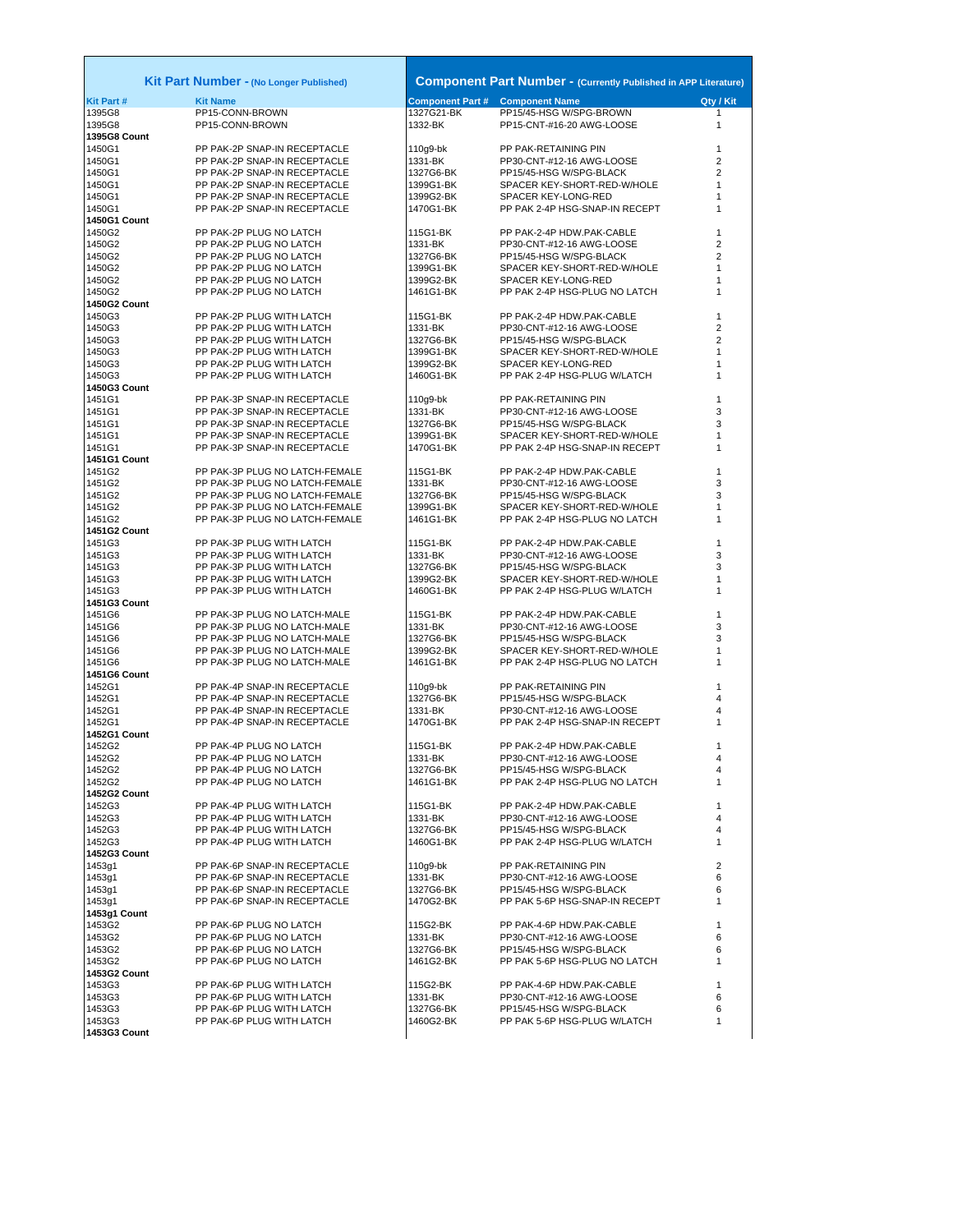|                               | Kit Part Number - (No Longer Published)                |                                     | <b>Component Part Number - (Currently Published in APP Literature)</b> |                     |
|-------------------------------|--------------------------------------------------------|-------------------------------------|------------------------------------------------------------------------|---------------------|
|                               |                                                        |                                     |                                                                        |                     |
| <b>Kit Part#</b><br>1454G1    | <b>Kit Name</b><br>PP PAK-8P SNAP-IN RECEPTACLE        | <b>Component Part #</b><br>110g9-bk | <b>Component Name</b><br>PP PAK-RETAINING PIN                          | Qty / Kit<br>3      |
| 1454G1                        | PP PAK-8P SNAP-IN RECEPTACLE                           | 1331-BK                             | PP30-CNT-#12-16 AWG-LOOSE                                              | 8                   |
| 1454G1                        | PP PAK-8P SNAP-IN RECEPTACLE                           | 1327G6-BK                           | PP15/45-HSG W/SPG-BLACK                                                | 8                   |
| 1454G1                        | PP PAK-8P SNAP-IN RECEPTACLE                           | 1470G3-BK                           | PP PAK 7-8P HSG-SNAP-IN RECEPT                                         | 1                   |
| 1454G1 Count                  |                                                        |                                     |                                                                        |                     |
| 1454G2                        | PP PAK-8P PLUG NO LATCH                                | 115G3-BK                            | PP PAK-6-8P HDW.PAK-CABLE                                              | 1                   |
| 1454G2<br>1454G2              | PP PAK-8P PLUG NO LATCH<br>PP PAK-8P PLUG NO LATCH     | 1331-BK<br>1327G6-BK                | PP30-CNT-#12-16 AWG-LOOSE<br>PP15/45-HSG W/SPG-BLACK                   | 8<br>8              |
| 1454G2                        | PP PAK-8P PLUG NO LATCH                                | 1461G3-BK                           | PP PAK 7-8P HSG-PLUG NO LATCH                                          | 1                   |
| <b>1454G2 Count</b>           |                                                        |                                     |                                                                        |                     |
| 1454G3                        | PP PAK-8P PLUG WITH LATCH                              | 115G3-BK                            | PP PAK-6-8P HDW.PAK-CABLE                                              | 1                   |
| 1454G3                        | PP PAK-8P PLUG WITH LATCH                              | 1331-BK                             | PP30-CNT-#12-16 AWG-LOOSE                                              | 8                   |
| 1454G3<br>1454G3              | PP PAK-8P PLUG WITH LATCH<br>PP PAK-8P PLUG WITH LATCH | 1327G6-BK<br>1460G3-BK              | PP15/45-HSG W/SPG-BLACK<br>PP PAK 7-8P HSG-PLUG W/LATCH                | 8<br>1              |
| 1454G3 Count                  |                                                        |                                     |                                                                        |                     |
| 1845G1                        | PP15/45 FLAT WIPE HSG/CONT.GREN                        | 1830G1-LPBK                         | L.P.30A FLAT WIPING #10 GND.CONT.                                      | 1                   |
| 1845G1                        | PP15/45 FLAT WIPE HSG/CONT.GREN                        | 1827G1-BK                           | PP15/45 30A GRD HSG GRN                                                | 1                   |
| 1845G1 Count                  |                                                        |                                     |                                                                        |                     |
| 1845G2                        | PP15/45 FLAT WIPE HSG/CONT.BRN                         | 1830G1-LPBK                         | L.P.30A FLAT WIPING #10 GND.CONT.                                      | 1                   |
| 1845G2<br><b>1845G2 Count</b> | PP15/45 FLAT WIPE HSG/CONT.BRN                         | 1827G2-BK                           | PP15/45 30A GRD HSG BRN                                                | 1                   |
| 445G1                         | SBE320/SBX350 1X4 AUX .HOLDER HSG.CLIP                 | 2-8675P1                            | SBE/X320/350 1X4 AUX.HOLD.CLIP                                         | 1                   |
| 445G1 Count                   |                                                        |                                     |                                                                        |                     |
| 445G2                         | SBE160/SBX175 1X4 AUX .HOLDER HSG.CLIP                 | 2-8675P2                            | SBE160/SBX175 1X4 AUX.HOLDER CLIP                                      | 1                   |
| 445G2 Count                   |                                                        |                                     |                                                                        |                     |
| 6305G1                        | SBE320/SBX350 AUX.CNT.KIT-1331                         | 6305G1                              | SBE320/SBX350 AUX.CNT KIT-1331                                         | 1                   |
| 6305G1                        | SBE320/SBX350 AUX.CNT.KIT-1331                         | H1835P3                             | CABLE STRAPS, TY-RAP, NYLON                                            | 2                   |
| 6305G1 Count<br>6310G1        | SBE320/SBX350 AUX.CNT.KIT-1332                         | 110G59-BK                           | SPRIOL PIN .094DIA.X1"LG                                               | $\overline{2}$      |
| 6310G1                        | SBE320/SBX350 AUX.CNT.KIT-1332                         | 1327-BK                             | PP15/45-HSG W/SPG-RED                                                  | 1                   |
| 6310G1                        | SBE320/SBX350 AUX.CNT.KIT-1332                         | 1327G6-BK                           | PP15/45-HSG W/SPG-BLACK                                                | 1                   |
| 6310G1                        | SBE320/SBX350 AUX.CNT.KIT-1332                         | 1332-BK                             | PP15-CNT-#16-20 AWG-LOOSE                                              | 2                   |
| 6310G1                        | SBE320/SBX350 AUX.CNT.KIT-1332                         | H1835P3                             | CABLE STRAPS, TY-RAP, NYLON                                            | $\overline{2}$      |
| 6310G1 Count<br>6316          | SB-3 175A CONN 1/0 W/HDW                               | 110G34                              | HDW.BAG FOR CAT.902                                                    | 1                   |
| 6316                          | SB-3 175A CONN 1/0 W/HDW                               | 1382-BK                             | PP180/SB175-CNT-1/0 (B00374p1)                                         | 3                   |
| 6316                          | SB-3 175A CONN 1/0 W/HDW                               | 2-5048                              | INSULATION-OUTER HALF SB3                                              | 1                   |
| 6316                          | SB-3 175A CONN 1/0 W/HDW                               | 2-5049                              | INSULATION-INNER HALF SB3                                              | 1                   |
| 6316 Count                    |                                                        |                                     |                                                                        |                     |
| 6319                          | SB-50A CONN #6 GRAY                                    | 5900-BK                             | PP75-CNT-#6 AWG (B00376P1)                                             | 2                   |
| 6319                          | SB-50A CONN #6 GRAY                                    | 992-BK                              | SB50A HSG/SPG GRAY                                                     | 1                   |
| 6319 Count<br>6319G1          | SB-50A CONN #10 GRAY                                   | 5915-BK                             | PP75-CNT-#10-12 AWG-B00387P1                                           | 2                   |
| 6319G1                        | SB-50A CONN #10 GRAY                                   | 992-BK                              | SB50A HSG/SPG GRAY                                                     | 1                   |
| 6319G1 Count                  |                                                        |                                     |                                                                        |                     |
| 6319G2                        | SB50A-CONN-#6/10-GRAY-SPEC.                            | 5900-BK                             | PP75-CNT-#6 AWG (B00376P1)                                             | 1                   |
| 6319G2                        | SB50A-CONN-#6/10-GRAY-SPEC.                            | 5915-BK                             | PP75-CNT-#10-12 AWG-B00387P1                                           | 1                   |
| 6319G2<br>6319G2 Count        | SB50A-CONN-#6/10-GRAY-SPEC.                            | 992-BK                              | SB50A HSG/SPG GRAY                                                     | 1                   |
| 6320G1                        | SB350A CONN 2/0 GRAY                                   | 906-BK                              | SB350A HSG/SPG GRAY                                                    | 1                   |
| 6320G1                        | SB350A CONN 2/0 GRAY                                   | 907-BK                              | SB350A CONT.2/0 AWG-B00416P1                                           | 2                   |
| 6320G1 Count                  |                                                        |                                     |                                                                        |                     |
| 6320G2                        | SB350A CONN 4/0 GRAY                                   | 906-BK                              | SB350A HSG/SPG GRAY                                                    | 1                   |
| 6320G2                        | SB350A CONN 4/0 GRAY                                   | 908-BK                              | SB350A CONT.4/0 AWG-B00418P1                                           | 2                   |
| 6320G2 Count<br>6320G4        | SB350A CONN #300 GRAY                                  | 906-BK                              | SB350A HSG/SPG GRAY                                                    | 1                   |
| 6320G4                        | SB350A CONN #300 GRAY                                  | 910-BK                              | *SB350 CONT.300MCM 1C0608P19                                           | $\overline{2}$      |
| 6320G4 Count                  |                                                        |                                     |                                                                        |                     |
| 6320G5                        | SB350A CONN 3/0 GRAY                                   | 906-BK                              | SB350A HSG/SPG GRAY                                                    | 1                   |
| 6320G5                        | SB350A CONN 3/0 GRAY                                   | 916-BK                              | SB350A CNT 3/0 AWG B00417P1                                            | 2                   |
| 6320G5 Count<br>6320g6        | SB350A CONN 1/0 GRAY                                   | 906-BK                              | SB350A HSG/SPG GRAY                                                    | 1                   |
| 6320g6                        | SB350A CONN 1/0 GRAY                                   | 917-BK                              | SB350 CONT. #1/0 B01880P1                                              | $\overline{2}$      |
| 6320g6 Count                  |                                                        |                                     |                                                                        |                     |
| 6321G1                        | SB350A CONN 2/0 BLUE                                   | 907-BK                              | SB350A CONT.2/0 AWG-B00416P1                                           | $\overline{2}$      |
| 6321G1                        | SB350A CONN 2/0 BLUE                                   | 912-BK                              | SB350A HSG/SPG BLUE                                                    | 1                   |
| 6321G1 Count                  |                                                        |                                     |                                                                        |                     |
| 6321G2<br>6321G2              | SB350A CONN 4/0 BLUE<br>SB350A CONN 4/0 BLUE           | 908-BK<br>912-BK                    | SB350A CONT.4/0 AWG-B00418P1<br>SB350A HSG/SPG BLUE                    | $\overline{2}$<br>1 |
| 6321G2 Count                  |                                                        |                                     |                                                                        |                     |
| 6321G4                        | SB350A CONN #300 BLUE                                  | 910-BK                              | *SB350 CONT.300MCM 1C0608P19                                           | $\overline{2}$      |
| 6321G4                        | SB350A CONN #300 BLUE                                  | 912-BK                              | SB350A HSG/SPG BLUE                                                    | $\mathbf{1}$        |
| 6321G4 Count                  |                                                        |                                     |                                                                        |                     |
| 6321G5                        | SB350A CONN 3/0 BLUE                                   | 912-BK                              | SB350A HSG/SPG BLUE                                                    | 1                   |
| 6321G5<br>6321G5 Count        | SB350A CONN 3/0 BLUE                                   | 916-BK                              | SB350A CNT 3/0 AWG B00417P1                                            | 2                   |
| 6321G6                        | SB350A CONN 1/0 BLUE                                   | 912-BK                              | SB350A HSG/SPG BLUE                                                    | 1                   |
| 6321G6                        | SB350A CONN 1/0 BLUE                                   | 917-BK                              | SB350 CONT. #1/0 B01880P1                                              | 2                   |
| 6321G6 Count                  |                                                        |                                     |                                                                        |                     |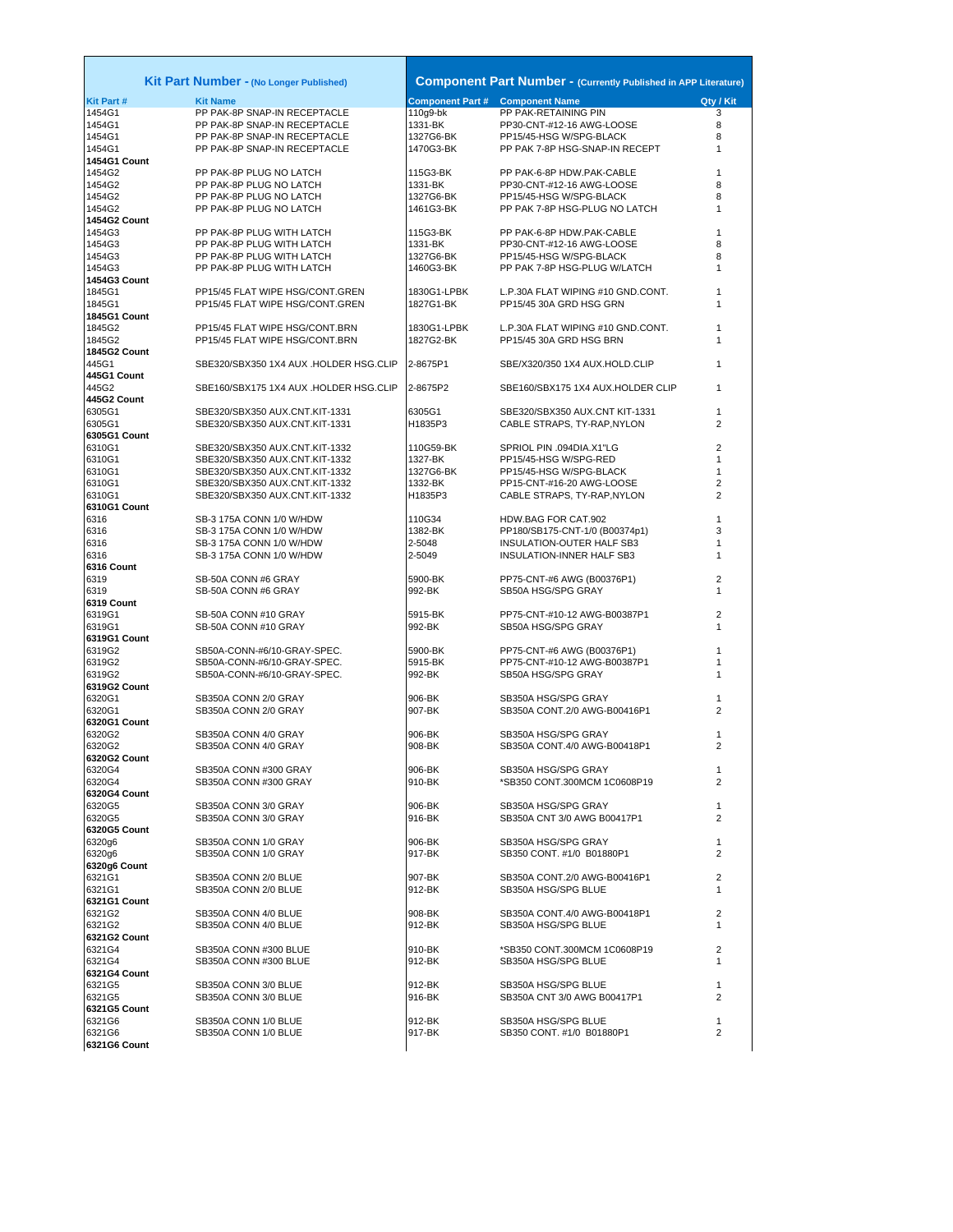|                             | <b>Kit Part Number - (No Longer Published)</b> |                  |                                                       | <b>Component Part Number - (Currently Published in APP Literature)</b> |
|-----------------------------|------------------------------------------------|------------------|-------------------------------------------------------|------------------------------------------------------------------------|
| <b>Kit Part #</b><br>6322G1 | <b>Kit Name</b>                                | 907-BK           | <b>Component Part # Component Name</b>                | Qty / Kit<br>$\overline{2}$                                            |
| 6322G1                      | SB350A CONN 2/0 RED<br>SB350A CONN 2/0 RED     | 913-BK           | SB350A CONT.2/0 AWG-B00416P1<br>SB350A HSG/SPG RED    | $\mathbf{1}$                                                           |
| 6322G1 Count                |                                                |                  |                                                       |                                                                        |
| 6322G2                      | SB350A CONN 4/0 RED                            | 908-BK           | SB350A CONT.4/0 AWG-B00418P1                          | $\overline{2}$                                                         |
| 6322G2                      | SB350A CONN 4/0 RED                            | 913-BK           | SB350A HSG/SPG RED                                    | $\mathbf{1}$                                                           |
| 6322G2 Count                |                                                |                  |                                                       |                                                                        |
| 6322G4                      | SB350A CONN #300 RED                           | 910-BK           | *SB350 CONT.300MCM 1C0608P19                          |                                                                        |
| 6322G4                      | SB350A CONN #300 RED                           | 913-BK           | SB350A HSG/SPG RED                                    |                                                                        |
| 6322G4 Count                |                                                |                  |                                                       |                                                                        |
| 6322G5                      | SB350A CONN 3/0 RED                            | 913-BK           | SB350A HSG/SPG RED                                    |                                                                        |
| 6322G5                      | SB350A CONN 3/0 RED                            | 916-BK           | SB350A CNT 3/0 AWG B00417P1                           | $\overline{2}$                                                         |
| 6322G5 Count                |                                                |                  |                                                       |                                                                        |
| 6322g6                      | SB350A CONN 1/0 RED                            | 913-BK           | SB350A HSG/SPG RED                                    |                                                                        |
| 6322g6<br>6322g6 Count      | SB350A CONN 1/0 RED                            | 917-BK           | SB350 CONT. #1/0 B01880P1                             |                                                                        |
| 6323G1                      | SB350A CONN 2/0 YEL                            | 907-BK           | SB350A CONT.2/0 AWG-B00416P1                          |                                                                        |
| 6323G1                      | SB350A CONN 2/0 YEL                            | 914-BK           | SB350A HSG/SPG YEL                                    |                                                                        |
| 6323G1 Count                |                                                |                  |                                                       |                                                                        |
| 6323G2                      | SB350A CONN 4/0 YEL                            | 908-BK           | SB350A CONT.4/0 AWG-B00418P1                          |                                                                        |
| 6323G2                      | SB350A CONN 4/0 YEL                            | 914-BK           | SB350A HSG/SPG YEL                                    |                                                                        |
| 6323G2 Count                |                                                |                  |                                                       |                                                                        |
| 6323G4                      | SB350A CONN #300 YELLOW                        | 910-BK           | *SB350 CONT.300MCM 1C0608P19                          |                                                                        |
| 6323G4                      | SB350A CONN #300 YELLOW                        | 914-BK           | SB350A HSG/SPG YEL                                    |                                                                        |
| 6323G4 Count                |                                                |                  |                                                       |                                                                        |
| 6323G5                      | SB350A CONN 3/0 YEL                            | 914-BK           | SB350A HSG/SPG YEL                                    |                                                                        |
| 6323G5                      | SB350A CONN 3/0 YEL                            | 916-BK           | SB350A CNT 3/0 AWG B00417P1                           |                                                                        |
| 6323G5 Count                |                                                |                  |                                                       |                                                                        |
| 6324G1                      | SB350A CONN 2/0 GRN                            | 907-BK           | SB350A CONT.2/0 AWG-B00416P1                          |                                                                        |
| 6324G1                      | SB350A CONN 2/0 GRN                            | 931-BK           | SB350A HSG/SPG GRN                                    |                                                                        |
| 6324G1 Count                |                                                |                  |                                                       |                                                                        |
| 6324G2                      | SB350A CONN 4/0 GRN                            | 908-BK           | SB350A CONT.4/0 AWG-B00418P1                          |                                                                        |
| 6324G2                      | SB350A CONN 4/0 GRN                            | 931-BK           | SB350A HSG/SPG GRN                                    |                                                                        |
| 6324G2 Count                |                                                |                  |                                                       |                                                                        |
| 6324G4<br>6324G4            | SB350A CONN #300 GREEN                         | 910-BK<br>931-BK | *SB350 CONT.300MCM 1C0608P19                          |                                                                        |
| 6324G4 Count                | SB350A CONN #300 GREEN                         |                  | SB350A HSG/SPG GRN                                    |                                                                        |
| 6324G5                      | SB350A CONN 3/0 GRN                            | 916-BK           | SB350A CNT 3/0 AWG B00417P1                           |                                                                        |
| 6324G5                      | SB350A CONN 3/0 GRN                            | 931-BK           | SB350A HSG/SPG GRN                                    |                                                                        |
| 6324G5 Count                |                                                |                  |                                                       |                                                                        |
| 6325G1                      | SB175A CONN 1/0 GRAY                           | 1382-BK          | PP180/SB175-CNT-1/0 (B00374p1)                        | $\overline{2}$                                                         |
| 6325G1                      | SB175A CONN 1/0 GRAY                           | 940-BK           | SB175A HSG/SPG GRAY                                   |                                                                        |
| 6325G1 Count                |                                                |                  |                                                       |                                                                        |
| 6325G5                      | SB175A CONN #2-GRAY                            | 1383-BK          | PP180-CNT-#2 AWG (B00374P7)                           |                                                                        |
| 6325G5                      | SB175A CONN #2-GRAY                            | 940-BK           | SB175A HSG/SPG GRAY                                   |                                                                        |
| 6325G5 Count                |                                                |                  |                                                       | $\overline{2}$                                                         |
| 6325G6                      | SB175A CONN.#4 GRAY                            | 1384-BK          | PP180-CNT-#4 AWG (B00374P8)                           |                                                                        |
| 6325G6                      | SB175A CONN.#4 GRAY                            | 940-BK           | SB175A HSG/SPG GRAY                                   |                                                                        |
| 6325G6 Count                |                                                |                  |                                                       |                                                                        |
| 6325G7                      | SB175A CONN.#1 GRAY                            | 1347-BK          | PP180/SB175 #1 CNT B00374P9                           | $\overline{2}$                                                         |
| 6325G7                      | SB175A CONN.#1 GRAY                            | 940-BK           | SB175A HSG/SPG GRAY                                   |                                                                        |
| 6325G7 Count<br>6326G1      | SB175A CONN 1/0 BLUE                           | 1382-BK          |                                                       | $\overline{2}$                                                         |
| 6326G1                      | SB175A CONN 1/0 BLUE                           | 941-BK           | PP180/SB175-CNT-1/0 (B00374p1)<br>SB175A HSG/SPG BLUE |                                                                        |
| 6326G1 Count                |                                                |                  |                                                       |                                                                        |
| 6326G5                      | SB175A CONN.BLUE #2                            | 1383-BK          | PP180-CNT-#2 AWG (B00374P7)                           | 2                                                                      |
| 6326G5                      | SB175A CONN.BLUE #2                            | 941-BK           | SB175A HSG/SPG BLUE                                   | $\mathbf{1}$                                                           |
| 6326G5 Count                |                                                |                  |                                                       |                                                                        |
| 6326G6                      | SB175A CONN.#4 BLUE                            | 1384-BK          | PP180-CNT-#4 AWG (B00374P8)                           | $\overline{2}$                                                         |
| 6326G6                      | SB175A CONN.#4 BLUE                            | 941-BK           | SB175A HSG/SPG BLUE                                   | $\mathbf{1}$                                                           |
| 6326G6 Count                |                                                |                  |                                                       |                                                                        |
| 6326G7                      | SB175A CONN # 1 CONT. BLU                      | 1347-BK          | PP180/SB175 #1 CNT B00374P9                           | $\overline{2}$                                                         |
| 6326G7                      | SB175A CONN #1 CONT. BLU                       | 941-BK           | SB175A HSG/SPG BLUE                                   |                                                                        |
| 6326G7 Count                |                                                |                  |                                                       |                                                                        |
| 6327G1                      | SB175A CONN 1/0 ORN                            | 1382-BK          | PP180/SB175-CNT-1/0 (B00374p1)                        | $\overline{2}$                                                         |
| 6327G1                      | SB175A CONN 1/0 ORN                            | 942-BK           | SB175A HSG/SPG ORN                                    | $\mathbf{1}$                                                           |
| 6327G1 Count                |                                                |                  |                                                       |                                                                        |
| 6327G5                      | SB175A CONN. #2 ORN.                           | 1383-BK          | PP180-CNT-#2 AWG (B00374P7)                           | $\overline{2}$                                                         |
| 6327G5                      | SB175A CONN. #2 ORN.                           | 942-BK           | SB175A HSG/SPG ORN                                    | $\mathbf{1}$                                                           |
| 6327G5 Count                |                                                |                  |                                                       |                                                                        |
| 6327g6                      | SB175A CONN. #4 ORANGE                         | 1384-BK          | PP180-CNT-#4 AWG (B00374P8)                           | $\overline{2}$                                                         |
| 6327g6                      | SB175A CONN. #4 ORANGE                         | 942-BK           | SB175A HSG/SPG ORN                                    |                                                                        |
| 6327g6 Count                |                                                |                  |                                                       |                                                                        |
| 6328G1<br>6328G1            | SB175A CONN 1/0 YEL                            | 1382-BK          | PP180/SB175-CNT-1/0 (B00374p1)                        | $\overline{2}$<br>$\mathbf{1}$                                         |
| 6328G1 Count                | SB175A CONN 1/0 YEL                            | 943-BK           | SB175A HSG/SPG YEL                                    |                                                                        |
| 6328G5                      | SB175A #2 YELLOW                               | 1383-BK          | PP180-CNT-#2 AWG (B00374P7)                           | $\overline{2}$                                                         |
| 6328G5                      | SB175A #2 YELLOW                               | 943-BK           | SB175A HSG/SPG YEL                                    | $\mathbf{1}$                                                           |
| 6328G5 Count                |                                                |                  |                                                       |                                                                        |
| 6328G6                      | SB175A #4 YELLOW                               | 1384-BK          | PP180-CNT-#4 AWG (B00374P8)                           | $\overline{2}$                                                         |
| 6328G6                      | SB175A #4 YELLOW                               | 943-BK           | SB175A HSG/SPG YEL                                    | $\mathbf{1}$                                                           |
|                             |                                                |                  |                                                       |                                                                        |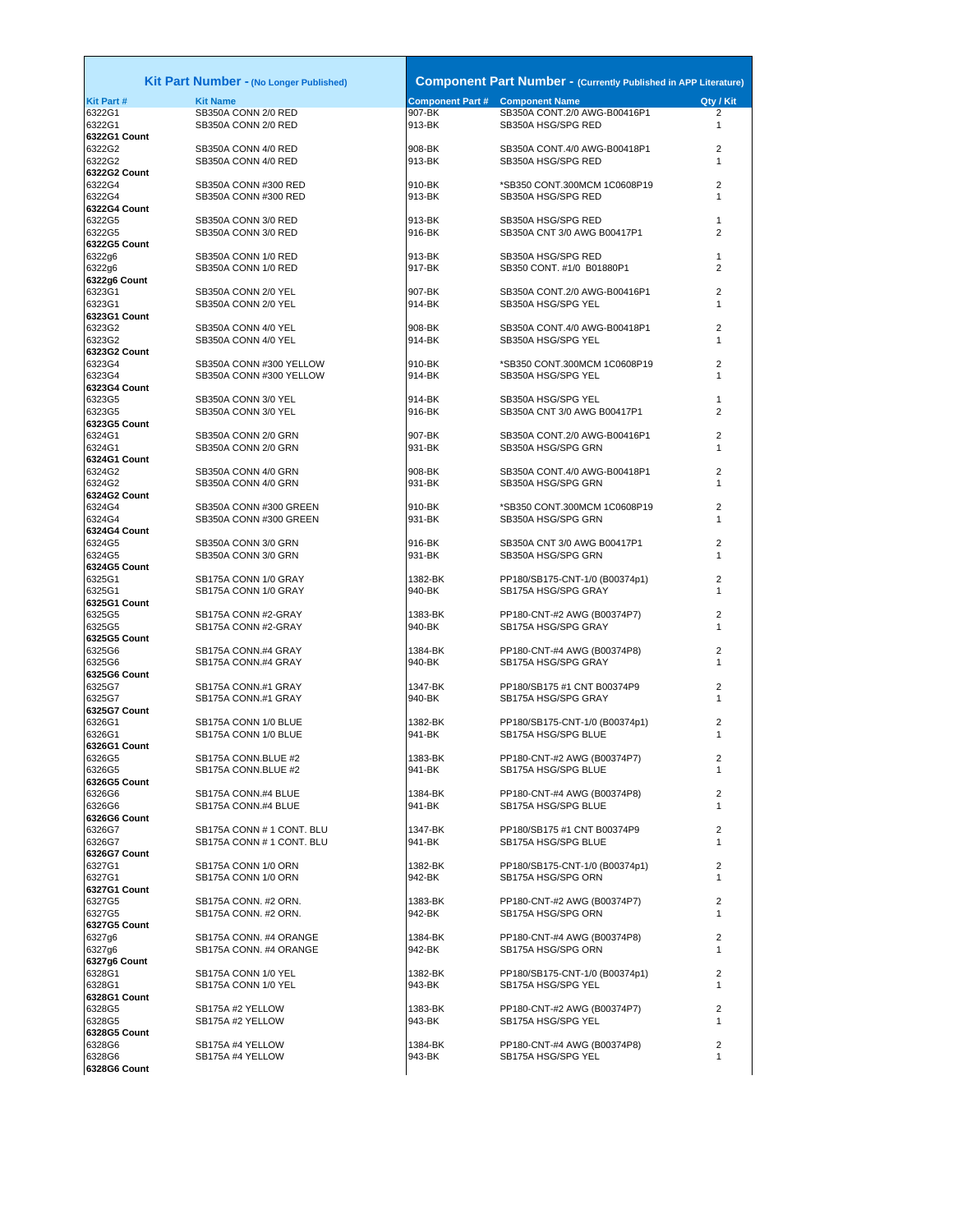|                        | <b>Kit Part Number - (No Longer Published)</b>     |                     | <b>Component Part Number - (Currently Published in APP Literature)</b> |                |
|------------------------|----------------------------------------------------|---------------------|------------------------------------------------------------------------|----------------|
| Kit Part #             | <b>Kit Name</b>                                    |                     | <b>Component Part # Component Name</b>                                 | Qty / Kit      |
| 6329G1                 | SB175A CONN 1/0 RED                                | 1382-BK             | PP180/SB175-CNT-1/0 (B00374p1)                                         | 2              |
| 6329G1                 | SB175A CONN 1/0 RED                                | 949-BK              | SB175A HSG/SPG RED                                                     | 1              |
| 6329G1 Count<br>6329G5 | SB175A CONN #2 RED                                 | 1383-BK             |                                                                        | 2              |
| 6329G5                 | SB175A CONN #2 RED                                 | 949-BK              | PP180-CNT-#2 AWG (B00374P7)<br>SB175A HSG/SPG RED                      | 1              |
| 6329G5 Count           |                                                    |                     |                                                                        |                |
| 6329G6                 | SB 175A #4 RED                                     | 1384-BK             | PP180-CNT-#4 AWG (B00374P8)                                            | 2              |
| 6329G6                 | SB 175A #4 RED                                     | 949-BK              | SB175A HSG/SPG RED                                                     | 1              |
| 6329G6 Count           |                                                    |                     |                                                                        |                |
| 6329g7                 | SB175A CONN # 1 cnt RED                            | 1347-BK             | PP180/SB175 #1 CNT B00374P9                                            | $\overline{2}$ |
| 6329g7                 | SB175A CONN # 1 cnt RED                            | 949-BK              | SB175A HSG/SPG RED                                                     | 1              |
| 6329g7 Count           |                                                    |                     |                                                                        |                |
| 6331G1                 | SB50A CONN #6 RED                                  | 5900-BK             | PP75-CNT-#6 AWG (B00376P1)                                             | 2              |
| 6331G1                 | SB50A CONN #6 RED                                  | 992G1-BK            | SB50A HSG/SPG RED                                                      | 1              |
| 6331G1 Count           |                                                    |                     |                                                                        |                |
| 6331G10<br>6331G10     | SB50 CONN.GREEN #10 AWG<br>SB50 CONN.GREEN #10 AWG | 5915-BK<br>992G6-BK | PP75-CNT-#10-12 AWG-B00387P1<br>SB50 HSG/SP GREEN                      | 2<br>1         |
| 6331G10 Count          |                                                    |                     |                                                                        |                |
| 6331G11                | SB50 CONN.ORANGE #6 AWG                            | 5900-BK             | PP75-CNT-#6 AWG (B00376P1)                                             | 2              |
| 6331G11                | SB50 CONN.ORANGE #6 AWG                            | 992G7-BK            | SB50 HSG/SP ORANGE                                                     | 1              |
| 6331G11 Count          |                                                    |                     |                                                                        |                |
| 6331G12                | SB50 CONN.ORANGE #10 AWG                           | 5915-BK             | PP75-CNT-#10-12 AWG-B00387P1                                           | 2              |
| 6331G12                | SB50 CONN.ORANGE #10 AWG                           | 992G7-BK            | SB50 HSG/SP ORANGE                                                     | 1              |
| 6331G12 Count          |                                                    |                     |                                                                        |                |
| 6331G2                 | SB50A CONN #10 RED                                 | 5915-BK             | PP75-CNT-#10-12 AWG-B00387P1                                           | 2              |
| 6331G2                 | SB50A CONN #10 RED                                 | 992G1-BK            | SB50A HSG/SPG RED                                                      | 1              |
| 6331G2 Count           |                                                    |                     |                                                                        |                |
| 6331G3                 | SB50A CONN #6 BLK/SPECIAL                          | 5900-BK             | PP75-CNT-#6 AWG (B00376P1)                                             | 2              |
| 6331G3                 | SB50A CONN #6 BLK/SPECIAL                          | 992G2-BK            | SB50A HSG/SPG BLACK                                                    | 1              |
| 6331G3 Count<br>6331G4 | SB50A CONN #10 BLK/SPECIAL                         | 5915-BK             | PP75-CNT-#10-12 AWG-B00387P1                                           | 2              |
| 6331G4                 | SB50A CONN #10 BLK/SPECIAL                         | 992G2-BK            | SB50A HSG/SPG BLACK                                                    | 1              |
| 6331G4 Count           |                                                    |                     |                                                                        |                |
| 6331G5                 | SB50A CONN #6 BLUE                                 | 5900-BK             | PP75-CNT-#6 AWG (B00376P1)                                             | 2              |
| 6331G5                 | SB50A CONN #6 BLUE                                 | 992G4-BK            | SB50 HSG.& SP.BLUE, SPEC.KEY                                           | 1              |
| 6331G5 Count           |                                                    |                     |                                                                        |                |
| 6331G6                 | SB50A CONN #10 BLUE                                | 5915-BK             | PP75-CNT-#10-12 AWG-B00387P1                                           | 2              |
| 6331G6                 | SB50A CONN #10 BLUE                                | 992G4-BK            | SB50 HSG.& SP.BLUE, SPEC.KEY                                           | 1              |
| 6331G6 Count           |                                                    |                     |                                                                        |                |
| 6331G7                 | SB50A CONN #6 YELLOW                               | 5900-BK             | PP75-CNT-#6 AWG (B00376P1)                                             | 2              |
| 6331G7                 | SB50A CONN #6 YELLOW                               | 992G5-BK            | SB50 HSG & SP YELLOW                                                   | 1              |
| 6331G7 Count           |                                                    |                     |                                                                        |                |
| 6331G8                 | SB50A CONN #10 YELLOW                              | 5915-BK             | PP75-CNT-#10-12 AWG-B00387P1                                           | 2              |
| 6331G8                 | SB50A CONN #10 YELLOW                              | 992G5-BK            | SB50 HSG & SP YELLOW                                                   | 1              |
| 6331G8 Count<br>6331G9 | SB50 CONN.GREEN #6 AWG                             | 5900-BK             | PP75-CNT-#6 AWG (B00376P1)                                             | 2              |
| 6331G9                 | SB50 CONN.GREEN #6 AWG                             | 992G6-BK            | SB50 HSG/SP GREEN                                                      | 1              |
| 6331G9 Count           |                                                    |                     |                                                                        |                |
| 6340G1                 | SBX350A CONN 2/0 GRAY W/AUX                        | 6305G1              | SBE320/SBX350 AUX.CNT KIT-1331                                         | 1              |
| 6340G1                 | SBX350A CONN 2/0 GRAY W/AUX                        | 2-7249G1            | HSG & SPG SBX-350 GRAY                                                 | 1              |
| 6340G1                 | SBX350A CONN 2/0 GRAY W/AUX                        | 6354-BK             | CONT.2/0 SBEX320/350 B00784P1                                          | $\overline{2}$ |
| 6340G1 Count           |                                                    |                     |                                                                        |                |
| 6340G2                 | SBX350 CONN 3/0 GRAY W/AUX                         | 6305G1              | SBE320/SBX350 AUX.CNT KIT-1331                                         | 1              |
| 6340G2                 | SBX350 CONN 3/0 GRAY W/AUX                         | 2-7249G1            | HSG & SPG SBX-350 GRAY                                                 | 1              |
| 6340G2                 | SBX350 CONN 3/0 GRAY W/AUX                         | 6355-BK             | CONT.3/0 SBEX320/350 B00784P2                                          | 2              |
| 6340G2 Count           |                                                    |                     |                                                                        |                |
| 6340G3                 | SBX350A CONN 4/0 GRAY W/AUX                        | 6305G1              | SBE320/SBX350 AUX.CNT KIT-1331                                         | 1              |
| 6340G3                 | SBX350A CONN 4/0 GRAY W/AUX                        | 2-7249G1            | HSG & SPG SBX-350 GRAY                                                 | 1              |
| 6340G3                 | SBX350A CONN 4/0 GRAY W/AUX                        | 6356-BK             | CONT.4/0 SBEX320/350 B00784P3                                          | 2              |
| 6340G3 Count<br>6340G5 | SBX350A CONN 300 GRAY W/AUX                        | 6305G1              | SBE320/SBX350 AUX.CNT KIT-1331                                         | 1              |
| 6340G5                 | SBX350A CONN 300 GRAY W/AUX                        | 2-7249G1            | HSG & SPG SBX-350 GRAY                                                 | 1              |
| 6340G5                 | SBX350A CONN 300 GRAY W/AUX                        | 6358-bk             | SBX/E 300 MCM CONT.B01921P1                                            | 2              |
| 6340G5 Count           |                                                    |                     |                                                                        |                |
| 6340G6                 | SBX350A CONN 35 MM GRAY W/AUX                      | 6305G1              | SBE320/SBX350 AUX.CNT KIT-1331                                         | 1              |
| 6340G6                 | SBX350A CONN 35 MM GRAY W/AUX                      | 2-7249G1            | HSG & SPG SBX-350 GRAY                                                 | 1              |
| 6340G6                 | SBX350A CONN 35 MM GRAY W/AUX                      | 6394-BK             | CONT.35MM SBEX320/350 B01917P1                                         | 2              |
| 6340G6 Count           |                                                    |                     |                                                                        |                |
| 6341G1                 | SBX350A CONN 2/0 BLUE W/AUX                        | 6305G1              | SBE320/SBX350 AUX.CNT KIT-1331                                         | 1              |
| 6341G1                 | SBX350A CONN 2/0 BLUE W/AUX                        | 2-7249G2            | HSG & SPG SBX-350 BLUE                                                 | 1              |
| 6341G1                 | SBX350A CONN 2/0 BLUE W/AUX                        | 6354-BK             | CONT.2/0 SBEX320/350 B00784P1                                          | 2              |
| 6341G1 Count           |                                                    |                     |                                                                        |                |
| 6341G2                 | SBX350A CONN 3/0 BLUE W/AUX                        | 6305G1              | SBE320/SBX350 AUX.CNT KIT-1331                                         | 1              |
| 6341G2                 | SBX350A CONN 3/0 BLUE W/AUX                        | 2-7249G2            | HSG & SPG SBX-350 BLUE                                                 | 1              |
| 6341G2                 | SBX350A CONN 3/0 BLUE W/AUX                        | 6355-BK             | CONT.3/0 SBEX320/350 B00784P2                                          | 2              |
| 6341G2 Count<br>6341G3 | SBX350A CONN 4/0 BLUE W/AUX                        | 6305G1              | SBE320/SBX350 AUX.CNT KIT-1331                                         | 1              |
| 6341G3                 | SBX350A CONN 4/0 BLUE W/AUX                        | 2-7249G2            | HSG & SPG SBX-350 BLUE                                                 | 1              |
| 6341G3                 | SBX350A CONN 4/0 BLUE W/AUX                        | 6356-BK             | CONT.4/0 SBEX320/350 B00784P3                                          | 2              |
| 6341G3 Count           |                                                    |                     |                                                                        |                |
|                        |                                                    |                     |                                                                        |                |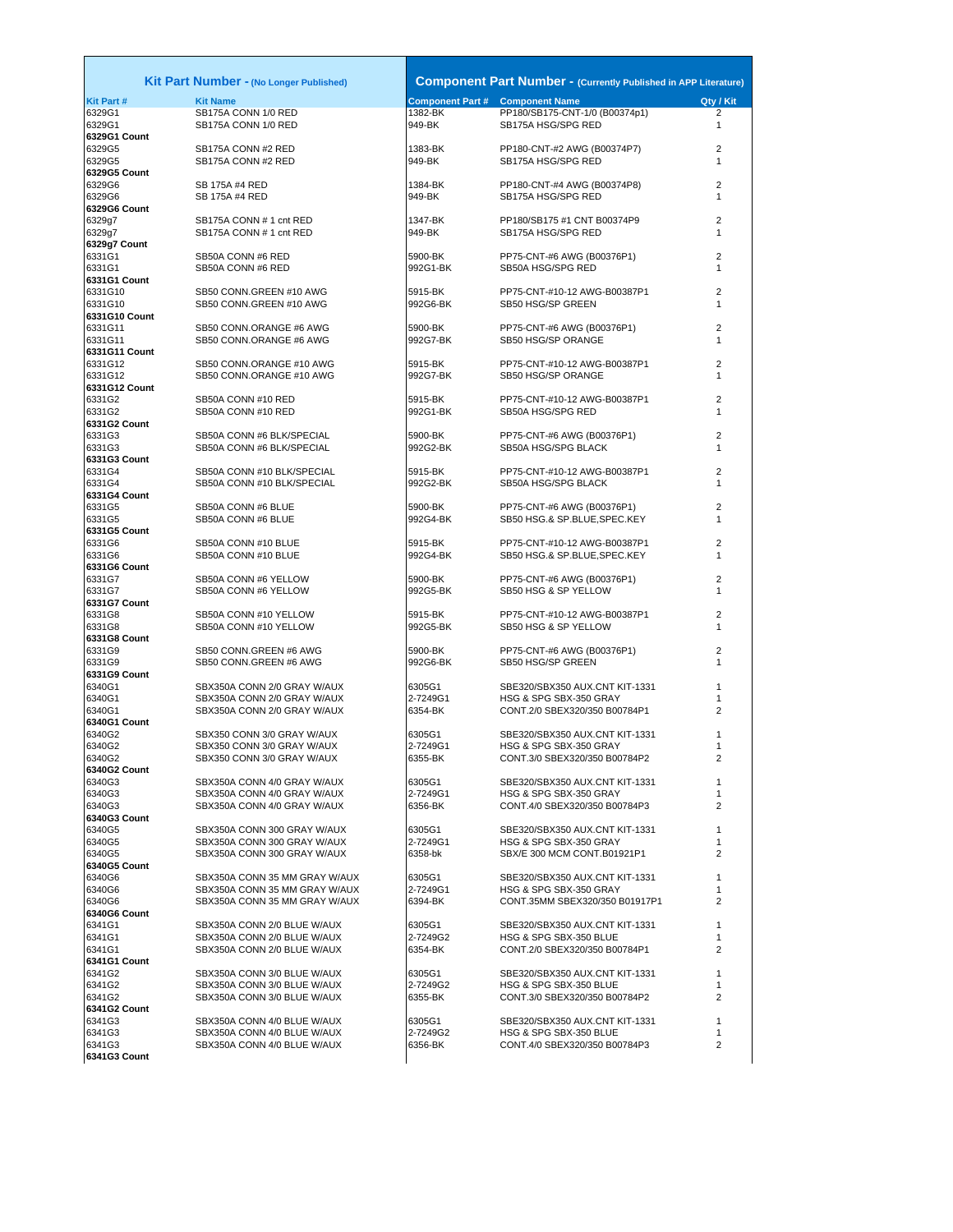| Kit Part Number - (No Longer Published) |                                                                | <b>Component Part Number - (Currently Published in APP Literature)</b> |                                                           |                |  |
|-----------------------------------------|----------------------------------------------------------------|------------------------------------------------------------------------|-----------------------------------------------------------|----------------|--|
| <b>Kit Part#</b>                        | <b>Kit Name</b>                                                |                                                                        | <b>Component Part # Component Name</b>                    | Qty / Kit      |  |
| 6341G5                                  | SBX350A CONN 300 BLUE W/AUX                                    | 6305G1                                                                 | SBE320/SBX350 AUX.CNT KIT-1331                            | 1              |  |
| 6341G5                                  | SBX350A CONN 300 BLUE W/AUX                                    | 2-7249G2                                                               | HSG & SPG SBX-350 BLUE                                    | 1              |  |
| 6341G5                                  | SBX350A CONN 300 BLUE W/AUX                                    | 6358-bk                                                                | SBX/E 300 MCM CONT.B01921P1                               | $\overline{2}$ |  |
| 6341G5 Count                            |                                                                |                                                                        |                                                           |                |  |
| 6341G6<br>6341G6                        | SBX350A CONN 35 MM BLUE W/AUX<br>SBX350A CONN 35 MM BLUE W/AUX | 6305G1<br>2-7249G2                                                     | SBE320/SBX350 AUX.CNT KIT-1331<br>HSG & SPG SBX-350 BLUE  | 1<br>1         |  |
| 6341G6                                  | SBX350A CONN 35 MM BLUE W/AUX                                  | 6394-BK                                                                | CONT.35MM SBEX320/350 B01917P1                            | 2              |  |
| 6341G6 Count                            |                                                                |                                                                        |                                                           |                |  |
| 6342G1                                  | SBX350A CONN 2/0 RED W/AUX                                     | 6305G1                                                                 | SBE320/SBX350 AUX.CNT KIT-1331                            | 1              |  |
| 6342G1                                  | SBX350A CONN 2/0 RED W/AUX                                     | 2-7249G3                                                               | HSG & SPG SBX-350 RED                                     | 1              |  |
| 6342G1<br>6342G1 Count                  | SBX350A CONN 2/0 RED W/AUX                                     | 6354-BK                                                                | CONT.2/0 SBEX320/350 B00784P1                             | 2              |  |
| 6342G2                                  | SBX350A CONN 3/0 RED W/AUX                                     | 6305G1                                                                 | SBE320/SBX350 AUX.CNT KIT-1331                            |                |  |
| 6342G2                                  | SBX350A CONN 3/0 RED W/AUX                                     | 2-7249G3                                                               | HSG & SPG SBX-350 RED                                     | 1              |  |
| 6342G2                                  | SBX350A CONN 3/0 RED W/AUX                                     | 6355-BK                                                                | CONT.3/0 SBEX320/350 B00784P2                             | 2              |  |
| 6342G2 Count                            |                                                                |                                                                        |                                                           |                |  |
| 6342G3<br>6342G3                        | SBX350A CONN 4/0 RED W/AUX                                     | 6305G1<br>2-7249G3                                                     | SBE320/SBX350 AUX.CNT KIT-1331                            | 1<br>1         |  |
| 6342G3                                  | SBX350A CONN 4/0 RED W/AUX<br>SBX350A CONN 4/0 RED W/AUX       | 6356-BK                                                                | HSG & SPG SBX-350 RED<br>CONT.4/0 SBEX320/350 B00784P3    | 2              |  |
| 6342G3 Count                            |                                                                |                                                                        |                                                           |                |  |
| 6342G5                                  | SBX350A CONN 300 RED W/AUX                                     | 6305G1                                                                 | SBE320/SBX350 AUX.CNT KIT-1331                            | 1              |  |
| 6342G5                                  | SBX350A CONN 300 RED W/AUX                                     | 2-7249G3                                                               | HSG & SPG SBX-350 RED                                     | 1              |  |
| 6342G5                                  | SBX350A CONN 300 RED W/AUX                                     | 6358-bk                                                                | SBX/E 300 MCM CONT.B01921P1                               | 2              |  |
| 6342G5 Count<br>6342G6                  | SBX350A CONN 35 MM RED W/AUX                                   | 6305G1                                                                 | SBE320/SBX350 AUX.CNT KIT-1331                            | 1              |  |
| 6342G6                                  | SBX350A CONN 35 MM RED W/AUX                                   | 2-7249G3                                                               | HSG & SPG SBX-350 RED                                     | 1              |  |
| 6342G6                                  | SBX350A CONN 35 MM RED W/AUX                                   | 6394-BK                                                                | CONT.35MM SBEX320/350 B01917P1                            | 2              |  |
| 6342G6 Count                            |                                                                |                                                                        |                                                           |                |  |
| 6343G1                                  | SBX350A CONN 2/0 GRN W/AUX                                     | 6305G1                                                                 | SBE320/SBX350 AUX.CNT KIT-1331                            | 1              |  |
| 6343G1                                  | SBX350A CONN 2/0 GRN W/AUX                                     | 2-7249G4<br>6354-BK                                                    | HSG & SPG SBX-350 GREEN<br>CONT.2/0 SBEX320/350 B00784P1  | 1<br>2         |  |
| 6343G1<br>6343G1 Count                  | SBX350A CONN 2/0 GRN W/AUX                                     |                                                                        |                                                           |                |  |
| 6343G2                                  | SBX350A CONN 3/0 GRN W/AUX                                     | 6305G1                                                                 | SBE320/SBX350 AUX.CNT KIT-1331                            | 1              |  |
| 6343G2                                  | SBX350A CONN 3/0 GRN W/AUX                                     | 2-7249G4                                                               | HSG & SPG SBX-350 GREEN                                   | 1              |  |
| 6343G2                                  | SBX350A CONN 3/0 GRN W/AUX                                     | 6355-BK                                                                | CONT.3/0 SBEX320/350 B00784P2                             | 2              |  |
| 6343G2 Count                            |                                                                |                                                                        |                                                           |                |  |
| 6343G3<br>6343G3                        | SBX350A CONN 4/0 GRN W/AUX<br>SBX350A CONN 4/0 GRN W/AUX       | 6305G1<br>2-7249G4                                                     | SBE320/SBX350 AUX.CNT KIT-1331<br>HSG & SPG SBX-350 GREEN | 1<br>1         |  |
| 6343G3                                  | SBX350A CONN 4/0 GRN W/AUX                                     | 6356-BK                                                                | CONT.4/0 SBEX320/350 B00784P3                             | 2              |  |
| 6343G3 Count                            |                                                                |                                                                        |                                                           |                |  |
| 6343G5                                  | SBX350A CONN 300 GREEN W/AUX                                   | 6305G1                                                                 | SBE320/SBX350 AUX.CNT KIT-1331                            | 1              |  |
| 6343G5                                  | SBX350A CONN 300 GREEN W/AUX                                   | 2-7249G4                                                               | HSG & SPG SBX-350 GREEN                                   | 1              |  |
| 6343G5<br>6343G5 Count                  | SBX350A CONN 300 GREEN W/AUX                                   | 6358-bk                                                                | SBX/E 300 MCM CONT.B01921P1                               | 2              |  |
| 6345G1                                  | SBX350A CONN 2/0 GRAY                                          | 2-7249G1                                                               | HSG & SPG SBX-350 GRAY                                    | 1              |  |
| 6345G1                                  | SBX350A CONN 2/0 GRAY                                          | 6354-BK                                                                | CONT.2/0 SBEX320/350 B00784P1                             | 2              |  |
| 6345G1 Count                            |                                                                |                                                                        |                                                           |                |  |
| 6345G2                                  | SBX350A CONN 3/0 GRAY                                          | 2-7249G1                                                               | HSG & SPG SBX-350 GRAY                                    | 1              |  |
| 6345G2<br>6345G2 Count                  | SBX350A CONN 3/0 GRAY                                          | 6355-BK                                                                | CONT.3/0 SBEX320/350 B00784P2                             | 2              |  |
| 6345G3                                  | SBX350A CONN 4/0 GRAY                                          | 2-7249G1                                                               | HSG & SPG SBX-350 GRAY                                    | 1              |  |
| 6345G3                                  | SBX350A CONN 4/0 GRAY                                          | 6356-BK                                                                | CONT.4/0 SBEX320/350 B00784P3                             | 2              |  |
| 6345G3 Count                            |                                                                |                                                                        |                                                           |                |  |
| 6345g5                                  | SBX350A CONN 300MCM GRAY                                       | 2-7249G1                                                               | HSG & SPG SBX-350 GRAY                                    | 1              |  |
| 6345g5<br>6345g5 Count                  | SBX350A CONN 300MCM GRAY                                       | 6358-bk                                                                | SBX/E 300 MCM CONT.B01921P1                               | 2              |  |
| 6345G6                                  | SBX350A CONN 35 GRAY                                           | 2-7249G1                                                               | HSG & SPG SBX-350 GRAY                                    | 1              |  |
| 6345G6                                  | SBX350A CONN 35 GRAY                                           | 6394-BK                                                                | CONT.35MM SBEX320/350 B01917P1                            | 2              |  |
| 6345G6 Count                            |                                                                |                                                                        |                                                           |                |  |
| 6346G1                                  | SBX350A CONN 2/0 BLUE                                          | 2-7249G2                                                               | HSG & SPG SBX-350 BLUE                                    | 1              |  |
| 6346G1<br>6346G1 Count                  | SBX350A CONN 2/0 BLUE                                          | 6354-BK                                                                | CONT.2/0 SBEX320/350 B00784P1                             | 2              |  |
| 6346G2                                  | SBX350A CONN 3/0 BLUE                                          | 2-7249G2                                                               | HSG & SPG SBX-350 BLUE                                    | 1              |  |
| 6346G2                                  | SBX350A CONN 3/0 BLUE                                          | 6355-BK                                                                | CONT.3/0 SBEX320/350 B00784P2                             | 2              |  |
| 6346G2 Count                            |                                                                |                                                                        |                                                           |                |  |
| 6346G3                                  | SBX350A CONN 4/0 BLUE                                          | 2-7249G2                                                               | HSG & SPG SBX-350 BLUE                                    | 1              |  |
| 6346G3<br>6346G3 Count                  | SBX350A CONN 4/0 BLUE                                          | 6356-BK                                                                | CONT.4/0 SBEX320/350 B00784P3                             | 2              |  |
| 6346G5                                  | SBX350A CONN 300 BLUE                                          | 2-7249G2                                                               | HSG & SPG SBX-350 BLUE                                    | 1              |  |
| 6346G5                                  | SBX350A CONN 300 BLUE                                          | 6358-bk                                                                | SBX/E 300 MCM CONT.B01921P1                               | $\overline{2}$ |  |
| 6346G5 Count                            |                                                                |                                                                        |                                                           |                |  |
| 6346G6                                  | SBX350A CONN 35 BLUE                                           | 2-7249G2                                                               | HSG & SPG SBX-350 BLUE                                    | 1              |  |
| 6346G6<br>6346G6 Count                  | SBX350A CONN 35 BLUE                                           | 6394-BK                                                                | CONT.35MM SBEX320/350 B01917P1                            | 2              |  |
| 6347G1                                  | SBX350A CONN 2/0 RED                                           | 2-7249G3                                                               | HSG & SPG SBX-350 RED                                     | 1              |  |
| 6347G1                                  | SBX350A CONN 2/0 RED                                           | 6354-BK                                                                | CONT.2/0 SBEX320/350 B00784P1                             | 2              |  |
| 6347G1 Count                            |                                                                |                                                                        |                                                           |                |  |
| 6347G2                                  | SBX350A CONN 3/0 RED                                           | 2-7249G3                                                               | HSG & SPG SBX-350 RED                                     | 1              |  |
| 6347G2                                  | SBX350A CONN 3/0 RED                                           | 6355-BK                                                                | CONT.3/0 SBEX320/350 B00784P2                             | $\overline{2}$ |  |
| 6347G2 Count                            |                                                                |                                                                        |                                                           |                |  |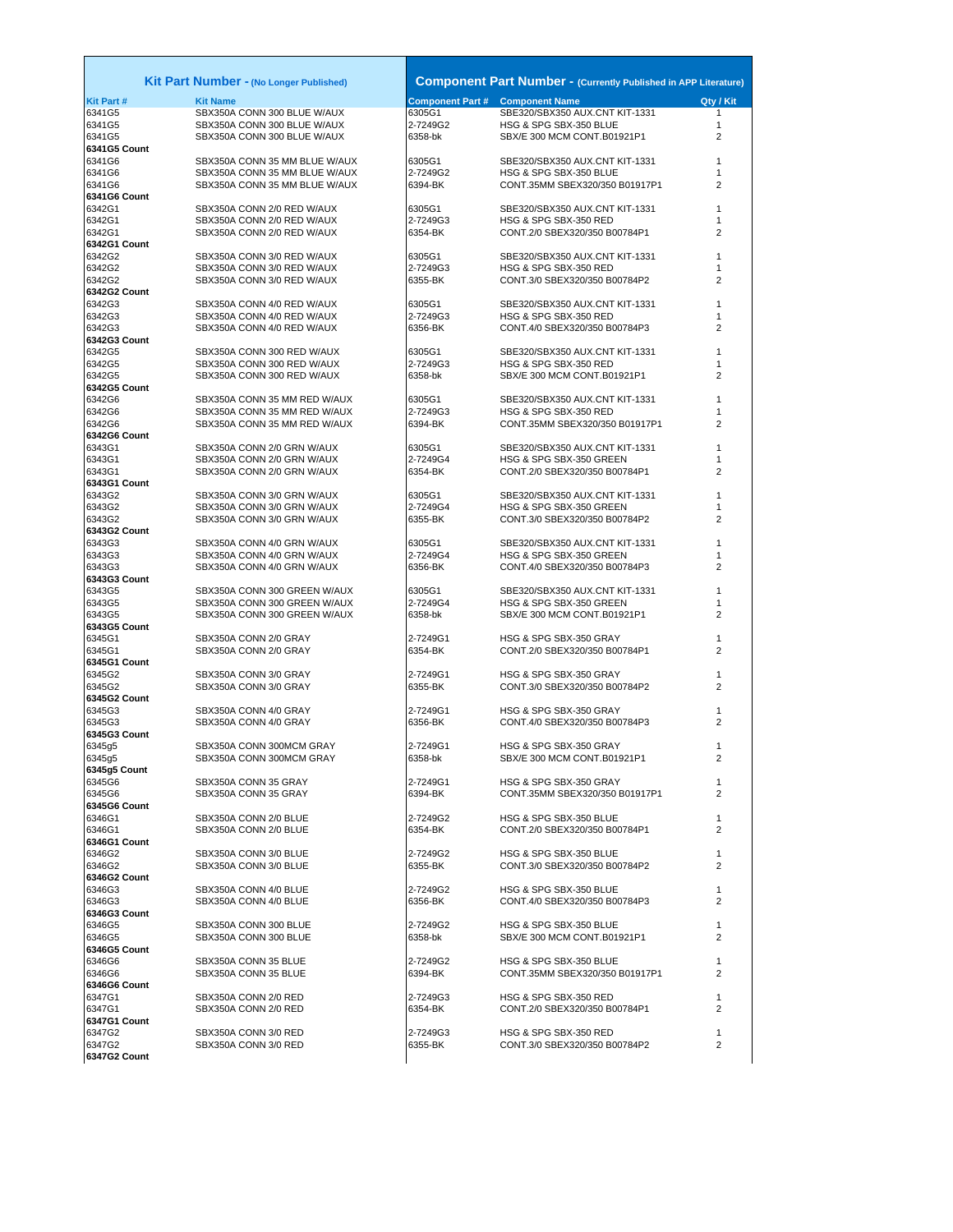|                        | <b>Kit Part Number - (No Longer Published)</b>           |                                        | <b>Component Part Number - (Currently Published in APP Literature)</b> |                |
|------------------------|----------------------------------------------------------|----------------------------------------|------------------------------------------------------------------------|----------------|
| <b>Kit Part#</b>       | <b>Kit Name</b>                                          | <b>Component Part # Component Name</b> |                                                                        | Qty / Kit      |
| 6347G3                 | SBX350A CONN 4/0 RED                                     | 2-7249G3                               | HSG & SPG SBX-350 RED                                                  | $\mathbf{1}$   |
| 6347G3                 | SBX350A CONN 4/0 RED                                     | 6356-BK                                | CONT.4/0 SBEX320/350 B00784P3                                          | $\overline{2}$ |
| 6347G3 Count<br>6347G5 | SBX350A CONN 300MCM RED                                  | 2-7249G3                               | HSG & SPG SBX-350 RED                                                  | $\mathbf{1}$   |
| 6347G5                 | SBX350A CONN 300MCM RED                                  | 6358-bk                                | SBX/E 300 MCM CONT.B01921P1                                            | 2              |
| 6347G5 Count           |                                                          |                                        |                                                                        |                |
| 6348G1                 | SBX350A CONN 2/0 GRN                                     | 2-7249G4                               | HSG & SPG SBX-350 GREEN                                                | $\mathbf{1}$   |
| 6348G1                 | SBX350A CONN 2/0 GRN                                     | 6354-BK                                | CONT.2/0 SBEX320/350 B00784P1                                          | $\overline{2}$ |
| 6348G1 Count           |                                                          |                                        |                                                                        | 1              |
| 6348G2<br>6348G2       | SBX350A CONN 3/0 GRN<br>SBX350A CONN 3/0 GRN             | 2-7249G4<br>6355-BK                    | HSG & SPG SBX-350 GREEN<br>CONT.3/0 SBEX320/350 B00784P2               | $\overline{2}$ |
| 6348G2 Count           |                                                          |                                        |                                                                        |                |
| 6348G3                 | SBX350A CONN 4/0 GRN                                     | 2-7249G4                               | HSG & SPG SBX-350 GREEN                                                | $\mathbf{1}$   |
| 6348G3                 | SBX350A CONN 4/0 GRN                                     | 6356-BK                                | CONT.4/0 SBEX320/350 B00784P3                                          | $\overline{2}$ |
| 6348G3 Count           |                                                          |                                        |                                                                        |                |
| 6359G1<br>6359G1       | SBX350A CONN 2/0 BLK W/AUX<br>SBX350A CONN 2/0 BLK W/AUX | 6305G1<br>2-7249G5                     | SBE320/SBX350 AUX.CNT KIT-1331<br>HSG & SPG SBX-350 BLACK              | 1<br>1         |
| 6359G1                 | SBX350A CONN 2/0 BLK W/AUX                               | 6354-BK                                | CONT.2/0 SBEX320/350 B00784P1                                          | $\overline{2}$ |
| 6359G1 Count           |                                                          |                                        |                                                                        |                |
| 6359g2                 | SBX350A CONN 3/0 BLK W/AUX                               | 6305G1                                 | SBE320/SBX350 AUX.CNT KIT-1331                                         | 1              |
| 6359g2                 | SBX350A CONN 3/0 BLK W/AUX                               | 2-7249G5                               | HSG & SPG SBX-350 BLACK                                                | 1              |
| 6359g2                 | SBX350A CONN 3/0 BLK W/AUX                               | 6355-BK                                | CONT.3/0 SBEX320/350 B00784P2                                          | 2              |
| 6359g2 Count<br>6359G3 | SBX350A CONN 4/0 BLK W/AUX                               | 6305G1                                 | SBE320/SBX350 AUX.CNT KIT-1331                                         | 1              |
| 6359G3                 | SBX350A CONN 4/0 BLK W/AUX                               | 2-7249G5                               | HSG & SPG SBX-350 BLACK                                                | 1              |
| 6359G3                 | SBX350A CONN 4/0 BLK W/AUX                               | 6356-BK                                | CONT.4/0 SBEX320/350 B00784P3                                          | $\overline{2}$ |
| 6359G3 Count           |                                                          |                                        |                                                                        |                |
| 6360G1                 | SBX350A CONN 2/0 YEL W/AUX                               | 6305G1                                 | SBE320/SBX350 AUX.CNT KIT-1331                                         | 1              |
| 6360G1                 | SBX350A CONN 2/0 YEL W/AUX                               | 2-7249G6                               | HSG & SPG SBX-350 YELLOW                                               | 1              |
| 6360G1<br>6360G1 Count | SBX350A CONN 2/0 YEL W/AUX                               | 6354-BK                                | CONT.2/0 SBEX320/350 B00784P1                                          | 2              |
| 6360G2                 | SBX350A CONN 3/0 YEL W/AUX                               | 6305G1                                 | SBE320/SBX350 AUX.CNT KIT-1331                                         | 1              |
| 6360G2                 | SBX350A CONN 3/0 YEL W/AUX                               | 2-7249G6                               | HSG & SPG SBX-350 YELLOW                                               | 1              |
| 6360G2                 | SBX350A CONN 3/0 YEL W/AUX                               | 6355-BK                                | CONT.3/0 SBEX320/350 B00784P2                                          | $\overline{2}$ |
| 6360G2 Count           |                                                          |                                        |                                                                        |                |
| 6360G3<br>6360G3       | SBX350A CONN 4/0 YEL W/AUX<br>SBX350A CONN 4/0 YEL W/AUX | 6305G1                                 | SBE320/SBX350 AUX.CNT KIT-1331<br>HSG & SPG SBX-350 YELLOW             | 1<br>1         |
| 6360G3                 | SBX350A CONN 4/0 YEL W/AUX                               | 2-7249G6<br>6356-BK                    | CONT.4/0 SBEX320/350 B00784P3                                          | 2              |
| 6360G3 Count           |                                                          |                                        |                                                                        |                |
| 6360G5                 | SBX350A CONN 300 YEL W/AUX                               | 6305G1                                 | SBE320/SBX350 AUX.CNT KIT-1331                                         | 1              |
| 6360G5                 | SBX350A CONN 300 YEL W/AUX                               | 2-7249G6                               | HSG & SPG SBX-350 YELLOW                                               | 1              |
| 6360G5                 | SBX350A CONN 300 YEL W/AUX                               | 6358-bk                                | SBX/E 300 MCM CONT.B01921P1                                            | $\overline{2}$ |
| 6360G5 Count<br>6361   | SBX350A HSG/SPG BLK                                      | 2-7249G5                               | HSG & SPG SBX-350 BLACK                                                | 1              |
| 6361 Count             |                                                          |                                        |                                                                        |                |
| 6362                   | SBX350A HSG/SPG YEL                                      | 2-7249G6                               | HSG & SPG SBX-350 YELLOW                                               | 1              |
| 6362 Count             |                                                          |                                        |                                                                        |                |
| 6363G1                 | SBX350A CONN 2/0 BLK                                     | 2-7249G5                               | HSG & SPG SBX-350 BLACK                                                | $\mathbf{1}$   |
| 6363G1<br>6363G1 Count | SBX350A CONN 2/0 BLK                                     | 6354-BK                                | CONT.2/0 SBEX320/350 B00784P1                                          | $\overline{2}$ |
| 6363g2                 | SBX350A CONN 3/0 BLK                                     | 2-7249G5                               | HSG & SPG SBX-350 BLACK                                                | 1              |
| 6363g2                 | SBX350A CONN 3/0 BLK                                     | 6355-BK                                | CONT.3/0 SBEX320/350 B00784P2                                          | $\overline{2}$ |
| 6363g2 Count           |                                                          |                                        |                                                                        |                |
| 6363G3                 | SBX350A CONN 4/0 BLACK                                   | 2-7249G5                               | HSG & SPG SBX-350 BLACK                                                | 1              |
| 6363G3<br>6363G3 Count | SBX350A CONN 4/0 BLACK                                   | 6356-BK                                | CONT.4/0 SBEX320/350 B00784P3                                          | $\overline{2}$ |
| 6363G5                 | SBX350A CONN BLACK 300 MCM                               | 2-7249G5                               | HSG & SPG SBX-350 BLACK                                                | $\mathbf{1}$   |
| 6363G5                 | SBX350A CONN BLACK 300 MCM                               | 6358-bk                                | SBX/E 300 MCM CONT.B01921P1                                            | $\overline{2}$ |
| 6363G5 Count           |                                                          |                                        |                                                                        |                |
| 6364G1                 | SBX350A CONN 2/0 YEL                                     | 2-7249G6                               | HSG & SPG SBX-350 YELLOW                                               | 1              |
| 6364G1                 | SBX350A CONN 2/0 YEL                                     | 6354-BK                                | CONT.2/0 SBEX320/350 B00784P1                                          | $\overline{2}$ |
| 6364G1 Count<br>6364g2 | SBX350A CONN 3/0 YEL                                     | 2-7249G6                               | HSG & SPG SBX-350 YELLOW                                               | $\mathbf{1}$   |
| 6364g2                 | SBX350A CONN 3/0 YEL                                     | 6355-BK                                | CONT.3/0 SBEX320/350 B00784P2                                          | $\overline{2}$ |
| 6364g2 Count           |                                                          |                                        |                                                                        |                |
| 6364g3                 | SBX350A CONN 4/0 YEL                                     | 2-7249G6                               | HSG & SPG SBX-350 YELLOW                                               | $\mathbf{1}$   |
| 6364g3                 | SBX350A CONN 4/0 YEL                                     | 6356-BK                                | CONT.4/0 SBEX320/350 B00784P3                                          | $\overline{2}$ |
| 6364g3 Count<br>6364G6 | SBX350A CONN 35 YEL                                      | 2-7249G6                               | HSG & SPG SBX-350 YELLOW                                               | 1              |
| 6364G6                 | SBX350A CONN 35 YEL                                      | 6394-BK                                | CONT.35MM SBEX320/350 B01917P1                                         | 2              |
| 6364G6 Count           |                                                          |                                        |                                                                        |                |
| 6368G1                 | SBX350 ORANGE #2/0 - X                                   | 6305G1                                 | SBE320/SBX350 AUX.CNT KIT-1331                                         | 1              |
| 6368G1                 | SBX350 ORANGE #2/0 - X                                   | 2-7249G7                               | HSG & SPG SBX-350 ORANGE                                               | 1              |
| 6368G1                 | SBX350 ORANGE #2/0 - X                                   | 6354-BK                                | CONT.2/0 SBEX320/350 B00784P1                                          | 2              |
| 6368G1 Count<br>6368g3 | SBX350A CONN 4/0 ORN W/AUX                               | 6305G1                                 | SBE320/SBX350 AUX.CNT KIT-1331                                         | 1              |
| 6368g3                 | SBX350A CONN 4/0 ORN W/AUX                               | 2-7249G7                               | HSG & SPG SBX-350 ORANGE                                               | 1              |
| 6368g3                 | SBX350A CONN 4/0 ORN W/AUX                               | 6356-BK                                | CONT.4/0 SBEX320/350 B00784P3                                          | 2              |
| 6368g3 Count           |                                                          |                                        |                                                                        |                |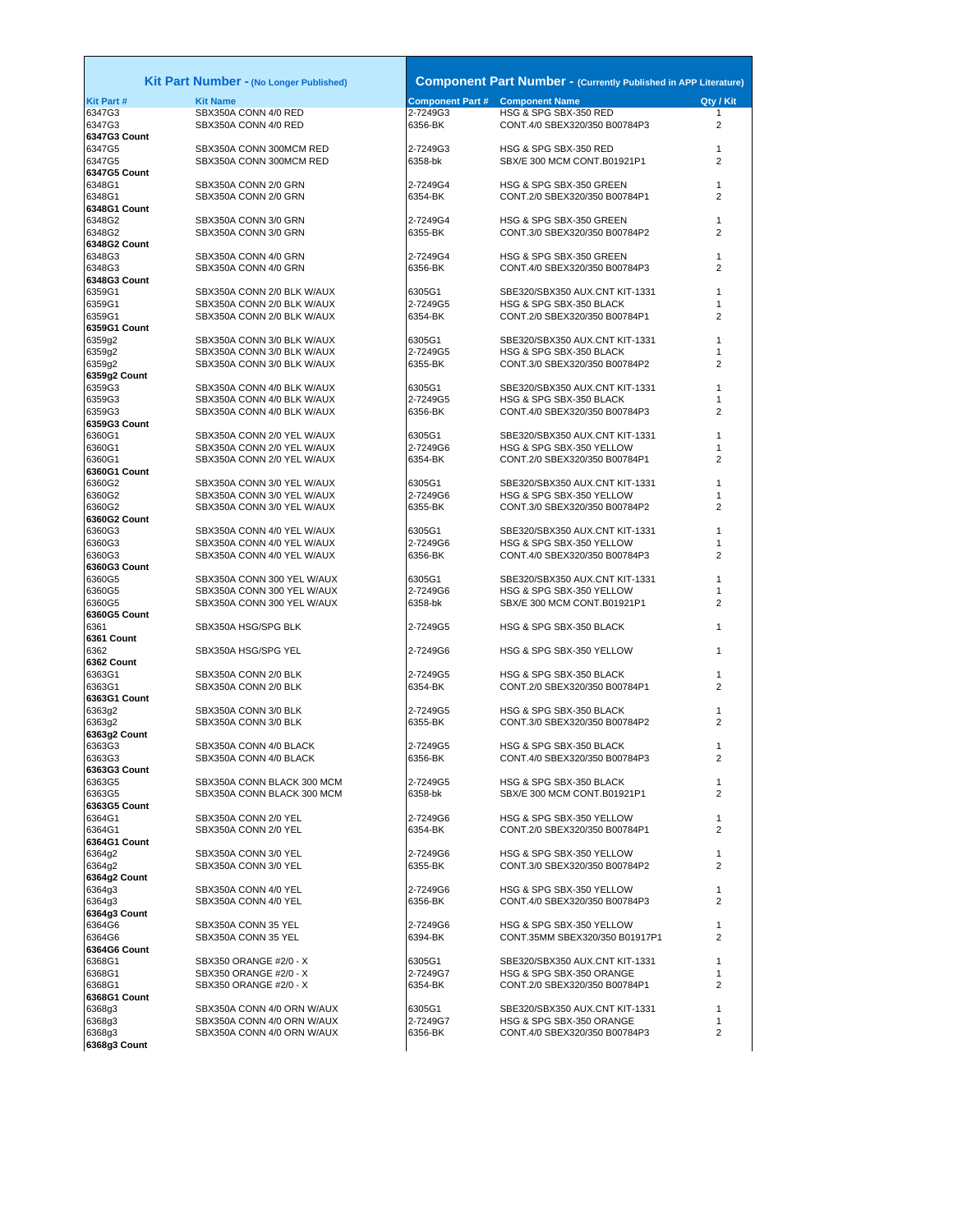|                  | Kit Part Number - (No Longer Published) |                                        | <b>Component Part Number - (Currently Published in APP Literature)</b> |                |
|------------------|-----------------------------------------|----------------------------------------|------------------------------------------------------------------------|----------------|
| <b>Kit Part#</b> | <b>Kit Name</b>                         | <b>Component Part # Component Name</b> |                                                                        | Qty / Kit      |
| 6368G5           | SBX350A CONN 300 ORN W/AUX              | 6305G1                                 | SBE320/SBX350 AUX.CNT KIT-1331                                         | 1              |
| 6368G5           | SBX350A CONN 300 ORN W/AUX              | 2-7249G7                               | HSG & SPG SBX-350 ORANGE                                               | 1              |
| 6368G5           | SBX350A CONN 300 ORN W/AUX              | 6358-bk                                | SBX/E 300 MCM CONT.B01921P1                                            | $\overline{2}$ |
| 6368G5 Count     |                                         |                                        |                                                                        |                |
| 6369G1           | SBX350A CONN 2/0 ORANGE                 | 2-7249G7                               | HSG & SPG SBX-350 ORANGE                                               | 1              |
| 6369G1           | SBX350A CONN 2/0 ORANGE                 | 6354-BK                                | CONT.2/0 SBEX320/350 B00784P1                                          | 2              |
| 6369G1 Count     |                                         |                                        |                                                                        |                |
| 6369g2           | SBX350A CONN 3/0 ORANGE                 | 2-7249G7                               | HSG & SPG SBX-350 ORANGE                                               | 1              |
|                  | SBX350A CONN 3/0 ORANGE                 | 6355-BK                                | CONT.3/0 SBEX320/350 B00784P2                                          | 2              |
| 6369g2           |                                         |                                        |                                                                        |                |
| 6369g2 Count     | SBX350A CONN 4/0 ORANGE                 |                                        | HSG & SPG SBX-350 ORANGE                                               | 1              |
| 6369q3           | SBX350A CONN 4/0 ORANGE                 | 2-7249G7<br>6356-BK                    | CONT.4/0 SBEX320/350 B00784P3                                          | $\overline{2}$ |
| 6369g3           |                                         |                                        |                                                                        |                |
| 6369g3 Count     |                                         |                                        |                                                                        |                |
| 6370G1           | SBX175A CONN 1/0 GRAY W/AUX             | 6344                                   | AUX CONN KIT SBE/O/X                                                   | 1              |
| 6370G1           | SBX175A CONN 1/0 GRAY W/AUX             | 2-7251G1                               | HSG & SPG SBX-175 GRAY                                                 | 1              |
| 6370G1           | SBX175A CONN 1/0 GRAY W/AUX             | 6384G1-BK                              | CONT.1/0 SBEX160/175 BC0608P6                                          | 2              |
| 6370G1 Count     |                                         |                                        |                                                                        |                |
| 6370G2           | SBX175A CONN 35 GRAY W/AUX              | 6344                                   | AUX CONN KIT SBE/O/X                                                   | 1              |
| 6370G2           | SBX175A CONN 35 GRAY W/AUX              | 2-7251G1                               | HSG & SPG SBX-175 GRAY                                                 | 1              |
| 6370G2           | SBX175A CONN 35 GRAY W/AUX              | 6384G2-BK                              | CONT.35MM SBEX160/175 BC0608P5                                         | $\overline{2}$ |
| 6370G2 Count     |                                         |                                        |                                                                        |                |
| 6371G1           | SBX175A CONN 1/0 BLUE W/AUX             | 6344                                   | AUX CONN KIT SBE/O/X                                                   | 1              |
| 6371G1           | SBX175A CONN 1/0 BLUE W/AUX             | 2-7251G2                               | HSG & SPG SBX-175-BLUE                                                 | 1              |
| 6371G1           | SBX175A CONN 1/0 BLUE W/AUX             | 6384G1-BK                              | CONT.1/0 SBEX160/175 BC0608P6                                          | $\overline{2}$ |
| 6371G1 Count     |                                         |                                        |                                                                        |                |
| 6371G2           | SBX175A CONN 35 MM BLU W/AUX            | 6344                                   | AUX CONN KIT SBE/O/X                                                   | 1              |
| 6371G2           | SBX175A CONN 35 MM BLU W/AUX            | 2-7251G2                               | HSG & SPG SBX-175-BLUE                                                 | 1              |
| 6371G2           | SBX175A CONN 35 MM BLU W/AUX            | 6384G2-BK                              | CONT.35MM SBEX160/175 BC0608P5                                         | $\overline{2}$ |
| 6371G2 Count     |                                         |                                        |                                                                        |                |
| 6372G1           | SBX175A CONN 1/0 ORN W/AUX              | 6344                                   | AUX CONN KIT SBE/O/X                                                   | 1              |
| 6372G1           | SBX175A CONN 1/0 ORN W/AUX              | 2-7251G3                               | HSG & SPG SBX-175 ORANGE                                               | 1              |
| 6372G1           | SBX175A CONN 1/0 ORN W/AUX              | 6384G1-BK                              | CONT.1/0 SBEX160/175 BC0608P6                                          | 2              |
| 6372G1 Count     |                                         |                                        |                                                                        |                |
| 6373G1           | SBX175A CONN 1/0 YEL W/AUX              | 6344                                   | AUX CONN KIT SBE/O/X                                                   | 1              |
| 6373G1           | SBX175A CONN 1/0 YEL W/AUX              | 2-7251G4                               | HSG & SPG SBX-175 YELLOW                                               | 1              |
| 6373G1           | SBX175A CONN 1/0 YEL W/AUX              | 6384G1-BK                              | CONT.1/0 SBEX160/175 BC0608P6                                          | 2              |
| 6373G1 Count     |                                         |                                        |                                                                        |                |
| 6373G2           | SBX175A CONN 35MM YEL W/AUX             | 6344                                   | AUX CONN KIT SBE/O/X                                                   | 1              |
| 6373G2           | SBX175A CONN 35MM YEL W/AUX             | 2-7251G4                               | HSG & SPG SBX-175 YELLOW                                               | 1              |
| 6373G2           | SBX175A CONN 35MM YEL W/AUX             | 6384G2-BK                              | CONT.35MM SBEX160/175 BC0608P5                                         | $\overline{2}$ |
| 6373G2 Count     |                                         |                                        |                                                                        |                |
| 6374G1           | SBX175A CONN 1/0 GRAY                   | 2-7251G1                               | HSG & SPG SBX-175 GRAY                                                 | 1              |
| 6374G1           | SBX175A CONN 1/0 GRAY                   | 6384G1-BK                              | CONT.1/0 SBEX160/175 BC0608P6                                          | $\overline{2}$ |
| 6374G1 Count     |                                         |                                        |                                                                        |                |
| 6374g2           | SBX175A CONN 35 GRA                     | 2-7251G1                               | HSG & SPG SBX-175 GRAY                                                 | 1              |
| 6374g2           | SBX175A CONN 35 GRA                     | 6384G2-BK                              | CONT.35MM SBEX160/175 BC0608P5                                         | $\overline{2}$ |
| 6374g2 Count     |                                         |                                        |                                                                        |                |
| 6375G1           | SBX175A CONN 1/0 BLUE                   | 2-7251G2                               | HSG & SPG SBX-175-BLUE                                                 | 1              |
| 6375G1           | SBX175A CONN 1/0 BLUE                   | 6384G1-BK                              | CONT.1/0 SBEX160/175 BC0608P6                                          | 2              |
| 6375G1 Count     |                                         |                                        |                                                                        |                |
| 6375G2           | SBX175A CONN 35 BLUE                    | 2-7251G2                               | HSG & SPG SBX-175-BLUE                                                 | 1              |
| 6375G2           | SBX175A CONN 35 BLUE                    | 6384G2-BK                              | CONT.35MM SBEX160/175 BC0608P5                                         | 2              |
| 6375G2 Count     |                                         |                                        |                                                                        |                |
| 6376G1           | SBX175A CONN 1/0 ORN                    | 2-7251G3                               | HSG & SPG SBX-175 ORANGE                                               | 1              |
|                  | SBX175A CONN 1/0 ORN                    |                                        | CONT.1/0 SBEX160/175 BC0608P6                                          | 2              |
| 6376G1           |                                         | 6384G1-BK                              |                                                                        |                |
| 6376G1 Count     |                                         | 2-7251G3                               |                                                                        | 1              |
| 6376g2           | SBX175A CONN 35 ORN                     |                                        | HSG & SPG SBX-175 ORANGE                                               |                |
| 6376g2           | SBX175A CONN 35 ORN                     | 6384G2-BK                              | CONT.35MM SBEX160/175 BC0608P5                                         | $\overline{2}$ |
| 6376q2 Count     |                                         |                                        |                                                                        |                |
| 6377G1           | SBX175A CONN 1/0 YEL                    | 2-7251G4                               | HSG & SPG SBX-175 YELLOW                                               | 1              |
| 6377G1           | SBX175A CONN 1/0 YEL                    | 6384G1-BK                              | CONT.1/0 SBEX160/175 BC0608P6                                          | $\overline{2}$ |
| 6377G1 Count     |                                         |                                        |                                                                        |                |
| 6377g2           | SBX175A CONN 35 YEL                     | 2-7251G4                               | HSG & SPG SBX-175 YELLOW                                               | 1              |
| 6377g2           | SBX175A CONN 35 YEL                     | 6384G2-BK                              | CONT.35MM SBEX160/175 BC0608P5                                         | $\overline{2}$ |
| 6377g2 Count     |                                         |                                        |                                                                        |                |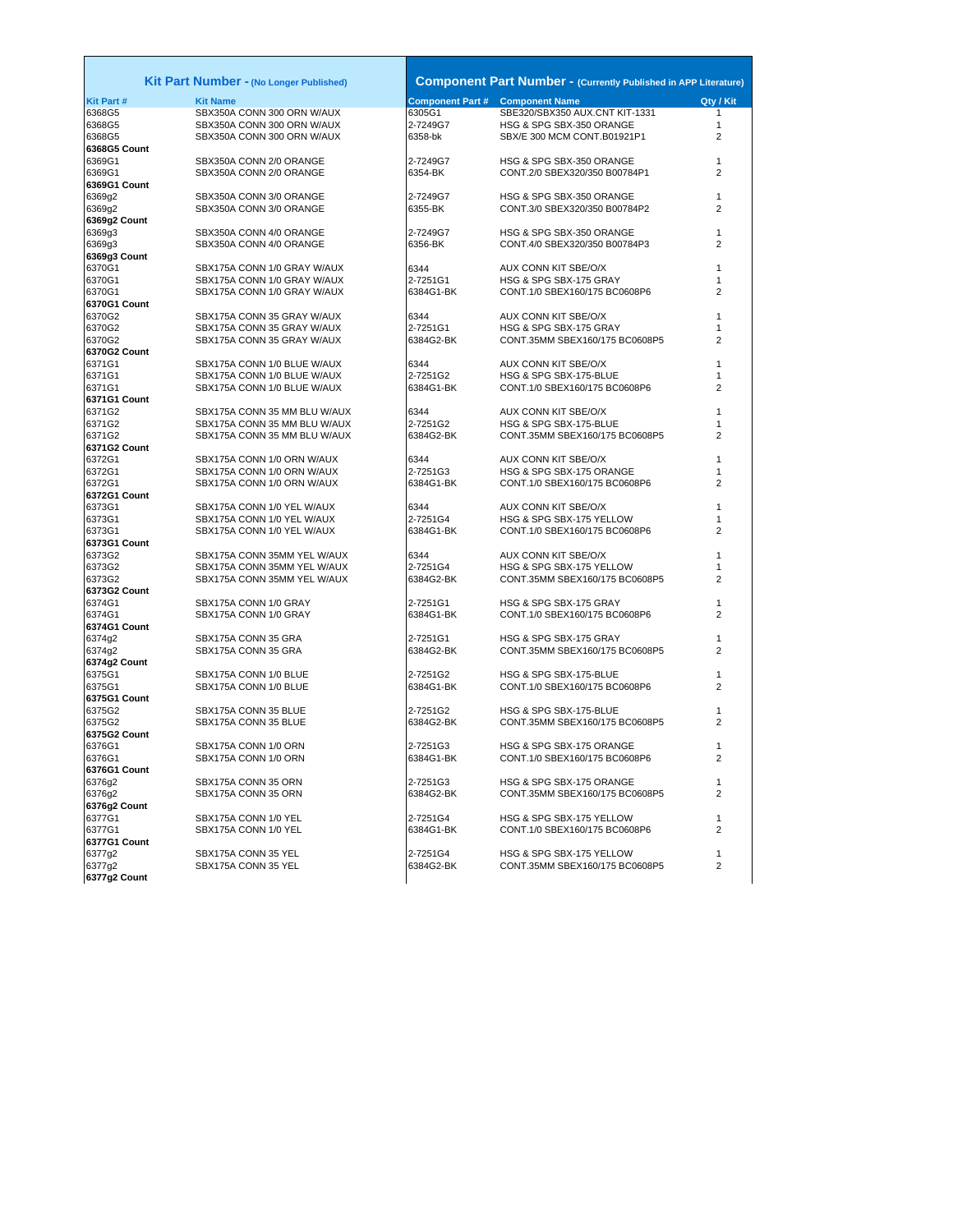|                        | Kit Part Number - (No Longer Published)                          |                                        | <b>Component Part Number - (Currently Published in APP Literature)</b> |                |
|------------------------|------------------------------------------------------------------|----------------------------------------|------------------------------------------------------------------------|----------------|
| Kit Part #             | <b>Kit Name</b>                                                  | <b>Component Part # Component Name</b> |                                                                        | Qty / Kit      |
| 6378G1                 | SBX175A CONN 1/0 RED W/AUX                                       | 6344                                   | AUX CONN KIT SBE/O/X                                                   | 1              |
| 6378G1                 | SBX175A CONN 1/0 RED W/AUX                                       | 2-7251G5                               | HSG & SPG SBX-175 RED                                                  | 1              |
| 6378G1                 | SBX175A CONN 1/0 RED W/AUX                                       | 6384G1-BK                              | CONT.1/0 SBEX160/175 BC0608P6                                          | 2              |
| 6378G1 Count           |                                                                  |                                        |                                                                        |                |
| 6378G2                 | SBX175A CONN 35MM RED W/AUX                                      | 6344                                   | AUX CONN KIT SBE/O/X                                                   | 1              |
| 6378G2                 | SBX175A CONN 35MM RED W/AUX                                      | 2-7251G5                               | HSG & SPG SBX-175 RED                                                  | 1              |
| 6378G2                 | SBX175A CONN 35MM RED W/AUX                                      | 6384G2-BK                              | CONT.35MM SBEX160/175 BC0608P5                                         | $\overline{2}$ |
| 6378G2 Count           |                                                                  |                                        |                                                                        |                |
| 6379G1                 | SBX175A CONN 1/0 RED                                             | 2-7251G5                               | HSG & SPG SBX-175 RED                                                  | 1              |
| 6379G1                 | SBX175A CONN 1/0 RED                                             | 6384G1-BK                              | CONT.1/0 SBEX160/175 BC0608P6                                          | 2              |
| 6379G1 Count           |                                                                  |                                        |                                                                        |                |
| 6379G2                 | SBX175A CONN 35 RED                                              | 2-7251G5                               | HSG & SPG SBX-175 RED                                                  | 1              |
| 6379G2                 | SBX175A CONN 35 RED                                              | 6384G2-BK                              | CONT.35MM SBEX160/175 BC0608P5                                         | 2              |
| 6379G2 Count           |                                                                  |                                        |                                                                        |                |
| 6387G1                 | SBX175A CONN 1/0 GRN W/AUX                                       | 6344                                   | AUX CONN KIT SBE/O/X                                                   | 1              |
| 6387G1                 | SBX175A CONN 1/0 GRN W/AUX                                       | 1S6556                                 | SBE/X ASSY.INSTRUCTIONS                                                | 1              |
| 6387G1                 | SBX175A CONN 1/0 GRN W/AUX                                       | 2-7251G7                               | HSG & SPG SBX-175 GREEN                                                | 1<br>2         |
| 6387G1<br>6387G1       | SBX175A CONN 1/0 GRN W/AUX                                       | 6384G1-BK<br>H1835P3                   | CONT.1/0 SBEX160/175 BC0608P6                                          | 2              |
| 6387G1 Count           | SBX175A CONN 1/0 GRN W/AUX                                       |                                        | CABLE STRAPS, TY-RAP, NYLON                                            |                |
| 6387G2                 | SBX175A CONN 35MM GRN W/AUX                                      | 6344                                   | AUX CONN KIT SBE/O/X                                                   | 1              |
| 6387G2                 | SBX175A CONN 35MM GRN W/AUX                                      | 1S6556                                 | SBE/X ASSY.INSTRUCTIONS                                                | 1              |
| 6387G2                 | SBX175A CONN 35MM GRN W/AUX                                      | 2-7251G7                               | HSG & SPG SBX-175 GREEN                                                | 1              |
| 6387G2                 | SBX175A CONN 35MM GRN W/AUX                                      | 6384G2-BK                              | CONT.35MM SBEX160/175 BC0608P5                                         | 2              |
| 6387G2                 | SBX175A CONN 35MM GRN W/AUX                                      | H1835P3                                | CABLE STRAPS, TY-RAP, NYLON                                            | 2              |
| 6387G2 Count           |                                                                  |                                        |                                                                        |                |
| 6391G1                 | SBX175A CONN 1/0 GRN                                             | 2-7251G7                               | HSG & SPG SBX-175 GREEN                                                | 1              |
| 6391G1                 | SBX175A CONN 1/0 GRN                                             | 6384G1-BK                              | CONT.1/0 SBEX160/175 BC0608P6                                          | 2              |
| 6391G1 Count           |                                                                  |                                        |                                                                        |                |
| 6391G2                 | SBX175A CONN 35 GRN                                              | 2-7251G7                               | HSG & SPG SBX-175 GREEN                                                | 1              |
| 6391G2                 | SBX175A CONN 35 GRN                                              | 6384G2-BK                              | CONT.35MM SBEX160/175 BC0608P5                                         | 2              |
| 6391G2 Count           |                                                                  |                                        |                                                                        |                |
| 6400G1                 | SB350A-CONN-ORN-2/0                                              | 907-BK                                 | SB350A CONT.2/0 AWG-B00416P1                                           | $\overline{c}$ |
| 6400G1                 | SB350A-CONN-ORN-2/0                                              | 932-BK                                 | SB350A HSG./SPG. ORANGE                                                | 1              |
| 6400G1 Count           |                                                                  |                                        |                                                                        |                |
| 6400G11                | SB350A CONN.2/0 ORN./BUSHING                                     | 5918-BK                                | SLEEVE#2/0-#1/0 CABLE                                                  | $\overline{2}$ |
| 6400G11                | SB350A CONN.2/0 ORN./BUSHING                                     | 907-BK                                 | SB350A CONT.2/0 AWG-B00416P1                                           | 2              |
| 6400G11                | SB350A CONN.2/0 ORN./BUSHING                                     | 932-BK                                 | SB350A HSG./SPG. ORANGE                                                | 1              |
| 6400G11 Count          |                                                                  |                                        |                                                                        |                |
| 6400G2                 | SB350A-CONN-ORN-4/0                                              | 908-BK                                 | SB350A CONT.4/0 AWG-B00418P1                                           | 2              |
| 6400G2                 | SB350A-CONN-ORN-4/0                                              | 932-BK                                 | SB350A HSG./SPG. ORANGE                                                | 1              |
| 6400G2 Count<br>6400G4 | SB350 CONN.#300MCM ORANGE                                        | 910-BK                                 |                                                                        | $\overline{2}$ |
| 6400G4                 | SB350 CONN.#300MCM ORANGE                                        | 932-BK                                 | *SB350 CONT.300MCM 1C0608P19<br>SB350A HSG./SPG. ORANGE                | 1              |
| 6400G4 Count           |                                                                  |                                        |                                                                        |                |
| 6400G5                 | SB350 CONN.ORN. #3/0                                             | 916-BK                                 | SB350A CNT 3/0 AWG B00417P1                                            | 2              |
| 6400G5                 | SB350 CONN.ORN. #3/0                                             | 932-BK                                 | SB350A HSG./SPG. ORANGE                                                | 1              |
| 6400G5 Count           |                                                                  |                                        |                                                                        |                |
| 6800G1                 | SB120 HSG/SPG.GRA W/2-#2 CONT                                    | 1319-BK                                | PP120-CNT-#2 AWG (B00366P1)                                            | 2              |
| 6800G1                 | SB120 HSG/SPG.GRA W/2-#2 CONT                                    | 6810G1-BK                              | SB120 HSG/SPG GRA                                                      | 1              |
| 6800G1 Count           |                                                                  |                                        |                                                                        |                |
| 6800G2                 | SB120 HSG/SPG GRA W/2-#4 CONT.                                   | 1319G4-BK                              | PP120-CNT-#4 AWG (B00366P3)                                            | $\overline{2}$ |
| 6800G2                 | SB120 HSG/SPG GRA W/2-#4 CONT.                                   | 6810G1-BK                              | SB120 HSG/SPG GRA                                                      | 1              |
| 6800G2 Count           |                                                                  |                                        |                                                                        |                |
| 6800G2G                | SB120 HSG/SPG GRA W/2-#4 CONT.                                   | 1319G4-BK                              | PP120-CNT-#4 AWG (B00366P3)                                            | 2              |
| 6800G2G                | SB120 HSG/SPG GRA W/2-#4 CONT.                                   | 6810G1-BK                              | SB120 HSG/SPG GRA                                                      | 1              |
| 6800G2G Count          |                                                                  |                                        |                                                                        |                |
| 6800G3                 | SB120 HSG/SPG GRA W/2-#6 CONT.                                   | 1319G6-BK                              | PP120-CNT-#6 AWG (B00366P2)                                            | 2              |
| 6800G3                 | SB120 HSG/SPG GRA W/2-#6 CONT.                                   | 6810G1-BK                              | SB120 HSG/SPG GRA                                                      | 1              |
| 6800G3 Count           |                                                                  |                                        |                                                                        |                |
| 6801G1                 | SB120 HSG/SPG BLU W/2-#2 CONT                                    | 1319-BK                                | PP120-CNT-#2 AWG (B00366P1)                                            | 2              |
| 6801G1<br>6801G1 Count | SB120 HSG/SPG BLU W/2-#2 CONT                                    | 6810G2-BK                              | SB120 HSG/SPG BLUE                                                     | 1              |
|                        |                                                                  |                                        |                                                                        | 2              |
| 6801G2<br>6801G2       | SB120 HSG/SPG BLU W/2-#4 CONT.<br>SB120 HSG/SPG BLU W/2-#4 CONT. | 1319G4-BK<br>6810G2-BK                 | PP120-CNT-#4 AWG (B00366P3)<br>SB120 HSG/SPG BLUE                      | 1              |
| 6801G2 Count           |                                                                  |                                        |                                                                        |                |
| 6801G3                 | SB120 HSG/SPG BLU W/2-#6 CONT                                    | 1319G6-BK                              | PP120-CNT-#6 AWG (B00366P2)                                            | 2              |
| 6801G3                 | SB120 HSG/SPG BLU W/2-#6 CONT                                    | 6810G2-BK                              | SB120 HSG/SPG BLUE                                                     | 1              |
| 6801G3 Count           |                                                                  |                                        |                                                                        |                |
|                        |                                                                  |                                        |                                                                        |                |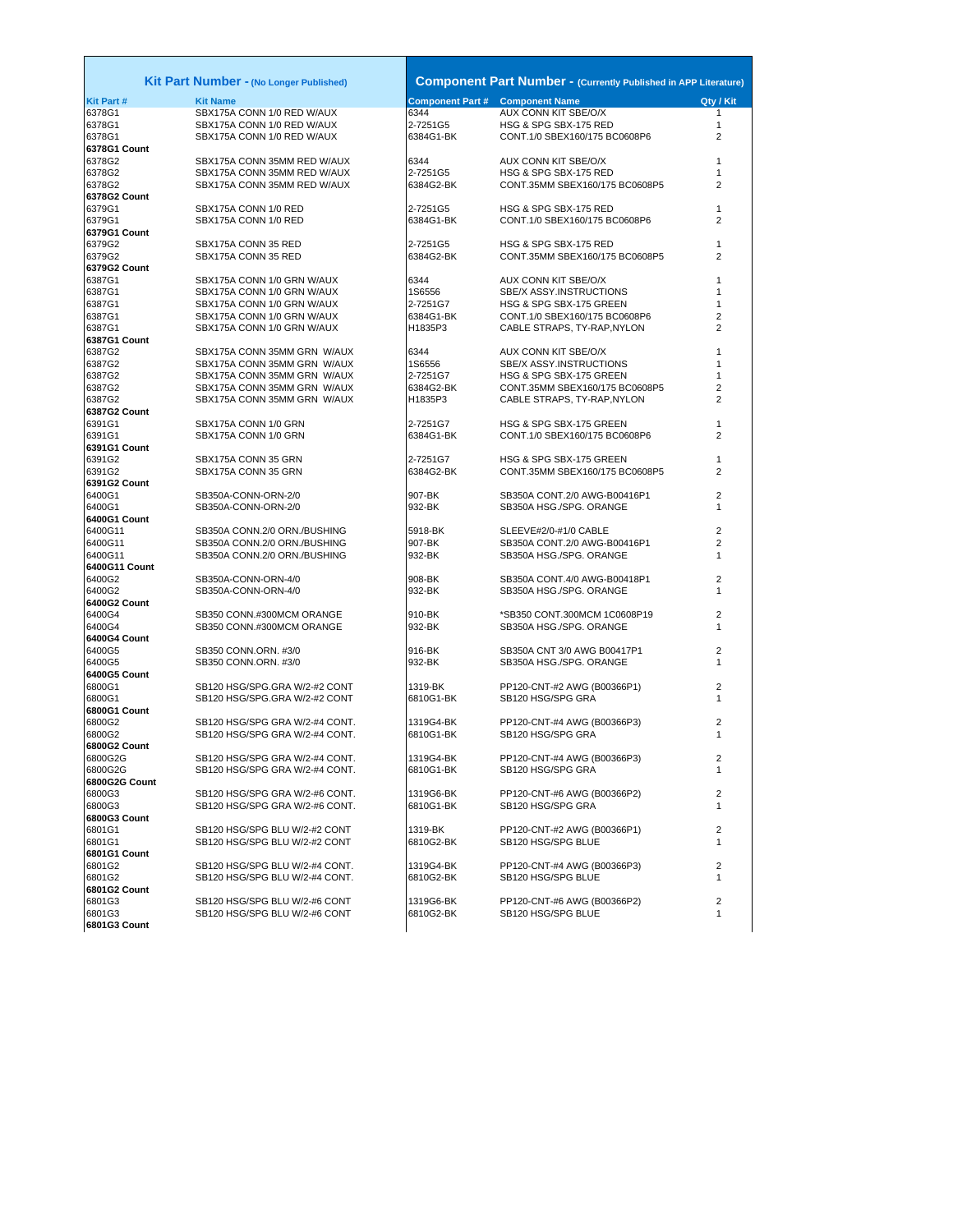| Kit Part Number - (No Longer Published) |                                                            | <b>Component Part Number - (Currently Published in APP Literature)</b> |                                                           |                     |  |
|-----------------------------------------|------------------------------------------------------------|------------------------------------------------------------------------|-----------------------------------------------------------|---------------------|--|
| Kit Part #                              | <b>Kit Name</b>                                            | <b>Component Part # Component Name</b>                                 |                                                           | Qty / Kit           |  |
| 6802G1                                  | SB120 HSG/SPG.RED W/2-#2 CONT                              | 1319-BK                                                                | PP120-CNT-#2 AWG (B00366P1)                               | 2                   |  |
| 6802G1                                  | SB120 HSG/SPG.RED W/2-#2 CONT                              | 6810G3-BK                                                              | SB120 HSG/SPG RED                                         | $\mathbf{1}$        |  |
| 6802G1 Count                            |                                                            |                                                                        |                                                           |                     |  |
| 6802G2                                  | SB120 HSG/SPG RED W/2-#4 CONT.                             | 1319G4-BK                                                              | PP120-CNT-#4 AWG (B00366P3)                               | 2                   |  |
| 6802G2                                  | SB120 HSG/SPG RED W/2-#4 CONT.                             | 6810G3-BK                                                              | SB120 HSG/SPG RED                                         | 1                   |  |
| 6802G2 Count                            |                                                            |                                                                        |                                                           |                     |  |
| 6802G3                                  | SB120 HSG/SPG RED W/2-#6 CONT.                             | 1319G6-BK                                                              | PP120-CNT-#6 AWG (B00366P2)                               | $\overline{2}$      |  |
| 6802G3<br>6802G3 Count                  | SB120 HSG/SPG RED W/2-#6 CONT.                             | 6810G3-BK                                                              | SB120 HSG/SPG RED                                         | 1                   |  |
| 6811G4                                  | SB120 #6 LOW INSERT.CONT.                                  | 6811G4-BK                                                              | SB120#6LOW INSERT.CONT.B01944P1                           | 2                   |  |
| 6811G4 Count                            |                                                            |                                                                        |                                                           |                     |  |
| 6811q5                                  | SB120 #4 LOW INSERT.CONT.                                  | 6811g5-bk                                                              | SB120#4LOW INSERT.CONT.B01944P2                           | 2                   |  |
| 6811g5 Count                            |                                                            |                                                                        |                                                           |                     |  |
| 6811q6                                  | SB120 #2 LOW INSERT.CONT.                                  | 6811q6-bk                                                              | SB120#2LOW INSERT.CONT.B01944P3                           | $\overline{2}$      |  |
| 6811g6 Count                            |                                                            |                                                                        |                                                           |                     |  |
| 902                                     | SB-3 175A HSG W/HDW                                        | 110G34                                                                 | HDW.BAG FOR CAT.902                                       | 1                   |  |
| 902                                     | SB-3 175A HSG W/HDW                                        | 1382-BK                                                                | PP180/SB175-CNT-1/0 (B00374p1)                            | 3                   |  |
| 902                                     | SB-3 175A HSG W/HDW                                        | 2-5048                                                                 | INSULATION-OUTER HALF SB3                                 | 1                   |  |
| 902                                     | SB-3 175A HSG W/HDW                                        | 2-5049                                                                 | INSULATION-INNER HALF SB3                                 | 1                   |  |
| 902 Count                               |                                                            |                                                                        |                                                           |                     |  |
| E6332G1                                 | SBE320-CONN-2/0-BROWN W/AUX.                               | 6305G1                                                                 | SBE320/SBX350 AUX.CNT KIT-1331                            | 1                   |  |
| E6332G1                                 | SBE320-CONN-2/0-BROWN W/AUX.                               | 2-8171G8                                                               | SBE320-HSG & SPG-BROWN                                    | 1                   |  |
| E6332G1                                 | SBE320-CONN-2/0-BROWN W/AUX.                               | 6354-BK                                                                | CONT.2/0 SBEX320/350 B00784P1                             | $\overline{2}$      |  |
| E6332G1 Count                           | SBE320-CONN-2/0-PURPLE W/AUX.                              | 6305G1                                                                 |                                                           | 1                   |  |
| E6333G1<br>E6333G1                      | SBE320-CONN-2/0-PURPLE W/AUX.                              | 2-8171G9                                                               | SBE320/SBX350 AUX.CNT KIT-1331<br>SBE320-HSG & SPG-PURPLE | 1                   |  |
| E6333G1                                 | SBE320-CONN-2/0-PURPLE W/AUX.                              | 6354-BK                                                                | CONT.2/0 SBEX320/350 B00784P1                             | 2                   |  |
| E6333G1 Count                           |                                                            |                                                                        |                                                           |                     |  |
| E6334G1                                 | SBE320A-CONN-2/0-BROWN                                     | 2-8171G8                                                               | SBE320-HSG & SPG-BROWN                                    | 1                   |  |
| E6334G1                                 | SBE320A-CONN-2/0-BROWN                                     | 6354-BK                                                                | CONT.2/0 SBEX320/350 B00784P1                             | $\overline{2}$      |  |
| E6334G1 Count                           |                                                            |                                                                        |                                                           |                     |  |
| E6334G2                                 | SBE320A-CONN-3/0-BROWN                                     | 2-8171G8                                                               | SBE320-HSG & SPG-BROWN                                    | 1                   |  |
| E6334G2                                 | SBE320A-CONN-3/0-BROWN                                     | 6355-BK                                                                | CONT.3/0 SBEX320/350 B00784P2                             | 2                   |  |
| E6334G2 Count                           |                                                            |                                                                        |                                                           |                     |  |
| E6334G6                                 | SBE320A-CONN-35-BROWN                                      | 2-8171G8                                                               | SBE320-HSG & SPG-BROWN                                    | 1                   |  |
| E6334G6                                 | SBE320A-CONN-35-BROWN                                      | 6394-BK                                                                | CONT.35MM SBEX320/350 B01917P1                            | 2                   |  |
| E6334G6 Count                           |                                                            |                                                                        |                                                           |                     |  |
| E6335G1                                 | SBE320-CONN-2/0-PURPLE                                     | 2-8171G9                                                               | SBE320-HSG & SPG-PURPLE                                   | 1                   |  |
| E6335G1<br>E6335G1 Count                | SBE320-CONN-2/0-PURPLE                                     | 6354-BK                                                                | CONT.2/0 SBEX320/350 B00784P1                             | $\overline{2}$      |  |
| E6335G6                                 | SBE320-CONN-35-PURPLE                                      | 2-8171G9                                                               | SBE320-HSG & SPG-PURPLE                                   | 1                   |  |
| E6335G6                                 | SBE320-CONN-35-PURPLE                                      | 6394-BK                                                                | CONT.35MM SBEX320/350 B01917P1                            | 2                   |  |
| E6335G6 Count                           |                                                            |                                                                        |                                                           |                     |  |
| E6340G1                                 | SBE320A-CONN-2/0-GRAY W/AUX.                               | 6305G1                                                                 | SBE320/SBX350 AUX.CNT KIT-1331                            | 1                   |  |
| E6340G1                                 | SBE320A-CONN-2/0-GRAY W/AUX.                               | 2-8171G1                                                               | SBE320-HSG/SPG-GRAY                                       | 1                   |  |
| E6340G1                                 | SBE320A-CONN-2/0-GRAY W/AUX.                               | 6354-BK                                                                | CONT.2/0 SBEX320/350 B00784P1                             | 2                   |  |
| E6340G1 Count                           |                                                            |                                                                        |                                                           |                     |  |
| E6340G2                                 | SBE320-CONN-3/0-GRAY-W/AUX.                                | 6305G1                                                                 | SBE320/SBX350 AUX.CNT KIT-1331                            | 1                   |  |
| E6340G2                                 | SBE320-CONN-3/0-GRAY-W/AUX.                                | 2-8171G1                                                               | SBE320-HSG/SPG-GRAY                                       | 1                   |  |
| E6340G2                                 | SBE320-CONN-3/0-GRAY-W/AUX.                                | 6355-BK                                                                | CONT.3/0 SBEX320/350 B00784P2                             | 2                   |  |
| E6340G2 Count                           |                                                            |                                                                        |                                                           |                     |  |
| E6340G6                                 | SBE320A-CONN-35-GRAY W/AUX.                                | 6305G1                                                                 | SBE320/SBX350 AUX.CNT KIT-1331                            | 1                   |  |
| E6340G6<br>E6340G6                      | SBE320A-CONN-35-GRAY W/AUX.<br>SBE320A-CONN-35-GRAY W/AUX. | 2-8171G1<br>6394-BK                                                    | SBE320-HSG/SPG-GRAY<br>CONT.35MM SBEX320/350 B01917P1     | 1<br>$\overline{2}$ |  |
| E6340G6 Count                           |                                                            |                                                                        |                                                           |                     |  |
| E6341G1                                 | SBE320A-CONN-2/0-BLUE W/AUX.                               | 6305G1                                                                 | SBE320/SBX350 AUX.CNT KIT-1331                            |                     |  |
| E6341G1                                 | SBE320A-CONN-2/0-BLUE W/AUX.                               | 2-8171G2                                                               | SBE320-HSG & SPG-BLUE                                     | $\mathbf{1}$        |  |
| E6341G1                                 | SBE320A-CONN-2/0-BLUE W/AUX.                               | 6354-BK                                                                | CONT.2/0 SBEX320/350 B00784P1                             | 2                   |  |
| E6341G1 Count                           |                                                            |                                                                        |                                                           |                     |  |
| E6341G2                                 | SBE320-CONN-3/0-BLUE-W/AUX.                                | 6305G1                                                                 | SBE320/SBX350 AUX.CNT KIT-1331                            | $\mathbf{1}$        |  |
| E6341G2                                 | SBE320-CONN-3/0-BLUE-W/AUX.                                | 2-8171G2                                                               | SBE320-HSG & SPG-BLUE                                     | 1                   |  |
| E6341G2                                 | SBE320-CONN-3/0-BLUE-W/AUX.                                | 6355-BK                                                                | CONT.3/0 SBEX320/350 B00784P2                             | 2                   |  |
| E6341G2 Count                           |                                                            |                                                                        |                                                           |                     |  |
| E6342G1                                 | SBE320A-CONN-2/0-RED W/AUX.                                | 6305G1                                                                 | SBE320/SBX350 AUX.CNT KIT-1331                            | 1                   |  |
| E6342G1                                 | SBE320A-CONN-2/0-RED W/AUX.                                | 2-8171G3                                                               | SBE320-HSG & SPG-RED                                      | 1                   |  |
| E6342G1                                 | SBE320A-CONN-2/0-RED W/AUX.                                | 6354-BK                                                                | CONT.2/0 SBEX320/350 B00784P1                             | 2                   |  |
| E6342G1 Count                           |                                                            |                                                                        |                                                           |                     |  |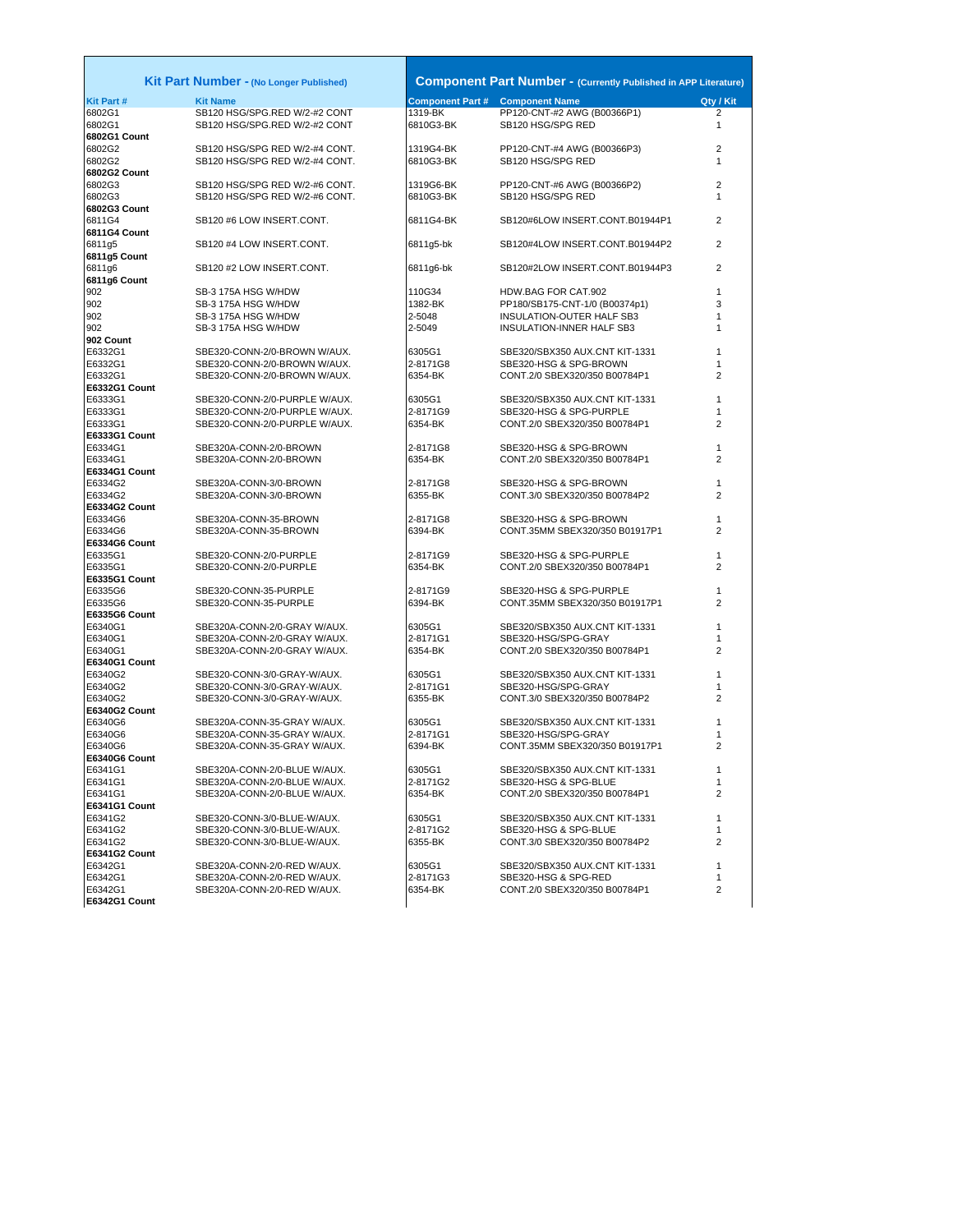|                          | Kit Part Number - (No Longer Published)      |                                        | <b>Component Part Number - (Currently Published in APP Literature)</b> |           |
|--------------------------|----------------------------------------------|----------------------------------------|------------------------------------------------------------------------|-----------|
| Kit Part #               | <b>Kit Name</b>                              | <b>Component Part # Component Name</b> |                                                                        | Qtv / Kit |
| E6342G6                  | SBE320A-CONN-35MM-RED W/AUX.                 | 6305G1                                 | SBE320/SBX350 AUX.CNT KIT-1331                                         | 1         |
| E6342G6                  | SBE320A-CONN-35MM-RED W/AUX.                 | 2-8171G3                               | SBE320-HSG & SPG-RED                                                   | 1         |
| E6342G6<br>E6342G6 Count | SBE320A-CONN-35MM-RED W/AUX.                 | 6394-BK                                | CONT.35MM SBEX320/350 B01917P1                                         | 2         |
| E6343G1                  | SBE320A-CONN-2/0-GRN. W/AUX.                 | 6305G1                                 | SBE320/SBX350 AUX.CNT KIT-1331                                         | 1         |
| E6343G1                  | SBE320A-CONN-2/0-GRN. W/AUX.                 | 2-8171G4                               | SBE320-HSG & SPG-GREEN                                                 | 1         |
| E6343G1<br>E6343G1 Count | SBE320A-CONN-2/0-GRN. W/AUX.                 | 6354-BK                                | CONT.2/0 SBEX320/350 B00784P1                                          | 2         |
| E6343G2                  | SBE320A-CONN-3/0-GRN. W/AUX.                 | 6305G1                                 | SBE320/SBX350 AUX.CNT KIT-1331                                         | 1         |
| E6343G2                  | SBE320A-CONN-3/0-GRN. W/AUX.                 | 2-8171G4                               | SBE320-HSG & SPG-GREEN                                                 | 1         |
| E6343G2<br>E6343G2 Count | SBE320A-CONN-3/0-GRN. W/AUX.                 | 6355-BK                                | CONT.3/0 SBEX320/350 B00784P2                                          | 2         |
| E6343G6                  | SBE320A-CONN-35-GRN. W/AUX.                  | 6305G1                                 | SBE320/SBX350 AUX.CNT KIT-1331                                         | 1         |
| E6343G6                  | SBE320A-CONN-35-GRN. W/AUX.                  | 2-8171G4                               | SBE320-HSG & SPG-GREEN                                                 | 1         |
| E6343G6                  | SBE320A-CONN-35-GRN. W/AUX.                  | 6394-BK                                | CONT.35MM SBEX320/350 B01917P1                                         | 2         |
| E6343G6 Count            |                                              |                                        |                                                                        |           |
| E6345G1                  | SBE320-CONN-2/0-GRAY                         | 2-8171G1                               | SBE320-HSG/SPG-GRAY                                                    | 1         |
| E6345G1                  | SBE320-CONN-2/0-GRAY                         | 6354-BK                                | CONT.2/0 SBEX320/350 B00784P1                                          | 2         |
| E6345G1 Count            |                                              |                                        |                                                                        |           |
| E6345G2<br>E6345G2       | SBE320-CONN-3/0-GRAY<br>SBE320-CONN-3/0-GRAY | 2-8171G1<br>6355-BK                    | SBE320-HSG/SPG-GRAY<br>CONT.3/0 SBEX320/350 B00784P2                   | 1<br>2    |
| E6345G2 Count            |                                              |                                        |                                                                        |           |
| E6345G6                  | SBE320-CONN-35MM-GRAY                        | 2-8171G1                               | SBE320-HSG/SPG-GRAY                                                    | 1         |
| E6345G6                  | SBE320-CONN-35MM-GRAY                        | 6394-BK                                | CONT.35MM SBEX320/350 B01917P1                                         | 2         |
| E6345G6 Count            |                                              |                                        |                                                                        |           |
| E6345G7                  | SBE 320 CONN 50 GRAY                         | 1341G1-BK                              | CONT.50MM SBEX320/350 B01803P1                                         | 2         |
| E6345G7                  | SBE 320 CONN 50 GRAY                         | 2-8171G1                               | SBE320-HSG/SPG-GRAY                                                    | 1         |
| E6345G7 Count            |                                              |                                        |                                                                        |           |
| E6346G1                  | SBE320A CONN. 2/0 BLUE                       | 2-8171G2                               | SBE320-HSG & SPG-BLUE                                                  | 1         |
| E6346G1<br>E6346G1 Count | SBE320A CONN. 2/0 BLUE                       | 6354-BK                                | CONT.2/0 SBEX320/350 B00784P1                                          | 2         |
| E6346G2                  | SBE320A CONN. 3/0 BLUE                       | 2-8171G2                               | SBE320-HSG & SPG-BLUE                                                  | 1         |
| E6346G2                  | SBE320A CONN. 3/0 BLUE                       | 6355-BK                                | CONT.3/0 SBEX320/350 B00784P2                                          | 2         |
| E6346G2 Count            |                                              |                                        |                                                                        |           |
| E6346G6                  | SBE320-BLUE-35MM                             | 2-8171G2                               | SBE320-HSG & SPG-BLUE                                                  | 1         |
| E6346G6                  | SBE320-BLUE-35MM                             | 6394-BK                                | CONT.35MM SBEX320/350 B01917P1                                         | 2         |
| E6346G6 Count            |                                              |                                        |                                                                        |           |
| E6346G8<br>E6346G8       | SBE320 CONN 70 BLUE                          | 1341G2-BK<br>2-8171G2                  | CONT.70MM SBEX320/350 B01804P1<br>SBE320-HSG & SPG-BLUE                | 2<br>1    |
| E6346G8 Count            | SBE320 CONN 70 BLUE                          |                                        |                                                                        |           |
| E6347G1                  | SBE320-RED-2/0                               | 2-8171G3                               | SBE320-HSG & SPG-RED                                                   | 1         |
| E6347G1                  | SBE320-RED-2/0                               | 6354-BK                                | CONT.2/0 SBEX320/350 B00784P1                                          | 2         |
| E6347G1 Count            |                                              |                                        |                                                                        |           |
| E6347G2                  | SBE320-RED-3/0                               | 2-8171G3                               | SBE320-HSG & SPG-RED                                                   | 1         |
| E6347G2                  | SBE320-RED-3/0                               | 6355-BK                                | CONT.3/0 SBEX320/350 B00784P2                                          | 2         |
| E6347G2 Count            |                                              |                                        |                                                                        |           |
| E6347G6<br>E6347G6       | SBE320-RED-35MM<br>SBE320-RED-35MM           | 2-8171G3<br>6394-BK                    | SBE320-HSG & SPG-RED<br>CONT.35MM SBEX320/350 B01917P1                 | 1<br>2    |
| E6347G6 Count            |                                              |                                        |                                                                        |           |
| E6348G1                  | SBE320A-CONN-2/0-GREEN                       | 2-8171G4                               | SBE320-HSG & SPG-GREEN                                                 | 1         |
| E6348G1                  | SBE320A-CONN-2/0-GREEN                       | 6354-BK                                | CONT.2/0 SBEX320/350 B00784P1                                          | 2         |
| E6348G1 Count            |                                              |                                        |                                                                        |           |
| E6348G2                  | SBE320-CONN-3/0-GREEN                        | 2-8171G4                               | SBE320-HSG & SPG-GREEN                                                 | 1         |
| E6348G2                  | SBE320-CONN-3/0-GREEN                        | 6355-BK                                | CONT.3/0 SBEX320/350 B00784P2                                          | 2         |
| E6348G2 Count            |                                              | 2-8171G4                               |                                                                        |           |
| E6348G6<br>E6348G6       | SBE320-GREEN-35MM<br>SBE320-GREEN-35MM       | 6394-BK                                | SBE320-HSG & SPG-GREEN<br>CONT.35MM SBEX320/350 B01917P1               | 2         |
| E6348G6 Count            |                                              |                                        |                                                                        |           |
| E6359G1                  | SBE320A-CONN-2/0-BLK W/AUX.                  | 6305G1                                 | SBE320/SBX350 AUX.CNT KIT-1331                                         | 1         |
| E6359G1                  | SBE320A-CONN-2/0-BLK W/AUX.                  | 2-8171G5                               | SBE320-HSG & SPG-BLK.                                                  | 1         |
| E6359G1                  | SBE320A-CONN-2/0-BLK W/AUX.                  | 6354-BK                                | CONT.2/0 SBEX320/350 B00784P1                                          | 2         |
| E6359G1 Count            |                                              |                                        |                                                                        |           |
| E6359G2                  | SBE320A-CONN-3/0-BLK W/AUX.                  | 6344                                   | AUX CONN KIT SBE/O/X                                                   | 1         |
| E6359G2                  | SBE320A-CONN-3/0-BLK W/AUX.                  | 2-8171G5                               | SBE320-HSG & SPG-BLK.                                                  | 1         |
| E6359G2<br>E6359G2 Count | SBE320A-CONN-3/0-BLK W/AUX.                  | 6355-BK                                | CONT.3/0 SBEX320/350 B00784P2                                          | 2         |
| E6359G3                  | SBE320A-CONN-4/0-BLK W/AUX.                  | 6344                                   | AUX CONN KIT SBE/O/X                                                   | 1         |
| E6359G3                  | SBE320A-CONN-4/0-BLK W/AUX.                  | 2-8171G5                               | SBE320-HSG & SPG-BLK.                                                  | 1         |
| E6359G3                  | SBE320A-CONN-4/0-BLK W/AUX.                  | 6356-BK                                | CONT.4/0 SBEX320/350 B00784P3                                          | 2         |
| E6359G3 Count            |                                              |                                        |                                                                        |           |
| E6359G6                  | SBE320A-CONN-35-BLK W/AUX.                   | 6305G1                                 | SBE320/SBX350 AUX.CNT KIT-1331                                         | 1         |
| E6359G6                  | SBE320A-CONN-35-BLK W/AUX.                   | 2-8171G5                               | SBE320-HSG & SPG-BLK.                                                  | 1         |
| E6359G6                  | SBE320A-CONN-35-BLK W/AUX.                   | 6394-BK                                | CONT.35MM SBEX320/350 B01917P1                                         | 2         |
| E6359G6 Count            |                                              |                                        |                                                                        |           |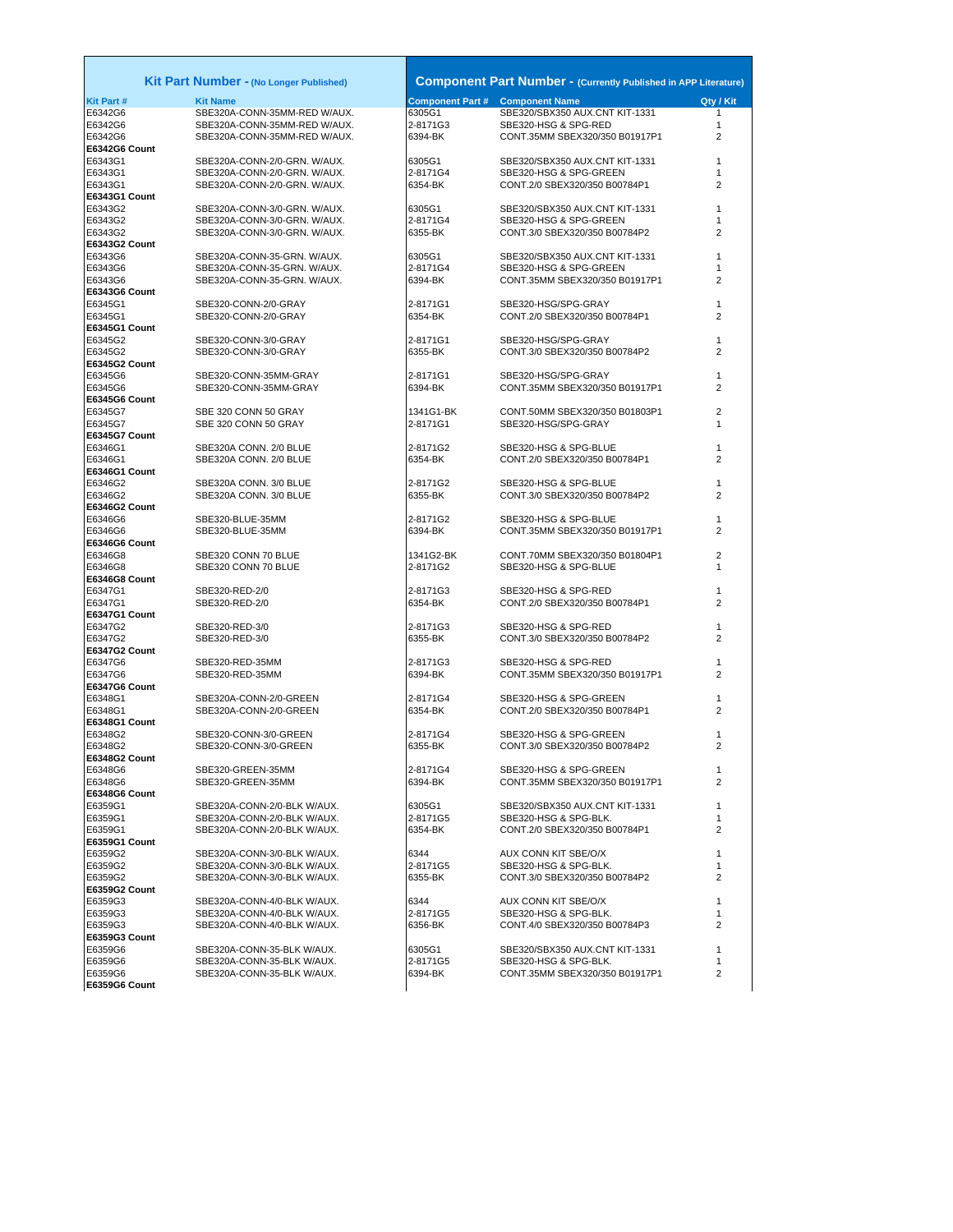|                  | Kit Part Number - (No Longer Published) |                                        | <b>Component Part Number - (Currently Published in APP Literature)</b> |                |
|------------------|-----------------------------------------|----------------------------------------|------------------------------------------------------------------------|----------------|
| <b>Kit Part#</b> | <b>Kit Name</b>                         | <b>Component Part # Component Name</b> |                                                                        | Qty / Kit      |
| E6360G1          | SBE320-CONN-2/0-YEL. W/AUX.             | 6305G1                                 | SBE320/SBX350 AUX.CNT KIT-1331                                         | $\mathbf{1}$   |
| E6360G1          | SBE320-CONN-2/0-YEL. W/AUX.             | 2-8171G6                               | SBE320-HSG & SPG-YELLOW                                                | 1              |
| E6360G1          | SBE320-CONN-2/0-YEL. W/AUX.             | 6354-BK                                | CONT.2/0 SBEX320/350 B00784P1                                          | 2              |
| E6360G1 Count    |                                         |                                        |                                                                        |                |
| E6360G2          | SBE320-CONN-3/0-YEL. W/AUX.             | 6305G1                                 | SBE320/SBX350 AUX.CNT KIT-1331                                         | 1              |
| E6360G2          | SBE320-CONN-3/0-YEL. W/AUX.             | 2-8171G6                               | SBE320-HSG & SPG-YELLOW                                                | $\mathbf{1}$   |
| E6360G2          | SBE320-CONN-3/0-YEL. W/AUX.             | 6355-BK                                | CONT.3/0 SBEX320/350 B00784P2                                          | $\overline{2}$ |
| E6360G2 Count    |                                         |                                        |                                                                        |                |
| E6363G1          | SBE320-CONN-2/0-BLK.                    | 2-8171G5                               | SBE320-HSG & SPG-BLK.                                                  | 1              |
| E6363G1          | SBE320-CONN-2/0-BLK.                    | 6354-BK                                | CONT.2/0 SBEX320/350 B00784P1                                          | 2              |
| E6363G1 Count    |                                         |                                        |                                                                        |                |
| E6363G2          | SBE320-CONN-3/0-BLK.                    | 2-8171G5                               | SBE320-HSG & SPG-BLK.                                                  | 1              |
| E6363G2          | SBE320-CONN-3/0-BLK.                    | 6355-BK                                | CONT.3/0 SBEX320/350 B00784P2                                          | 2              |
| E6363G2 Count    |                                         |                                        |                                                                        |                |
| E6363G6          | SBE320 CONN 35MM BLK                    | 2-8171G5                               | SBE320-HSG & SPG-BLK.                                                  | $\mathbf{1}$   |
|                  |                                         | 6394-BK                                | CONT.35MM SBEX320/350 B01917P1                                         | 2              |
| E6363G6          | SBE320 CONN 35MM BLK                    |                                        |                                                                        |                |
| E6363G6 Count    |                                         |                                        |                                                                        |                |
| E6363G7          | SBE320 BLACK 50MM                       | 1341G1-BK                              | CONT.50MM SBEX320/350 B01803P1                                         | 2              |
| E6363G7          | SBE320 BLACK 50MM                       | 2-8171G5                               | SBE320-HSG & SPG-BLK.                                                  | 1              |
| E6363G7 Count    |                                         |                                        |                                                                        |                |
| E6364G1          | SBE320-CONN-2/0-YELLOW                  | 2-8171G6                               | SBE320-HSG & SPG-YELLOW                                                | 1              |
| E6364G1          | SBE320-CONN-2/0-YELLOW                  | 6354-BK                                | CONT.2/0 SBEX320/350 B00784P1                                          | 2              |
| E6364G1 Count    |                                         |                                        |                                                                        |                |
| E6368G1          | SBE320-CONN-2/0-ORN W/AUX.              | 6305G1                                 | SBE320/SBX350 AUX.CNT KIT-1331                                         | 1              |
| E6368G1          | SBE320-CONN-2/0-ORN W/AUX.              | 2-8171G7                               | SBE320-HSG & SPG-ORG.                                                  | 1              |
| E6368G1          | SBE320-CONN-2/0-ORN W/AUX.              | 6354-BK                                | CONT.2/0 SBEX320/350 B00784P1                                          | 2              |
| E6368G1 Count    |                                         |                                        |                                                                        |                |
| E6369G1          | SBE320-CONN-2/0-ORANGE                  | 2-8171G7                               | SBE320-HSG & SPG-ORG.                                                  | 1              |
| E6369G1          | SBE320-CONN-2/0-ORANGE                  | 6354-BK                                | CONT.2/0 SBEX320/350 B00784P1                                          | 2              |
| E6369G1 Count    |                                         |                                        |                                                                        |                |
| E6369G2          | SBE320-CONN-3/0-ORANGE                  | 2-8171G7                               | SBE320-HSG & SPG-ORG.                                                  | 1              |
| E6369G2          | SBE320-CONN-3/0-ORANGE                  | 6355-BK                                | CONT.3/0 SBEX320/350 B00784P2                                          | 2              |
| E6369G2 Count    |                                         |                                        |                                                                        |                |
| E6370G2          | SBE160A-CONN-35 GRAY W/AUX.             | 6344                                   | AUX CONN KIT SBE/O/X                                                   | 1              |
| E6370G2          | SBE160A-CONN-35 GRAY W/AUX.             | 2-8170G1                               | HSG & SPG SBE160A-GRAY                                                 | 1              |
| E6370G2          | SBE160A-CONN-35 GRAY W/AUX.             | 6384G2-BK                              | CONT.35MM SBEX160/175 BC0608P5                                         | 2              |
| E6370G2 Count    |                                         |                                        |                                                                        |                |
| E6371G2          | SBE160A-CONN-35 BLUE W/AUX.             | 6344                                   | AUX CONN KIT SBE/O/X                                                   | 1              |
| E6371G2          | SBE160A-CONN-35 BLUE W/AUX.             | 2-8170G2                               | HSG & SPG SBE160A-BLUE                                                 | 1              |
| E6371G2          | SBE160A-CONN-35 BLUE W/AUX.             | 6384G2-BK                              | CONT.35MM SBEX160/175 BC0608P5                                         | 2              |
| E6371G2 Count    |                                         |                                        |                                                                        |                |
| E6372G2          | SBE160A-CONN-35 ORN W/AUX.              | 6344                                   | AUX CONN KIT SBE/O/X                                                   | 1              |
| E6372G2          | SBE160A-CONN-35 ORN W/AUX.              | 2-8170G3                               | HSG & SPG SBE160A-ORG                                                  | 1              |
| E6372G2          | SBE160A-CONN-35 ORN W/AUX.              | 6384G2-BK                              | CONT.35MM SBEX160/175 BC0608P5                                         | 2              |
| E6372G2 Count    |                                         |                                        |                                                                        |                |
| E6373G2          | SBE160A-CONN-35-YEL W/AUX               | 6344                                   | AUX CONN KIT SBE/O/X                                                   | 1              |
| E6373G2          | SBE160A-CONN-35-YEL W/AUX               | 2-8170G4                               | HSG & SPG SBE160A-YEL                                                  | 1              |
| E6373G2          | SBE160A-CONN-35-YEL W/AUX               | 6384G2-BK                              | CONT.35MM SBEX160/175 BC0608P5                                         | 2              |
|                  |                                         |                                        |                                                                        |                |
| E6373G2 Count    |                                         |                                        | HSG & SPG SBE160A-GRAY                                                 |                |
| E6374G1          | SBE160A-CONN-1/0-GRAY                   | 2-8170G1                               | CONT.1/0 SBEX160/175 BC0608P6                                          | 1              |
| E6374G1          | SBE160A-CONN-1/0-GRAY                   | 6384G1-BK                              |                                                                        | 2              |
| E6374G1 Count    |                                         |                                        |                                                                        |                |
| E6374G2          | SBE160A-CONN-35-GRAY                    | 2-8170G1                               | HSG & SPG SBE160A-GRAY                                                 | 1              |
| E6374G2          | SBE160A-CONN-35-GRAY                    | 6384G2-BK                              | CONT.35MM SBEX160/175 BC0608P5                                         | 2              |
| E6374G2 Count    |                                         |                                        |                                                                        |                |
| E6375G1          | SBE160A-CONN-1/0-BLUE                   | 2-8170G2                               | HSG & SPG SBE160A-BLUE                                                 | 1              |
| E6375G1          | SBE160A-CONN-1/0-BLUE                   | 6384G1-BK                              | CONT.1/0 SBEX160/175 BC0608P6                                          | 2              |
| E6375G1 Count    |                                         |                                        |                                                                        |                |
| E6375G2          | SBE160A-CONN-35-BLUE                    | 2-8170G2                               | HSG & SPG SBE160A-BLUE                                                 | 1              |
| E6375G2          | SBE160A-CONN-35-BLUE                    | 6384G2-BK                              | CONT.35MM SBEX160/175 BC0608P5                                         | 2              |
| E6375G2 Count    |                                         |                                        |                                                                        |                |
| E6376G1          | SBE 160 ORANGE 1/0                      | 2-8170G3                               | HSG & SPG SBE160A-ORG                                                  | $\mathbf{1}$   |
| E6376G1          | SBE 160 ORANGE 1/0                      | 6384G1-BK                              | CONT.1/0 SBEX160/175 BC0608P6                                          | 2              |
| E6376G1 Count    |                                         |                                        |                                                                        |                |
| E6376G2          | SBE160A-CONN-35-ORANGE                  | 2-8170G3                               | HSG & SPG SBE160A-ORG                                                  | $\mathbf{1}$   |
| E6376G2          | SBE160A-CONN-35-ORANGE                  | 6384G2-BK                              | CONT.35MM SBEX160/175 BC0608P5                                         | 2              |
| E6376G2 Count    |                                         |                                        |                                                                        |                |
| e6377g2          | SBE160A-CONN-35-YELLOW                  | 2-8170G4                               | HSG & SPG SBE160A-YEL                                                  | 1              |
| e6377g2          | SBE160A-CONN-35-YELLOW                  | 6384G2-BK                              | CONT.35MM SBEX160/175 BC0608P5                                         | 2              |
| e6377g2 Count    |                                         |                                        |                                                                        |                |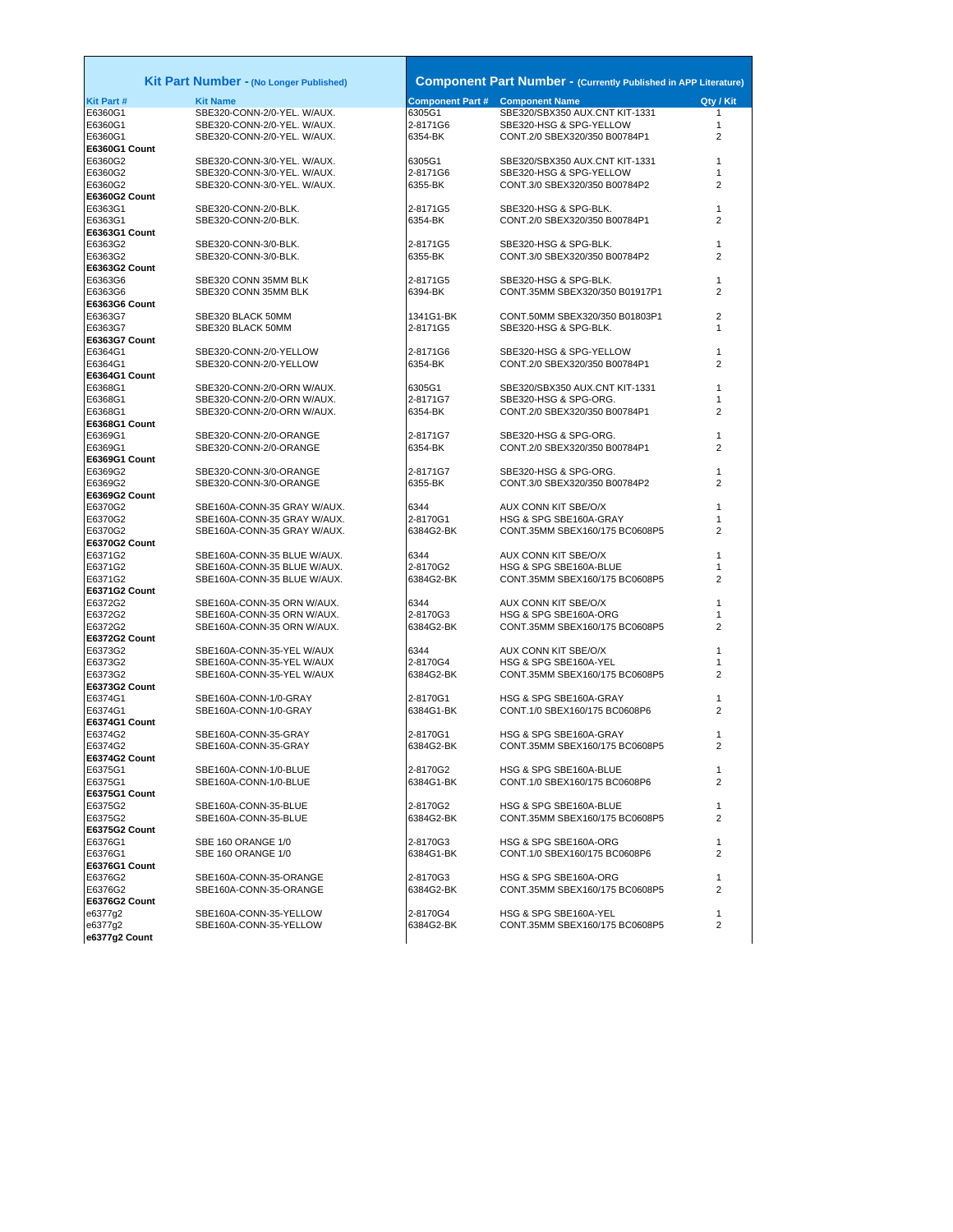|                                  | <b>Kit Part Number - (No Longer Published)</b>         |                       | <b>Component Part Number - (Currently Published in APP Literature)</b> |                |
|----------------------------------|--------------------------------------------------------|-----------------------|------------------------------------------------------------------------|----------------|
| Kit Part #                       | <b>Kit Name</b>                                        |                       | <b>Component Part # Component Name</b>                                 | Qty / Kit      |
| E6378G1                          | SBE160A-CONN-1/0-RED-W/AUX                             | 6344                  | AUX CONN KIT SBE/O/X                                                   | 1              |
| E6378G1                          | SBE160A-CONN-1/0-RED-W/AUX                             | 2-8170G5              | HSG & SPG SBE160A-RED                                                  | $\mathbf{1}$   |
| E6378G1                          | SBE160A-CONN-1/0-RED-W/AUX                             | 6384G1-BK             | CONT.1/0 SBEX160/175 BC0608P6                                          | 2              |
| E6378G1 Count<br>E6378G2         | SBE160A-CONN-35 RED W/AUX.                             | 6344                  | AUX CONN KIT SBE/O/X                                                   | 1              |
| E6378G2                          | SBE160A-CONN-35 RED W/AUX.                             | 2-8170G5              | HSG & SPG SBE160A-RED                                                  | 1              |
| E6378G2                          | SBE160A-CONN-35 RED W/AUX.                             | 6384G2-BK             | CONT.35MM SBEX160/175 BC0608P5                                         | $\overline{2}$ |
| E6378G2 Count                    |                                                        |                       |                                                                        |                |
| E6379G1                          | SBE160A-CONN-1/0-RED                                   | 2-8170G5              | HSG & SPG SBE160A-RED                                                  | 1              |
| E6379G1                          | SBE160A-CONN-1/0-RED                                   | 6384G1-BK             | CONT.1/0 SBEX160/175 BC0608P6                                          | 2              |
| E6379G1 Count                    |                                                        |                       |                                                                        |                |
| E6379G2<br>E6379G2               | SBE160A-CONN-35-RED<br>SBE160A-CONN-35-RED             | 2-8170G5<br>6384G2-BK | HSG & SPG SBE160A-RED<br>CONT.35MM SBEX160/175 BC0608P5                | 1<br>2         |
| E6379G2 Count                    |                                                        |                       |                                                                        |                |
| E6387G1                          | SBE160A-CONN-1/0-GRN-W/AUX                             | 6344                  | AUX CONN KIT SBE/O/X                                                   | 1              |
| E6387G1                          | SBE160A-CONN-1/0-GRN-W/AUX                             | 2-8170G7              | HSG & SPG SBE160A-GRN                                                  | 1              |
| E6387G1                          | SBE160A-CONN-1/0-GRN-W/AUX                             | 6384G1-BK             | CONT.1/0 SBEX160/175 BC0608P6                                          | 2              |
| E6387G1 Count                    |                                                        |                       |                                                                        |                |
| E6387G2                          | SBE160A-CONN-35-GRN W/AUX                              | 6344                  | AUX CONN KIT SBE/O/X                                                   | 1              |
| E6387G2<br>E6387G2               | SBE160A-CONN-35-GRN W/AUX<br>SBE160A-CONN-35-GRN W/AUX | 2-8170G7<br>6384G2-BK | HSG & SPG SBE160A-GRN<br>CONT.35MM SBEX160/175 BC0608P5                | 1<br>2         |
| E6387G2 Count                    |                                                        |                       |                                                                        |                |
| E6388G1                          | SBE160A-CONN-1/0-BLK-W/AUX                             | 6344                  | AUX CONN KIT SBE/O/X                                                   | 1              |
| E6388G1                          | SBE160A-CONN-1/0-BLK-W/AUX                             | 2-8170G14             | HSG & SPG SBE160A-BLK                                                  | 1              |
| E6388G1                          | SBE160A-CONN-1/0-BLK-W/AUX                             | 6384G1-BK             | CONT.1/0 SBEX160/175 BC0608P6                                          | 2              |
| E6388G1 Count                    |                                                        |                       |                                                                        |                |
| E6388G2                          | SBE160A-CONN-35-BLK W/AUX                              | 6344                  | AUX CONN KIT SBE/O/X                                                   | $\mathbf{1}$   |
| E6388G2                          | SBE160A-CONN-35-BLK W/AUX                              | 2-8170G14             | HSG & SPG SBE160A-BLK                                                  | 1              |
| E6388G2                          | SBE160A-CONN-35-BLK W/AUX                              | 6384G2-BK             | CONT.35MM SBEX160/175 BC0608P5                                         | 2              |
| E6388G2 Count<br>E6389G1         | SBE160A-CONN-1/0-BLK                                   | 2-8170G14             | HSG & SPG SBE160A-BLK                                                  | 1              |
| E6389G1                          | SBE160A-CONN-1/0-BLK                                   | 6384G1-BK             | CONT.1/0 SBEX160/175 BC0608P6                                          | 2              |
| E6389G1 Count                    |                                                        |                       |                                                                        |                |
| e6389g2                          | SBE160A-CONN-35-black                                  | 2-8170G14             | HSG & SPG SBE160A-BLK                                                  | 1              |
| e6389g2                          | SBE160A-CONN-35-black                                  | 6384G2-BK             | CONT.35MM SBEX160/175 BC0608P5                                         | 2              |
| e6389g2 Count                    |                                                        |                       |                                                                        |                |
| E6391G2<br>E6391G2               | SBE 160 - CONN-35 GREEN<br>SBE 160 - CONN-35 GREEN     | 2-8170G7<br>6384G2-BK | HSG & SPG SBE160A-GRN<br>CONT.35MM SBEX160/175 BC0608P5                | 1<br>2         |
| E6391G2 Count                    |                                                        |                       |                                                                        |                |
| P6320G1                          | SB350A CONN 2/0 GRAY PBT                               | 907-BK                | SB350A CONT.2/0 AWG-B00416P1                                           | $\overline{2}$ |
| P6320G1                          | SB350A CONN 2/0 GRAY PBT                               | P906-BK               | SB350 HSG/SP. GRA. PBT                                                 | 1              |
| P6320G1 Count                    |                                                        |                       |                                                                        |                |
| P6322G1                          | SB350A CONN 2/0 RED PBT                                | 907-BK                | SB350A CONT.2/0 AWG-B00416P1                                           | 2              |
| P6322G1                          | SB350A CONN 2/0 RED PBT                                | P913-BK               | SB350 HSG/SP. RED PBT                                                  | 1              |
| P6322G1 Count<br>PC-BLK-S-LP     | POWERCLAW PP75 LOCK BLK/SIL                            | 75LOKBLK-BK           | 75A LOK HSG/SP-BLK                                                     | 1              |
| PC-BLK-S-LP                      | POWERCLAW PP75 LOCK BLK/SIL                            | PC5930S-BK            | PC 75A HORIZ.CONT.SIL.(2-8292P8)                                       | 1              |
| PC-BLK-S-LP Count                |                                                        |                       |                                                                        |                |
| PC-BLK-S-PP                      | POWERCLAW PP75 BLACK/SILVER                            | 5916G4-BK             | PP75-HSG W/SPG-BLACK                                                   | 1              |
| PC-BLK-S-PP                      | POWERCLAW PP75 BLACK/SILVER                            | PC5930S-BK            | PC 75A HORIZ.CONT.SIL.(2-8292P8)                                       | 1              |
| PC-BLK-S-PP Count                |                                                        |                       |                                                                        |                |
| PC-BLK-S-SB                      | POWERCLAW SB50 BLACK/SILVER                            | 992G2-BK              | SB50A HSG/SPG BLACK                                                    | 1              |
| PC-BLK-S-SB                      | POWERCLAW SB50 BLACK/SILVER                            | PC5930S-BK            | PC 75A HORIZ.CONT.SIL.(2-8292P8)                                       | 2              |
| PC-BLK-S-SB Count<br>PC-BLK-T-LP | POWERCLAW PP75 LOCK BLK/TIN                            | 75LOKBLK-BK           | 75A LOK HSG/SP-BLK                                                     | 1              |
| PC-BLK-T-LP                      | POWERCLAW PP75 LOCK BLK/TIN                            | <b>PC5930T-BK</b>     | PC 75A HORIZ.CONT.TIN(2-8292P7)                                        | 1              |
| PC-BLK-T-LP Count                |                                                        |                       |                                                                        |                |
| PC-BLK-T-PP                      | POWERCLAW PP75 BLACK/TIN                               | 5916G4-BK             | PP75-HSG W/SPG-BLACK                                                   | 1              |
| PC-BLK-T-PP                      | POWERCLAW PP75 BLACK/TIN                               | PC5930T-BK            | PC 75A HORIZ.CONT.TIN(2-8292P7)                                        | 1              |
| PC-BLK-T-PP Count                |                                                        |                       |                                                                        |                |
| PC-BLK-T-SB                      | POWERCLAW SB50 BLACK/TIN                               | 992G2-BK              | SB50A HSG/SPG BLACK                                                    | 1              |
| PC-BLK-T-SB                      | POWERCLAW SB50 BLACK/TIN                               | PC5930T-BK            | PC 75A HORIZ.CONT.TIN(2-8292P7)                                        | 2              |
| PC-BLK-T-SB Count<br>PC-BLU-S-LP | POWERCLAW PP75 LOCK BLU/SIL                            | 75LOKBLU-BK           | 75A LOK HSG/SP-BLU                                                     | 1              |
| PC-BLU-S-LP                      | POWERCLAW PP75 LOCK BLU/SIL                            | PC5930S-BK            | PC 75A HORIZ.CONT.SIL.(2-8292P8)                                       | 1              |
| PC-BLU-S-LP Count                |                                                        |                       |                                                                        |                |
| PC-BLU-S-PP                      | POWERCLAW PP75 BLUE/SILVER                             | 5916-BK               | PP75-HSG W/SPG-BLUE                                                    | 1              |
| PC-BLU-S-PP                      | POWERCLAW PP75 BLUE/SILVER                             | PC5930S-BK            | PC 75A HORIZ.CONT.SIL.(2-8292P8)                                       | 1              |
| PC-BLU-S-PP Count                |                                                        |                       |                                                                        |                |
| PC-BLU-S-SB                      | POWERCLAW SB50 BLUE/SILVER                             | 992G4-BK              | SB50 HSG.& SP.BLUE, SPEC.KEY                                           | $\mathbf{1}$   |
| PC-BLU-S-SB                      | POWERCLAW SB50 BLUE/SILVER                             | PC5930S-BK            | PC 75A HORIZ.CONT.SIL.(2-8292P8)                                       | 2              |
| PC-BLU-S-SB Count<br>PC-BLU-T-LP | POWERCLAW PP75 LOCK BLUE/TIN                           | 75LOKBLU-BK           | 75A LOK HSG/SP-BLU                                                     | 1              |
| PC-BLU-T-LP                      | POWERCLAW PP75 LOCK BLUE/TIN                           | PC5930T-BK            | PC 75A HORIZ.CONT.TIN(2-8292P7)                                        | 1              |
| PC-BLU-T-LP Count                |                                                        |                       |                                                                        |                |
| PC-BLU-T-PP                      | POWERCLAW PP75 BLUE/TIN                                | 5916-BK               | PP75-HSG W/SPG-BLUE                                                    | 1              |
| PC-BLU-T-PP                      | POWERCLAW PP75 BLUE/TIN                                | PC5930T-BK            | PC 75A HORIZ.CONT.TIN(2-8292P7)                                        | 1              |
| <b>PC-BLU-T-PP Count</b>         |                                                        |                       |                                                                        |                |
|                                  |                                                        |                       |                                                                        |                |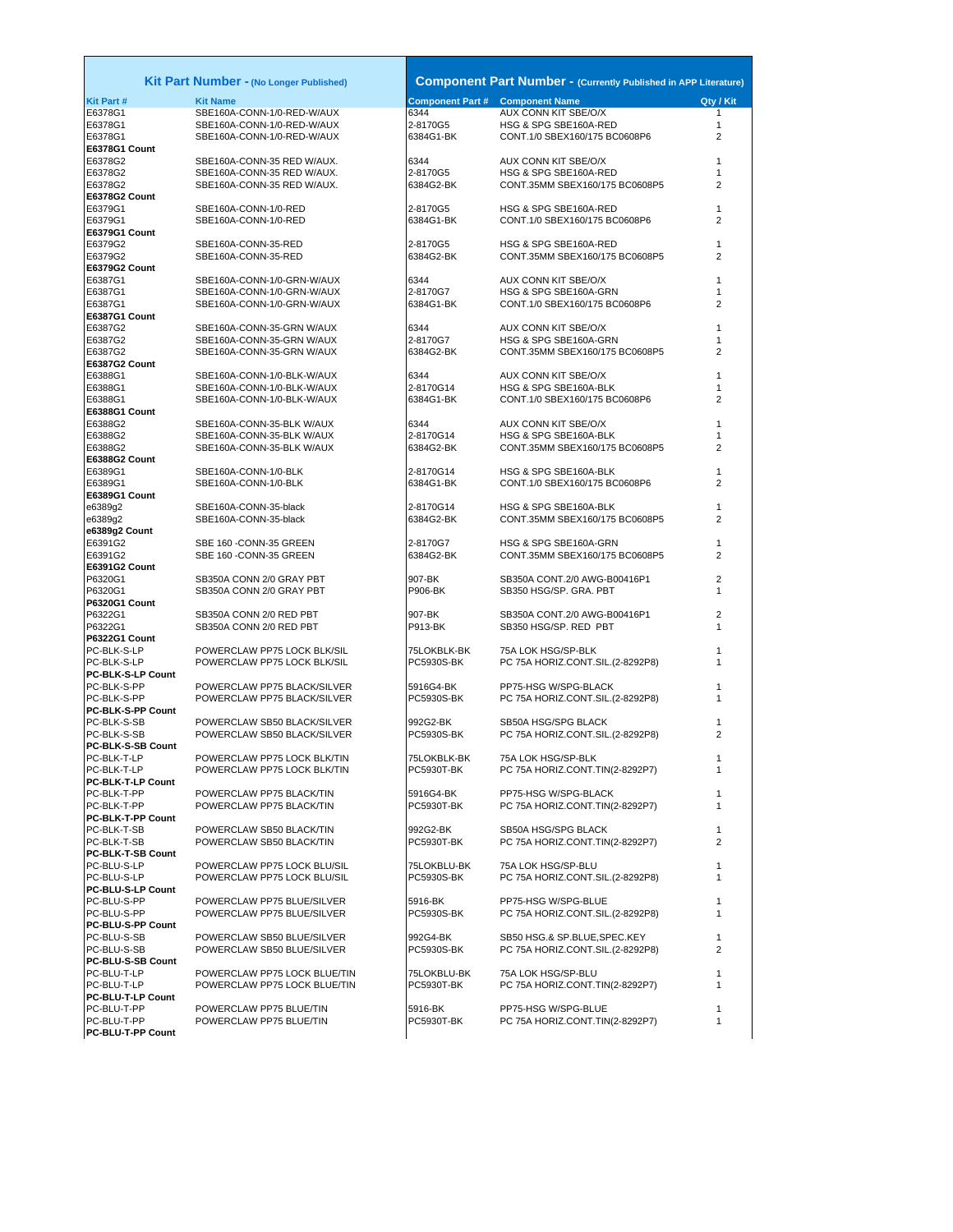## **Kit Part Number - (No Longer Published)**

|                                         | Kit Part Number - (No Longer Published)              |                          | <b>Component Part Number - (Currently Published in APP Literature)</b> |              |
|-----------------------------------------|------------------------------------------------------|--------------------------|------------------------------------------------------------------------|--------------|
| <b>Kit Part#</b>                        | <b>Kit Name</b>                                      |                          | <b>Component Part # Component Name</b>                                 | Qty / Kit    |
| pc-blu-t-sb                             | POWERCLAW SB50 BLUE/TIN                              | 992G4-BK                 | SB50 HSG.& SP.BLUE, SPEC.KEY                                           | $\mathbf{1}$ |
| pc-blu-t-sb<br>pc-blu-t-sb Count        | POWERCLAW SB50 BLUE/TIN                              | PC5930T-BK               | PC 75A HORIZ.CONT.TIN(2-8292P7)                                        | 2            |
| PC-GRA-S-SB                             | POWERCLAW SB50 GRAY/SILVER                           | 992-BK                   | SB50A HSG/SPG GRAY                                                     | 1            |
| PC-GRA-S-SB                             | POWERCLAW SB50 GRAY/SILVER                           | <b>PC5930S-BK</b>        | PC 75A HORIZ.CONT.SIL.(2-8292P8)                                       | 2            |
| <b>PC-GRA-S-SB Count</b>                |                                                      |                          |                                                                        |              |
| PC-GRA-T-PP                             | POWERCLAW PP75 GRA/TIN                               | 5916G16-BK               | PP75-HSG W/SPG-GRAY                                                    | 1            |
| PC-GRA-T-PP                             | POWERCLAW PP75 GRA/TIN                               | <b>PC5930T-BK</b>        | PC 75A HORIZ.CONT.TIN(2-8292P7)                                        | 1            |
| <b>PC-GRA-T-PP Count</b>                |                                                      |                          |                                                                        | 1            |
| pc-gra-t-sb<br>pc-gra-t-sb              | POWERCLAW SB50 GRAY/TIN<br>POWERCLAW SB50 GRAY/TIN   | 992-BK<br>PC5930T-BK     | SB50A HSG/SPG GRAY<br>PC 75A HORIZ.CONT.TIN(2-8292P7)                  | 2            |
| pc-gra-t-sb Count                       |                                                      |                          |                                                                        |              |
| PC-GRN-S-PP                             | POWERCLAW PP75 GREEN/SILVER                          | 5916G6-BK                | PP75-HSG W/SPG-GREEN                                                   | 1            |
| PC-GRN-S-PP                             | POWERCLAW PP75 GREEN/SILVER                          | PC5930S-BK               | PC 75A HORIZ.CONT.SIL.(2-8292P8)                                       | 1            |
| <b>PC-GRN-S-PP Count</b>                |                                                      |                          |                                                                        |              |
| PC-GRN-T-LP                             | POWERCLAW PP75 LOCK GREEN/TIN                        | 75LOKGRN-BK              | 75A LOK HSG/SP-GRN                                                     | 1            |
| PC-GRN-T-LP                             | POWERCLAW PP75 LOCK GREEN/TIN                        | PC5930T-BK               | PC 75A HORIZ.CONT.TIN(2-8292P7)                                        | 1            |
| <b>PC-GRN-T-LP Count</b>                |                                                      |                          |                                                                        | 1            |
| PC-GRN-T-PP<br>PC-GRN-T-PP              | POWERCLAW PP75 GREEN/TIN<br>POWERCLAW PP75 GREEN/TIN | 5916G6-BK<br>PC5930T-BK  | PP75-HSG W/SPG-GREEN<br>PC 75A HORIZ.CONT.TIN(2-8292P7)                | 1            |
| <b>PC-GRN-T-PP Count</b>                |                                                      |                          |                                                                        |              |
| PC-GRN-T-SB                             | POWERCLAW SB50 GREEN/TIN                             | 992G6-BK                 | SB50 HSG/SP GREEN                                                      | 1            |
| PC-GRN-T-SB                             | POWERCLAW SB50 GREEN/TIN                             | PC5930T-BK               | PC 75A HORIZ.CONT.TIN(2-8292P7)                                        | 2            |
| PC-GRN-T-SB Count                       |                                                      |                          |                                                                        |              |
| PC-PRP-T-PP                             | POWERCLAW PP75 PURPLE/TIN                            | 5916G17-BK               | PP75 HSG/SP PURPLE                                                     | 1            |
| PC-PRP-T-PP                             | POWERCLAW PP75 PURPLE/TIN                            | <b>PC5930T-BK</b>        | PC 75A HORIZ.CONT.TIN(2-8292P7)                                        | 1            |
| <b>PC-PRP-T-PP Count</b>                |                                                      |                          |                                                                        |              |
| PC-RED-S-LP                             | POWERCLAW PP75 LOCK RED/SIL                          | 75LOKRED-BK              | 75A LOK HSG/SP-RED                                                     | 1            |
| PC-RED-S-LP<br><b>PC-RED-S-LP Count</b> | POWERCLAW PP75 LOCK RED/SIL                          | PC5930S-BK               | PC 75A HORIZ.CONT.SIL.(2-8292P8)                                       | 1            |
| PC-RED-S-PP                             | POWERCLAW PP75 RED/SILVER                            | 5916G7-BK                | PP75-HSG W/SPG-RED                                                     | 1            |
| PC-RED-S-PP                             | POWERCLAW PP75 RED/SILVER                            | PC5930S-BK               | PC 75A HORIZ.CONT.SIL.(2-8292P8)                                       | 1            |
| <b>PC-RED-S-PP Count</b>                |                                                      |                          |                                                                        |              |
| PC-RED-S-SB                             | POWERCLAW SB50 RED/SILVER                            | 992G1-BK                 | SB50A HSG/SPG RED                                                      | 1            |
| PC-RED-S-SB                             | POWERCLAW SB50 RED/SILVER                            | PC5930S-BK               | PC 75A HORIZ.CONT.SIL.(2-8292P8)                                       | 2            |
| PC-RED-S-SB Count                       |                                                      |                          |                                                                        |              |
| PC-RED-T-LP                             | POWERCLAW PP75 LOCK RED/TIN                          | 75LOKRED-BK              | 75A LOK HSG/SP-RED                                                     | 1            |
| PC-RED-T-LP                             | POWERCLAW PP75 LOCK RED/TIN                          | PC5930T-BK               | PC 75A HORIZ.CONT.TIN(2-8292P7)                                        | 1            |
| <b>PC-RED-T-LP Count</b><br>PC-RED-T-PP | POWERCLAW PP75 RED/TIN                               | 5916G7-BK                | PP75-HSG W/SPG-RED                                                     | 1            |
| PC-RED-T-PP                             | POWERCLAW PP75 RED/TIN                               | PC5930T-BK               | PC 75A HORIZ.CONT.TIN(2-8292P7)                                        | 1            |
| <b>PC-RED-T-PP Count</b>                |                                                      |                          |                                                                        |              |
| PC-RED-T-SB                             | POWERCLAW SB50 RED/TIN                               | 992G1-BK                 | SB50A HSG/SPG RED                                                      | 1            |
| PC-RED-T-SB                             | POWERCLAW SB50 RED/TIN                               | <b>PC5930T-BK</b>        | PC 75A HORIZ.CONT.TIN(2-8292P7)                                        | 2            |
| PC-RED-T-SB Count                       |                                                      |                          |                                                                        |              |
| PC-WHT-S-PP                             | POWERCLAW PP75 WHITE/SILVER                          | 5916G5-BK                | PP75-HSG W/SPG-WHITE                                                   | 1            |
| PC-WHT-S-PP                             | POWERCLAW PP75 WHITE/SILVER                          | PC5930S-BK               | PC 75A HORIZ.CONT.SIL.(2-8292P8)                                       | 1            |
| <b>PC-WHT-S-PP Count</b><br>PC-WHT-T-LP | POWERCLAW PP75 LOCK WHITE/TIN                        | 75LOKWHT-BK              | 75A LOK HSG/SP-WHITE                                                   | 1            |
| PC-WHT-T-LP                             | POWERCLAW PP75 LOCK WHITE/TIN                        | PC5930T-BK               | PC 75A HORIZ.CONT.TIN(2-8292P7)                                        | 1            |
| <b>PC-WHT-T-LP Count</b>                |                                                      |                          |                                                                        |              |
| PC-WHT-T-PP                             | POWERCLAW PP75 WHITE/TIN                             | 5916G5-BK                | PP75-HSG W/SPG-WHITE                                                   | 1            |
| PC-WHT-T-PP                             | POWERCLAW PP75 WHITE/TIN                             | PC5930T-BK               | PC 75A HORIZ.CONT.TIN(2-8292P7)                                        | 1            |
| <b>PC-WHT-T-PP Count</b>                |                                                      |                          |                                                                        |              |
| SBE80GRA16MM                            | SBE80 CONN.GRA 16MM                                  | 105G12                   | SBE/O HDW.BAG FOR CABLE CLAMP                                          | 1            |
| SBE80GRA16MM                            | SBE80 CONN.GRA 16MM                                  | 113953P1                 | V0-SBE80/SBO60 CLAMP RED                                               | 1            |
| SBE80GRA16MM<br>SBE80GRA16MM            | SBE80 CONN.GRA 16MM<br>SBE80 CONN.GRA 16MM           | 1339G1-BK<br>SBE80GRA-BK | 16MM CNT.SBE80/SBO60 B01853P1<br>V0-HSG & SP-SBE80-GRA                 | 2<br>1       |
| SBE80GRA16MM Count                      |                                                      |                          |                                                                        |              |
| SBE80ORN16MM                            | SBE80 CONN.ORN 16MM                                  | H1120P42                 | SBE/O HDW.BAG FOR CABLE CLAMP                                          | 1            |
| SBE80ORN16MM                            | SBE80 CONN.ORN 16MM                                  | 113953P1                 | V0-SBE80/SBO60 CLAMP RED                                               | 1            |
| SBE80ORN16MM                            | SBE80 CONN.ORN 16MM                                  | 1339G1-BK                | 16MM CNT.SBE80/SBO60 B01853P1                                          | 2            |
| SBE80ORN16MM                            | SBE80 CONN.ORN 16MM                                  | SBE80ORN-BK              | V0-HSG & SP-SBE80-ORANGE                                               | 1            |
| SBE80ORN16MM Count                      |                                                      |                          |                                                                        |              |
| SBE80ORN16MMHDL                         | SBE80 CONN.ORN.16MM/HDL                              | H1120P42                 | S/TAP SCR 3/4LG.IND.FAST.ONLY                                          | 2            |
| SBE80ORN16MMHDL                         | SBE80 CONN.ORN.16MM/HDL                              | 105G13                   | SBE/O HDW.BAG FOR HANDLE                                               | 1            |
| SBE80ORN16MMHDL<br>SBE80ORN16MMHDL      | SBE80 CONN.ORN.16MM/HDL<br>SBE80 CONN.ORN.16MM/HDL   | 113952P3<br>113953P1     | V0-SBE/O HANDLE-ORN<br>V0-SBE80/SBO60 CLAMP RED                        | 1<br>1       |
| SBE80ORN16MMHDL                         | SBE80 CONN.ORN.16MM/HDL                              | 1339G1-BK                | 16MM CNT.SBE80/SBO60 B01853P1                                          | 2            |
| SBE80ORN16MMHDL                         | SBE80 CONN.ORN.16MM/HDL                              | SBE80ORN-BK              | V0-HSG & SP-SBE80-ORANGE                                               | 1            |
| SBE80ORN16MMHDL Count                   |                                                      |                          |                                                                        |              |
| SBE80RED16MM                            | SBE80 CONN.RED 16MM                                  | H1120P42                 | S/TAP SCR 3/4LG.IND.FAST.ONLY                                          | 2            |
| SBE80RED16MM                            | SBE80 CONN.RED 16MM                                  | 113953P1                 | V0-SBE80/SBO60 CLAMP RED                                               | 1            |
| SBE80RED16MM                            | SBE80 CONN.RED 16MM                                  | 1339G1-BK                | 16MM CNT.SBE80/SBO60 B01853P1                                          | 2            |
| SBE80RED16MM                            | SBE80 CONN.RED 16MM                                  | SBE80RED-BK              | V0-HSG & SP-SBE80-RED                                                  | 1            |
| SBE80RED16MM Count                      |                                                      |                          |                                                                        |              |
| SBE80RED16MMHDL                         | SBE80 CONN.RED 16MM/HDL                              | H1120P42                 | S/TAP SCR 3/4LG.IND.FAST.ONLY                                          | 2            |
| SBE80RED16MMHDL<br>SBE80RED16MMHDL      | SBE80 CONN.RED 16MM/HDL<br>SBE80 CONN.RED 16MM/HDL   | 105G13<br>113952P1       | SBE/O HDW.BAG FOR HANDLE<br>V0-SBE/O HANDLE-RED                        | 1<br>1       |
| SBE80RED16MMHDL                         | SBE80 CONN.RED 16MM/HDL                              | 113953P1                 | V0-SBE80/SBO60 CLAMP RED                                               | 1            |
| SBE80RED16MMHDL                         | SBE80 CONN.RED 16MM/HDL                              | 1339G1-BK                | 16MM CNT.SBE80/SBO60 B01853P1                                          | 2            |
| SBE80RED16MMHDL                         | SBE80 CONN.RED 16MM/HDL                              | SBE80RED-BK              | V0-HSG & SP-SBE80-RED                                                  | 1            |
| SBE80RED16MMHDL Count                   |                                                      |                          |                                                                        |              |
|                                         |                                                      |                          |                                                                        |              |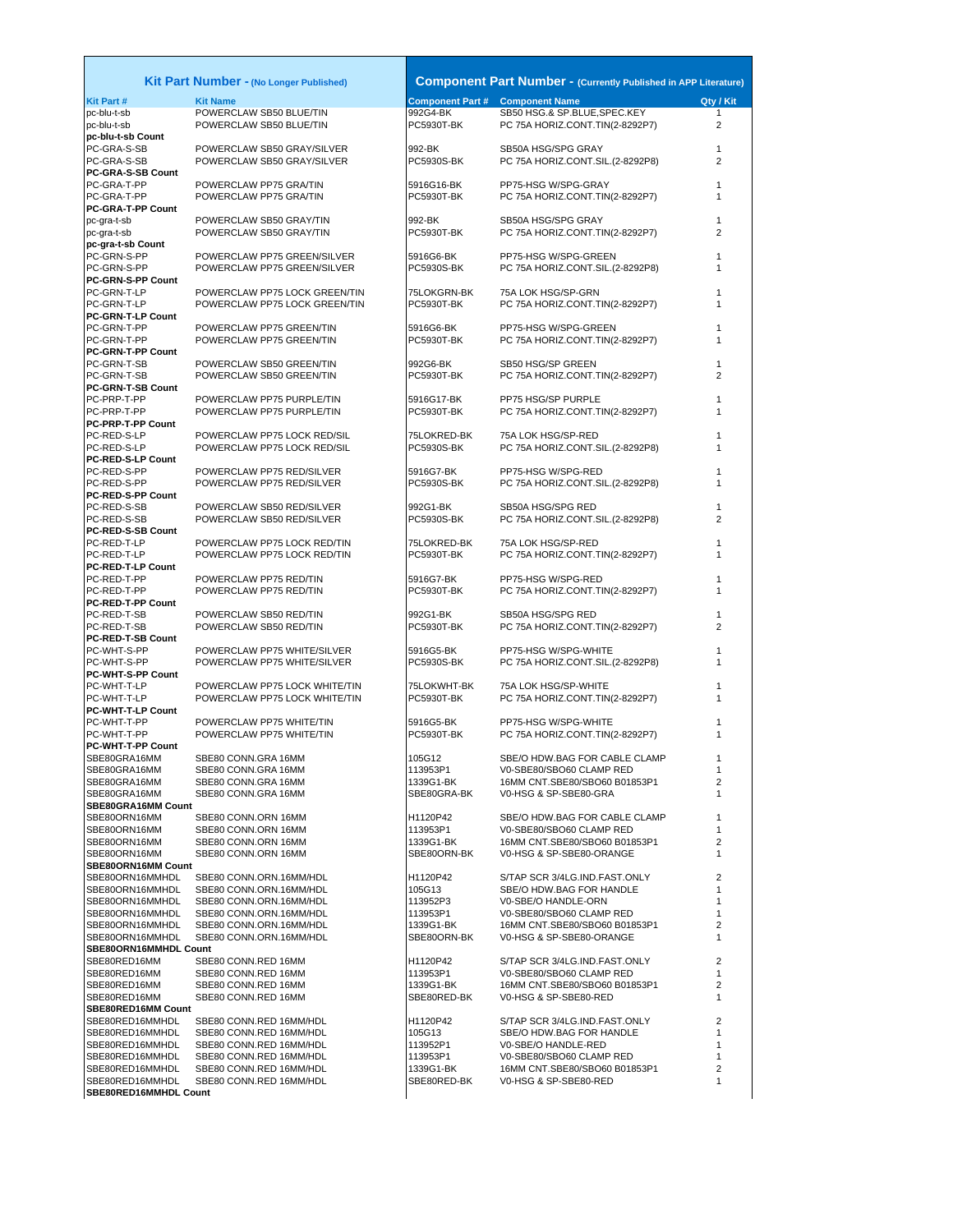| Kit Part Number - (No Longer Published)  |                                                              |                                        | <b>Component Part Number - (Currently Published in APP Literature)</b> |                |
|------------------------------------------|--------------------------------------------------------------|----------------------------------------|------------------------------------------------------------------------|----------------|
| <b>Kit Part#</b>                         | <b>Kit Name</b>                                              | <b>Component Part # Component Name</b> |                                                                        | Qty / Kit      |
| SBE80YEL16MM                             | SBE80 CONN.YEL 16MM                                          | H1120P42                               | S/TAP SCR 3/4LG.IND.FAST.ONLY                                          | 2              |
| SBE80YEL16MM                             | SBE80 CONN.YEL 16MM                                          | 113953P1                               | V0-SBE80/SBO60 CLAMP RED                                               | 1              |
| SBE80YEL16MM                             | SBE80 CONN.YEL 16MM                                          | 1339G1-BK                              | 16MM CNT.SBE80/SBO60 B01853P1                                          | 2              |
| SBE80YEL16MM<br>SBE80YEL16MM Count       | SBE80 CONN.YEL 16MM                                          | SBE80YEL-BK                            | V0-HSG & SP-SBE80-YELLOW                                               | 1              |
| SBE80YEL16MMHDL                          | SBE80 CONN.YEL.16MM/HDL                                      | H1120P42                               | S/TAP SCR 3/4LG.IND.FAST.ONLY                                          | 2              |
| SBE80YEL16MMHDL                          | SBE80 CONN.YEL.16MM/HDL                                      | 105G13                                 | SBE/O HDW.BAG FOR HANDLE                                               | 1              |
| SBE80YEL16MMHDL                          | SBE80 CONN.YEL.16MM/HDL                                      | 113952P2                               | V0-SBE/O HANDLE-YEL                                                    | 1              |
| SBE80YEL16MMHDL                          | SBE80 CONN.YEL.16MM/HDL                                      | 113953P1                               | V0-SBE80/SBO60 CLAMP RED                                               | 1              |
| SBE80YEL16MMHDL                          | SBE80 CONN.YEL.16MM/HDL                                      | 1339G1-BK                              | 16MM CNT.SBE80/SBO60 B01853P1                                          | 2              |
| SBE80YEL16MMHDL<br>SBE80YEL16MMHDL Count | SBE80 CONN.YEL.16MM/HDL                                      | SBE80YEL-BK                            | V0-HSG & SP-SBE80-YELLOW                                               | 1              |
| SBO60ORN16MMHDL                          | SBO60 CONN.ORN/16MM,HDL,CLP                                  | H1120P42                               | S/TAP SCR 3/4LG.IND.FAST.ONLY                                          | 2              |
| SBO60ORN16MMHDL                          | SBO60 CONN.ORN/16MM,HDL,CLP                                  | 105G13                                 | SBE/O HDW.BAG FOR HANDLE                                               | 1              |
| SBO60ORN16MMHDL                          | SBO60 CONN.ORN/16MM,HDL,CLP                                  | 113952P3                               | V0-SBE/O HANDLE-ORN                                                    | 1              |
| SBO60ORN16MMHDL                          | SBO60 CONN.ORN/16MM,HDL,CLP                                  | 113953P1                               | V0-SBE80/SBO60 CLAMP RED                                               | 1              |
| SBO60ORN16MMHDL                          | SBO60 CONN.ORN/16MM,HDL,CLP                                  | 1339G1-BK                              | 16MM CNT.SBE80/SBO60 B01853P1                                          | 2              |
| SBO60ORN16MMHDL<br>SBO60ORN16MMHDL Count | SBO60 CONN.ORN/16MM,HDL,CLP                                  | SBO60ORN-BK                            | V0-HSG & SP-SBO60-ORANGE                                               | 1              |
| SBO60RED16MMHDL                          | SBO60 CONN.RED/16MM,HDL,CLP                                  | H1120P42                               | S/TAP SCR 3/4LG.IND.FAST.ONLY                                          | 2              |
| SBO60RED16MMHDL                          | SBO60 CONN.RED/16MM,HDL,CLP                                  | 105G13                                 | SBE/O HDW.BAG FOR HANDLE                                               | 1              |
| SBO60RED16MMHDL                          | SBO60 CONN.RED/16MM,HDL,CLP                                  | 113952P1                               | V0-SBE/O HANDLE-RED                                                    | 1              |
| SBO60RED16MMHDL                          | SBO60 CONN.RED/16MM,HDL,CLP                                  | 113953P1                               | V0-SBE80/SBO60 CLAMP RED                                               | 1              |
| SBO60RED16MMHDL                          | SBO60 CONN.RED/16MM,HDL,CLP                                  | 1339G1-BK                              | 16MM CNT.SBE80/SBO60 B01853P1                                          | 2              |
| SBO60RED16MMHDL                          | SBO60 CONN.RED/16MM,HDL,CLP                                  | SBO60RED-BK                            | V0-HSG & SP-SBO60-RED                                                  | 1              |
| SBO60RED16MMHDL Count                    |                                                              |                                        | S/TAP SCR 3/4LG.IND.FAST.ONLY                                          | 2              |
| SBO60WHT16MMHDL<br>SBO60WHT16MMHDL       | SBO60 CONN.WHT/16MM,HDL,CLP<br>SBO60 CONN.WHT/16MM, HDL, CLP | H1120P42<br>105G13                     | SBE/O HDW.BAG FOR HANDLE                                               | 1              |
| SBO60WHT16MMHDL                          | SBO60 CONN.WHT/16MM,HDL,CLP                                  | 113952P4                               | V0-SBE/O HDL WHT                                                       | 1              |
| SBO60WHT16MMHDL                          | SBO60 CONN.WHT/16MM, HDL, CLP                                | 113953P1                               | V0-SBE80/SBO60 CLAMP RED                                               | 1              |
| SBO60WHT16MMHDL                          | SBO60 CONN.WHT/16MM,HDL,CLP                                  | 1339G1-BK                              | 16MM CNT.SBE80/SBO60 B01853P1                                          | 2              |
| SBO60WHT16MMHDL                          | SBO60 CONN.WHT/16MM, HDL, CLP                                | SBO60WHT-BK                            | V0-HSG & SP-SB060-WHITE                                                | 1              |
| SBO60WHT16MMHDL Count                    |                                                              |                                        |                                                                        |                |
| SBO60YEL16MMHDL                          | SBO60 CONN.YEL/16MM,HDL,CLP                                  | H1120P42<br>105G13                     | S/TAP SCR 3/4LG.IND.FAST.ONLY                                          | 2              |
| SBO60YEL16MMHDL<br>SBO60YEL16MMHDL       | SBO60 CONN.YEL/16MM,HDL,CLP<br>SBO60 CONN.YEL/16MM,HDL,CLP   | 113952P2                               | SBE/O HDW.BAG FOR HANDLE<br>V0-SBE/O HANDLE-YEL                        | 1<br>1         |
| SBO60YEL16MMHDL                          | SBO60 CONN.YEL/16MM,HDL,CLP                                  | 113953P1                               | V0-SBE80/SBO60 CLAMP RED                                               | 1              |
| SBO60YEL16MMHDL                          | SBO60 CONN.YEL/16MM,HDL,CLP                                  | 1339G1-BK                              | 16MM CNT.SBE80/SBO60 B01853P1                                          | 2              |
| SBO60YEL16MMHDL                          | SBO60 CONN.YEL/16MM,HDL,CLP                                  | SBO60YEL-BK                            | V0-HSG & SP-SBO60-YELLOW                                               | 1              |
| SBO60YEL16MMHDL Count                    |                                                              |                                        |                                                                        |                |
| SBS50BLK#10/12                           | SBS50 CONN.#10/12 BLK. 600V 110A                             | 1339G3-BK                              | #10/12CNT.SBS50 LOW D.B01853P3                                         | 2              |
| SBS50BLK#10/12                           | SBS50 CONN.#10/12 BLK. 600V 110A                             | sbs50blk-bk                            | SBS50 HSG/SP BLACK 600V 110A                                           | 1              |
| SBS50BLK#10/12 Count<br>SBS50BLK#6       | SBS50 CONN. #6 BLK 600V 110A                                 | 1339g2-bk                              | 16MM CNT.SBS50 LOW D.B01853P2                                          | $\overline{2}$ |
| SBS50BLK#6                               | SBS50 CONN. #6 BLK 600V 110A                                 | sbs50blk-bk                            | SBS50 HSG/SP BLACK 600V 110A                                           | 1              |
| SBS50BLK#6 Count                         |                                                              |                                        |                                                                        |                |
| SBS50BLU                                 | SBS50 HSG/SP.BLU 600V 110A                                   | SBS50BLU-BK                            | SBS50 HSG/SP.BLU 600V 110A                                             | 1              |
| <b>SBS50BLU Count</b>                    |                                                              |                                        |                                                                        |                |
| SBS50BLU#10/12<br>SBS50BLU#10/12         | SBS50 CONN. #10/12 BLU 600V 110A                             | 1339G3-BK                              | #10/12CNT.SBS50 LOW D.B01853P3<br>SBS50 HSG/SP.BLU 600V 110A           | 2              |
| SBS50BLU#10/12 Count                     | SBS50 CONN. #10/12 BLU 600V 110A                             | SBS50BLU-BK                            |                                                                        | 1              |
| SBS50BLU#6                               | SBS50 CONN.#6 BLU 600V 110A                                  | 1339g2-bk                              | 16MM CNT.SBS50 LOW D.B01853P2                                          | 2              |
| SBS50BLU#6                               | SBS50 CONN.#6 BLU 600V 110A                                  | SBS50BLU-BK                            | SBS50 HSG/SP.BLU 600V 110A                                             | $\mathbf{1}$   |
| SBS50BLU#6 Count                         |                                                              |                                        |                                                                        |                |
| SBS50BRN#10/12                           | SBS50 CONN.#10/12 BRN 600V 110A                              | 1339G3-BK                              | #10/12CNT.SBS50 LOW D.B01853P3                                         | 2              |
| SBS50BRN#10/12                           | SBS50 CONN.#10/12 BRN 600V 110A                              | SBS50BRN-BK                            | SBS50 HSG/SP BROWN 600V 110A                                           | 1              |
| SBS50BRN#10/12 Count<br>SBS50BRN#6       | SBS50 CONN.#6 BRN. 600V 110A                                 | 1339g2-bk                              | 16MM CNT.SBS50 LOW D.B01853P2                                          | 2              |
| SBS50BRN#6                               | SBS50 CONN.#6 BRN. 600V 110A                                 | SBS50BRN-BK                            | SBS50 HSG/SP BROWN 600V 110A                                           | 1              |
| SBS50BRN#6 Count                         |                                                              |                                        |                                                                        |                |
| SBS50GRA#10/12                           | SBS50 CONN. #10/12 GRA 600V 110A                             | 1339G3-BK                              | #10/12CNT.SBS50 LOW D.B01853P3                                         | 2              |
| SBS50GRA#10/12                           | SBS50 CONN. #10/12 GRA 600V 110A                             | SBS50GRA-BK                            | SBS50 HSG/SP.GRA 600V 110A                                             | 1              |
| SBS50GRA#10/12 Count                     |                                                              |                                        |                                                                        |                |
| SBS50GRA#6                               | SBS50 CONN. #6 GRA 600V 110A<br>SBS50 CONN. #6 GRA 600V 110A | 1339g2-bk<br>SBS50GRA-BK               | 16MM CNT.SBS50 LOW D.B01853P2                                          | 2<br>1         |
| SBS50GRA#6<br>SBS50GRA#6 Count           |                                                              |                                        | SBS50 HSG/SP.GRA 600V 110A                                             |                |
| SBS50RED#10/12                           | SBS50 CONN. #10/12 RED 600V 110A                             | 1339G3-BK                              | #10/12CNT.SBS50 LOW D.B01853P3                                         | $\overline{2}$ |
| SBS50RED#10/12                           | SBS50 CONN, #10/12 RED 600V 110A                             | SBS50RED-BK                            | SBS50 HSG/SP RED 600V 110A                                             | 1              |
| SBS50RED#10/12 Count                     |                                                              |                                        |                                                                        |                |
| sbs50red#6                               | SBS50 CONN, #6 RED 600V 110A                                 | 1339g2-bk                              | 16MM CNT.SBS50 LOW D.B01853P2                                          | $\overline{2}$ |
| sbs50red#6                               | SBS50 CONN. #6 RED 600V 110A                                 | SBS50RED-BK                            | SBS50 HSG/SP RED 600V 110A                                             | 1              |
| sbs50red#6 Count<br>SBS50WHT#10/12       | SBS50 CONN.#10/12 WHT. 600V 110A                             | 1339G3-BK                              | #10/12CNT.SBS50 LOW D.B01853P3                                         | $\overline{2}$ |
| SBS50WHT#10/12                           | SBS50 CONN.#10/12 WHT. 600V 110A                             | SBS50WHT-BK                            | SBS50 HSG/SP WHITE 600V 110A                                           | 1              |
| SBS50WHT#10/12 Count                     |                                                              |                                        |                                                                        |                |
| SBS50WHT#6                               | SBS50 CONN.#6 WHT. 600V 110A                                 | 1339g2-bk                              | 16MM CNT.SBS50 LOW D.B01853P2                                          | $\overline{2}$ |
| SBS50WHT#6                               | SBS50 CONN.#6 WHT. 600V 110A                                 | SBS50WHT-BK                            | SBS50 HSG/SP WHITE 600V 110A                                           | 1              |
| SBS50WHT#6 Count                         |                                                              |                                        |                                                                        |                |
| 903G1                                    | SB50A CONTACT #6 AWG                                         | 5900-BK                                | PP75-CNT-#6 AWG (B00376P1)                                             | 2              |
| 903G1 Count                              |                                                              |                                        |                                                                        |                |
| 904G1                                    | SB50A CONTACT #10 AWG                                        | 5915-BK                                | PP75-CNT-#10-12 AWG-B00387P1                                           | 2              |
| 904G1 Count                              |                                                              |                                        |                                                                        |                |

Г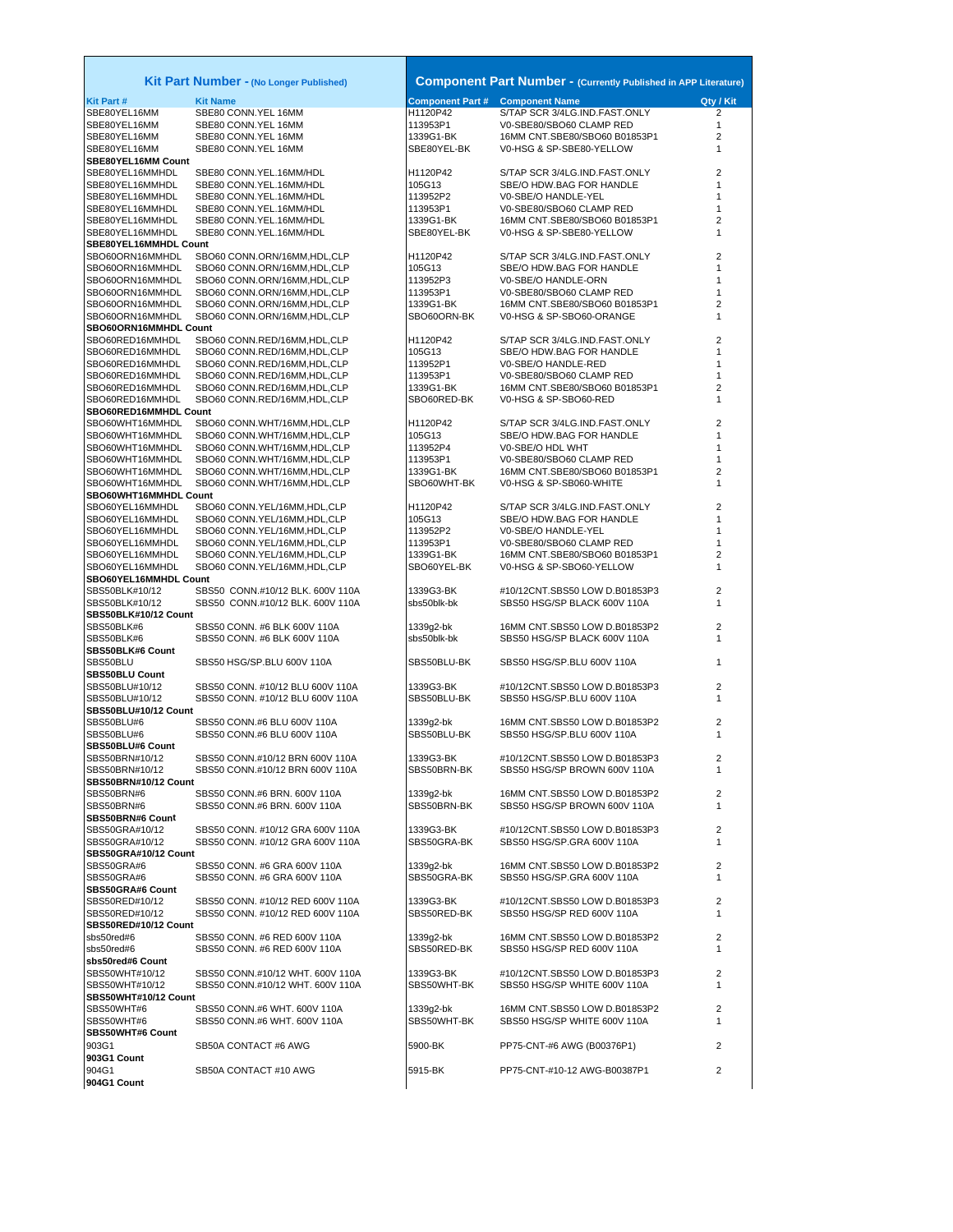| <b>Kit Part#</b>             | Kit Part Number - (No Longer Published)<br><b>Kit Name</b> |                       | <b>Component Part Number - (Currently Published in APP Literature)</b><br><b>Component Part # Component Name</b> | Qty / Kit                      |
|------------------------------|------------------------------------------------------------|-----------------------|------------------------------------------------------------------------------------------------------------------|--------------------------------|
| 6811G1                       | SB120 CONTACT #2                                           | 1319-BK               | PP120-CNT-#2 AWG (B00366P1)                                                                                      | $\overline{2}$                 |
| 6811G1 Count                 |                                                            |                       |                                                                                                                  |                                |
| 6811G2                       | SB120 CONTACT #4                                           | 1319G4-BK             | PP120-CNT-#4 AWG (B00366P3)                                                                                      | 2                              |
| 6811G2 Count                 |                                                            |                       |                                                                                                                  |                                |
| 6811G3                       | SB120 CONTACT #6                                           | 1319G6-BK             | PP120-CNT-#6 AWG (B00366P2)                                                                                      | $\overline{2}$                 |
| 6811G3 Count                 |                                                            |                       |                                                                                                                  |                                |
| 6811G7                       | SB120 #1 AWG CONT.                                         | 1323G1-BK             | PP/SB120 CONT. FOR #1 CABLE                                                                                      | $\overline{2}$                 |
| 6811G7 Count<br>944          | SB175A CONTACT 1/0 AWG                                     | 1382-BK               | PP180/SB175-CNT-1/0 (B00374p1)                                                                                   | 2                              |
| 944 Count                    |                                                            |                       |                                                                                                                  |                                |
| 947                          | CONTACT SET SB175A FOR #2 WIRE                             | 1383-BK               | PP180-CNT-#2 AWG (B00374P7)                                                                                      | $\overline{2}$                 |
| 947 Count                    |                                                            |                       |                                                                                                                  |                                |
| 948                          | CONTACT SET SB175A FOR #4 WIRE                             | 1384-BK               | PP180-CNT-#4 AWG (B00374P8)                                                                                      | $\overline{2}$                 |
| 948 Count                    |                                                            |                       |                                                                                                                  |                                |
| 948G1                        | CONT.SET PP180/SB175 #6TW                                  | 1348-BK               | PP180/SB175#6TW CONT.B00374P10                                                                                   | $\overline{2}$                 |
| 948G1 Count                  |                                                            |                       |                                                                                                                  |                                |
| 944G1                        | SB175 CONTACT SET #1 AWG                                   | 1347-BK               | PP180/SB175 #1 CONTACT                                                                                           | $\mathbf{1}$                   |
| 944G1 Count                  |                                                            |                       |                                                                                                                  |                                |
| 6319G1-BK<br>6319G1-BK       | 6319G1 SHIPPED BULK<br>6319G1 SHIPPED BULK                 | 5915-BK<br>992-BK     | PP75 CONTACT #10-12 AWG<br>SB50A HSG/SPG GRAY                                                                    | $\overline{2}$<br>$\mathbf{1}$ |
| 6319G1-BK Count              |                                                            |                       |                                                                                                                  |                                |
| 6320G1-BK                    | SB350 CONN 2/0 GRAY SHIPPED BULK                           | 906-BK                | SB350A HSG/SPG GRAY                                                                                              | 1                              |
| 6320G1-BK                    | SB350 CONN 2/0 GRAY SHIPPED BULK                           | 907-BK                | SB350A CONT.2/0 AWG-B00416P17k                                                                                   | $\overline{2}$                 |
| 6320G1-BK Count              |                                                            |                       |                                                                                                                  |                                |
| 6325G1-BK                    | SB175 CONN 1/0 GRAY SHIPPED BULK                           | 1382-BK               | PP180/SB175-CNT-1/0 (B00374p1)                                                                                   | $\overline{2}$                 |
| 6325G1-BK                    | SB175 CONN 1/0 GRAY SHIPPED BULK                           | 940-BK                | SB175A HSG/SPG GRAY                                                                                              | $\mathbf{1}$                   |
| 6325G1-BK Count              |                                                            |                       |                                                                                                                  | $\overline{2}$                 |
| 6325G5-BK<br>6325G5-BK       | 6325G5 SHIPPED BULK<br>6325G5 SHIPPED BULK                 | 1383-BK<br>940-BK     | PP180-CNT-#2 AWG (B00374P7)<br>SB175A HSG/SPG GRAY                                                               | $\mathbf{1}$                   |
| 6325G5-BK Count              |                                                            |                       |                                                                                                                  |                                |
| 6325g6-bk                    | SB175A CONN.#4 GRAY - bulk shipped                         | 1384-BK               | PP180-CNT-#4 AWG (B00374P8)                                                                                      | $\overline{2}$                 |
| 6325q6-bk                    | SB175A CONN.#4 GRAY - bulk shipped                         | 940-BK                | SB175A HSG/SPG GRAY                                                                                              | $\mathbf{1}$                   |
| 6325g6-bk Count              |                                                            |                       |                                                                                                                  |                                |
| 6326G1-BK                    | 6326G1 SHIPPED BULK                                        | 1382-BK               | PP180/SB175-CNT-1/0 (B00374p1)                                                                                   | $\overline{2}$                 |
| 6326G1-BK                    | 6326G1 SHIPPED BULK                                        | 941-BK                | SB175A HSG/SPG BLUE                                                                                              | $\mathbf{1}$                   |
| 6326G1-BK Count<br>6326G5-BK | SB175 A CONN.BLUE #2 SHIPPED BULK                          | 1383-BK               | PP180-CNT-#2 AWG (B00374P7)                                                                                      | $\overline{2}$                 |
| 6326G5-BK                    | SB175 A CONN.BLUE #2 SHIPPED BULK                          | 941-BK                | SB175A HSG/SPG BLUE                                                                                              | 1                              |
| 6326G5-BK Count              |                                                            |                       |                                                                                                                  |                                |
| 6326G6-BK                    | SB175 CONN BLUE #4                                         | 1384-BK               | PP180-CNT-#4 AWG (B00374P8)                                                                                      | $\overline{2}$                 |
| 6326G6-BK                    | SB175 CONN BLUE #4                                         | 941-BK                | SB175A HSG/SPG BLUE                                                                                              | $\mathbf{1}$                   |
| 6326G6-BK Count              |                                                            |                       |                                                                                                                  |                                |
| 6328G1-BK                    | SB175 CONN YELOW 1/0 BULK PACK                             | 1382-BK               | PP180/SB175-CNT-1/0 (B00374p1)                                                                                   | $\overline{2}$                 |
| 6328G1-BK<br>6328G1-BK Count | SB175 CONN YELOW 1/0 BULK PACK                             | 943-BK                | SB175A HSG/SPG YEL                                                                                               | $\mathbf{1}$                   |
| 6328G5-BK                    | SB 175A #2 YELLOW - BULK                                   | 1383-BK               | PP180-CNT-#2 AWG (B00374P7)                                                                                      | $\overline{2}$                 |
| 6328G5-BK                    | SB 175A #2 YELLOW - BULK                                   | 943-BK                | SB175A HSG/SPG YEL                                                                                               | 1                              |
| 6328G5-BK Count              |                                                            |                       |                                                                                                                  |                                |
| 6329q1-bk                    | SB175A CONN 1/0 RED SHIPPED BULK                           | 1382-BK               | PP180/SB175-CNT-1/0 (B00374p1)                                                                                   | $\overline{2}$                 |
| 6329g1-bk                    | SB175A CONN 1/0 RED SHIPPED BULK                           | 949-BK                | SB175A HSG/SPG RED                                                                                               | 1                              |
| 6329g1-bk Count              |                                                            |                       |                                                                                                                  |                                |
| 6329G5-BK<br>6329G5-BK       | 6329G5 SHIPPED BULK<br>6329G5 SHIPPED BULK                 | 1383-BK<br>949-BK     | PP180-CNT-#2 AWG (B00374P7)<br>SB175A HSG/SPG RED                                                                | $\overline{2}$<br>1            |
| 6329G5-BK Count              |                                                            |                       |                                                                                                                  |                                |
| 6331G10-BK                   | SB50 CONN #10-12 BLU SHIPPED BULK                          | 5915-BK               | PP75 CONTACT #10-12 AWG                                                                                          | 2                              |
| 6331G10-BK                   | SB50 CONN #10-12 BLU SHIPPED BULK                          | 992G4-BK              | SB50 HSG.& SP.BLUE, SPEC.KEY                                                                                     | $\mathbf{1}$                   |
| 6331G10-BK Count             |                                                            |                       |                                                                                                                  |                                |
| 6331G1-BK                    | SB50 CONN # 6 RED SHIPPED BULK                             | 5900-BK               | PP75-CNT-#6 AWG (B00376P1)                                                                                       | $\overline{2}$                 |
| 6331G1-BK                    | SB50 CONN # 6 RED SHIPPED BULK                             | 992G1-BK              | SB50A HSG/SPG RED                                                                                                | 1                              |
| 6331G1-BK Count<br>6331q2-bk | SB50A CONN #10 RED SHIPPED BULK                            | 5915-BK               | PP75 CONTACT #10-12 AWG                                                                                          | $\overline{2}$                 |
| 6331g2-bk                    | SB50A CONN #10 RED SHIPPED BULK                            | 992G1-BK              | SB50A HSG/SPG RED                                                                                                | 1                              |
| 6331g2-bk Count              |                                                            |                       |                                                                                                                  |                                |
| 6331g3-bk                    | <b>FERMOY USE ONLY</b>                                     | 5900-BK               | PP75-CNT-#6 AWG (B00376P1)                                                                                       | $\overline{2}$                 |
| 6331q3-bk                    | FERMOY USE ONLY                                            | 992G2-BK              | SB50A HSG/SPG BLK/SPECIAL                                                                                        | 1                              |
| 6331g3-bk Count              |                                                            |                       |                                                                                                                  |                                |
| 6331g4-bk                    | SB50 BLACK #10-12 BULK                                     | 5915-BK               | PP75 CONTACT #10-12 AWG                                                                                          | 2                              |
| 6331g4-bk                    | SB50 BLACK #10-12 BULK                                     | 992G2-BK              | SB50A HSG/SPG BLK/SPECIAL                                                                                        | $\mathbf{1}$                   |
| 6331g4-bk Count<br>6341G8    | SBX350A CONN 70mm BLUE W/AUX                               | 6305G1                | SBE320/SBX350 AUX.CNT KIT-1331                                                                                   | $\mathbf{1}$                   |
| 6341G8                       | SBX350A CONN 70mm BLUE W/AUX                               | 1341G2-BK             | 70MM SBE CONT.                                                                                                   | $\overline{2}$                 |
| 6341G8                       | SBX350A CONN 70mm BLUE W/AUX                               | 1S6556                | SBE/X ASSY.INSTRUCTIONS                                                                                          | 1                              |
| 6341G8                       | SBX350A CONN 70mm BLUE W/AUX                               | 2-7249G2              | HSG & SPG SBX-350 BLUE                                                                                           | $\mathbf{1}$                   |
| 6341G8 Count                 |                                                            |                       |                                                                                                                  |                                |
| 6345G7                       | SBX350A CONN 50 GRAY                                       | 1341G1-BK             | 50MM SBE CONT.                                                                                                   | $\overline{2}$                 |
| 6345G7                       | SBX350A CONN 50 GRAY                                       | 2-7249G1              | HSG & SPG SBX-350 GRAY                                                                                           | $\mathbf{1}$                   |
| 6345G7 Count                 |                                                            |                       |                                                                                                                  |                                |
| 6345G8<br>6345G8             | SBX350A CONN 70MM GRAY<br>SBX350A CONN 70MM GRAY           | 1341G2-BK<br>2-7249G1 | 70MM SBE CONT<br>HSG & SPG SBX-350 GRAY                                                                          | $\overline{2}$<br>$\mathbf{1}$ |
| 6345G8 Count                 |                                                            |                       |                                                                                                                  |                                |
| 6346G8                       | SBX350A CONN 70 BLUE                                       | 1341G2-BK             | 70MM SBE CONT                                                                                                    | $\overline{2}$                 |
| 6346G8                       | SBX350A CONN 70 BLUE                                       | 2-7249G2              | HSG & SPG SBX-350 BLUE                                                                                           | 1                              |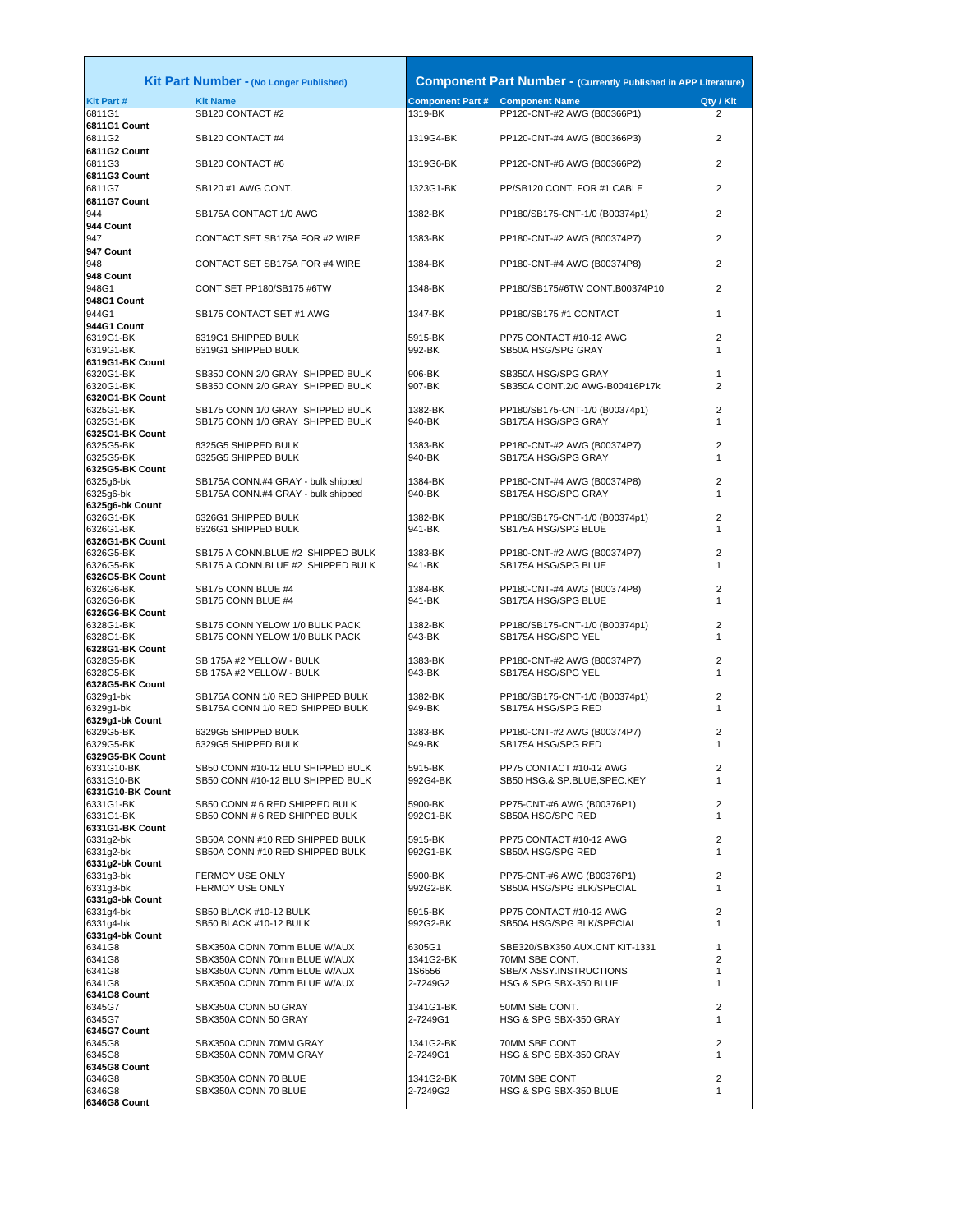**E6335G7 Count**

|                              | <b>Kit Part Number - (No Longer Published)</b>                           |                                        | <b>Component Part Number - (Currently Published in APP Literature)</b> |                     |
|------------------------------|--------------------------------------------------------------------------|----------------------------------------|------------------------------------------------------------------------|---------------------|
| Kit Part #                   | <b>Kit Name</b>                                                          | <b>Component Part # Component Name</b> |                                                                        | Qty / Kit           |
| 6346G9                       | SBX 350 BLU                                                              | 1341G3-BK                              | 95MM SBE CONT.                                                         | 2                   |
| 6346G9                       | <b>SBX 350 BLU</b>                                                       | 2-7249G2                               | HSG & SPG SBX-350 BLUE                                                 | $\mathbf{1}$        |
| 6346G9 Count<br>6347G6       | SBX350A CONN 35 RED                                                      | 2-7249G3                               | HSG & SPG SBX-350 RED                                                  | $\mathbf{1}$        |
| 6347G6                       | SBX350A CONN 35 RED                                                      | 6394-BK                                | CONTACT 35MM SBE320/SBX350                                             | 2                   |
| 6347G6 Count                 |                                                                          |                                        |                                                                        |                     |
| 6347G7                       | SBX350 CONN 50 RED                                                       | 1341G1-BK                              | 50MM SBE CONT.                                                         | $\overline{2}$      |
| 6347G7                       | SBX350 CONN 50 RED                                                       | 2-7249G3                               | HSG & SPG SBX-350 RED                                                  | 1                   |
| 6347G7 Count                 |                                                                          |                                        |                                                                        | $\overline{2}$      |
| 6347g8<br>6347g8             | SBX350 CONN 70mm RED<br>SBX350 CONN 70mm RED                             | 1341G2-BK<br>2-7249G3                  | 70MM SBE CONT<br>HSG & SPG SBX-350 RED                                 | 1                   |
| 6347g8 Count                 |                                                                          |                                        |                                                                        |                     |
| 6347G9                       | SBX 350 RED-95MM                                                         | 1341G3-BK                              | 95MM SBE CONT.                                                         | 2                   |
| 6347G9                       | SBX 350 RED-95MM                                                         | 2-7249G3                               | HSG & SPG SBX-350 RED                                                  | 1                   |
| 6347G9 Count                 |                                                                          |                                        |                                                                        |                     |
| 6348G1-BK                    | SBX350A CONN 2/0 GRN BULK                                                | 2-7249G4                               | HSG & SPG SBX-350 GREEN                                                | 1<br>2              |
| 6348G1-BK<br>6348G1-BK Count | SBX350A CONN 2/0 GRN BULK                                                | 6354-BK                                | SBX350 AMP CONTACT 2/0 AWG                                             |                     |
| 6348G6                       | SBX350A CONN 35 GRN                                                      | 2-7249G4                               | HSG & SPG SBX-350 GREEN                                                | 1                   |
| 6348G6                       | SBX350A CONN 35 GRN                                                      | 6394-BK                                | CONTACT 35MM SBE320/SBX350                                             | 2                   |
| 6348G6 Count                 |                                                                          |                                        |                                                                        |                     |
| 6348G7                       | SBX350A CONN 50 GRN                                                      | 1341G1-BK                              | 50MM SBE CONT.                                                         | 2                   |
| 6348G7                       | SBX350A CONN 50 GRN                                                      | 2-7249G4                               | HSG & SPG SBX-350 GREEN                                                | 1                   |
| 6348G7 Count<br>6348G8       | SBX350A CONN 70 GRN                                                      | 1341G2-BK                              | 70MM SBE CONT                                                          | $\overline{2}$      |
| 6348G8                       | SBX350A CONN 70 GRN                                                      | 2-7249G4                               | HSG & SPG SBX-350 GREEN                                                | 1                   |
| 6348G8 Count                 |                                                                          |                                        |                                                                        |                     |
| 6348G9                       | <b>SBX 350 GRN</b>                                                       | 1341G3-BK                              | 95MM SBE CONT.                                                         | 2                   |
| 6348G9                       | <b>SBX 350 GRN</b>                                                       | 2-7249G4                               | HSG & SPG SBX-350 GREEN                                                | 1                   |
| 6348G9 Count                 |                                                                          |                                        |                                                                        | 1                   |
| 6360G6<br>6360G6             | SBX350A CONN 35mm YEL W/AUX<br>SBX350A CONN 35mm YEL W/AUX               | 6305G1<br>2-7249G6                     | SBE320/SBX350 AUX.CNT KIT-1331<br>HSG & SPG SBX-350 YELLOW             | $\mathbf{1}$        |
| 6360G6                       | SBX350A CONN 35mm YEL W/AUX                                              | 6394-BK                                | CONTACT 35MM SBE320/SBX350                                             | $\overline{2}$      |
| 6360G6 Count                 |                                                                          |                                        |                                                                        |                     |
| 6363G8                       | SBX 350 BLK                                                              | 1341G2-BK                              | 70MM SBE CONT                                                          | $\overline{2}$      |
| 6363G8                       | SBX 350 BLK                                                              | 2-7249G5                               | HSG & SPG SBX-350 BLACK                                                | 1                   |
| 6363G8 Count<br>6363G9       | SBX 350 BLACK-95MM                                                       | 1341G3-BK                              | 95MM SBE CONT.                                                         | 2                   |
| 6363G9                       | SBX 350 BLACK-95MM                                                       | 2-7249G5                               | HSG & SPG SBX-350 BLACK                                                | 1                   |
| 6363G9 Count                 |                                                                          |                                        |                                                                        |                     |
| 6364G9                       | SBX 350 YEL                                                              | 1341G3-BK                              | 95MM SBE CONT.                                                         | $\overline{2}$      |
| 6364G9                       | SBX 350 YEL                                                              | 2-7249G6                               | HSG & SPG SBX-350 YELLOW                                               | 1                   |
| 6364G9 Count                 |                                                                          |                                        |                                                                        |                     |
| 6369G8                       | SBX350A CONN 70MM ORANGE<br>SBX350A CONN 70MM ORANGE                     | 1341G2-BK<br>2-7249G7                  | 70MM SBE CONT                                                          | 2<br>1              |
| 6369G8<br>6369G8 Count       |                                                                          |                                        | HSG & SPG SBX-350 ORANGE                                               |                     |
| 6800G1-BK                    | SB120 HSG/SPG.GRA W/2-#2 CONT BULK                                       | 1319-BK                                | PP120-CNT-#2 AWG (B00366P1)                                            | 2                   |
| 6800G1-BK                    | SB120 HSG/SPG.GRA W/2-#2 CONT BULK                                       | 6810G1-BK                              | SB120 HSG/SPG GRA                                                      | 1                   |
| 6800G1-BK Count              |                                                                          |                                        |                                                                        |                     |
| 6800G2-BK                    | SB120 HSG/SPG GRA W/2-#4 CONT.                                           | 1319G4-BK                              | PP120-CNT-#4 AWG (B00366P3)                                            | 2                   |
| 6800G2-BK                    | SB120 HSG/SPG GRA W/2-#4 CONT.                                           | 6810G1-BK                              | SB120 HSG/SPG GRA                                                      | 1                   |
| 6800G2-BK Count<br>6800g3-bk | SB120 HSG/SPG GRAY -#6 CONT                                              | 1319G6-BK                              | PP120-CNT-#6 AWG (B00366P2)                                            | 2                   |
| 6800g3-bk                    | SB120 HSG/SPG GRAY -#6 CONT                                              | 6810G1-BK                              | SB120 HSG/SPG GRA                                                      | 1                   |
| 6800g3-bk Count              |                                                                          |                                        |                                                                        |                     |
| 6801g3-bk                    | SB120 HSG/SPG BLUE -#6 CONT                                              | 1319G6-BK                              | PP120-CNT-#6 AWG (B00366P2)                                            | 2                   |
| 6801g3-bk                    | SB120 HSG/SPG BLUE -#6 CONT                                              | 6810G2-BK                              | SB120 HSG/SPG BLUE                                                     | $\mathbf{1}$        |
| 6801g3-bk Count              |                                                                          |                                        |                                                                        |                     |
| 6802G1-BK<br>6802G1-BK       | SB120 HSG/SPG.RED W/2-#2 CONT BULK<br>SB120 HSG/SPG.RED W/2-#2 CONT BULK | 1319-BK<br>6810G3-BK                   | PP120-CNT-#2 AWG (B00366P1)<br>SB120 HSG/SPG RED                       | $\overline{2}$<br>1 |
| 6802G1-BK Count              |                                                                          |                                        |                                                                        |                     |
| 6802G2-BK                    | SB120 HSG/SPG RED W/2-#4 CONT.                                           | 1319G4-BK                              | PP120-CNT-#4 AWG (B00366P3)                                            | 2                   |
| 6802G2-BK                    | SB120 HSG/SPG RED W/2-#4 CONT.                                           | 6810G3-BK                              | SB120 HSG/SPG RED                                                      | 1                   |
| 6802G2-BK Count              |                                                                          |                                        |                                                                        |                     |
| 6802g3-bk                    | SB 120 HSG/SPG RED W/2-#6 CONT. bulk                                     | 1319G6-BK                              | PP120-CNT-#6 AWG (B00366P2)                                            | 2                   |
| 6802q3-bk<br>6802g3-bk Count | SB 120 HSG/SPG RED W/2-#6 CONT. bulk                                     | 6810G3-BK                              | SB120 HSG/SPG RED                                                      | $\mathbf{1}$        |
| E6333G7                      | SBE320-CONN-50-PURPLE W/AUX.                                             | 6305G1                                 | SBE320/SBX350 AUX.CNT KIT-1331                                         | 1                   |
| E6333G7                      | SBE320-CONN-50-PURPLE W/AUX.                                             | 1341G1-BK                              | 50MM SBE CONT.                                                         | 2                   |
| E6333G7                      | SBE320-CONN-50-PURPLE W/AUX.                                             | 2-8171G9                               | SBE320-HSG & SPG-PURPLE                                                | 1                   |
| E6333G7 Count                |                                                                          |                                        |                                                                        |                     |
| e6334g7                      | SBE320A-CONN-50MM-BROWN                                                  | 1341G1-BK                              | 50MM SBE CONT.                                                         | 2                   |
| e6334g7                      | SBE320A-CONN-50MM-BROWN                                                  | 2-8171G8                               | SBE320-HSG & SPG-BROWN                                                 | $\mathbf{1}$        |
| e6334g7 Count<br>E6334G8     | SBE320A-CONN-70MM-BROWN                                                  | 1341G2-BK                              | 70MM SBE CONT                                                          | 2                   |
| E6334G8                      | SBE320A-CONN-70MM-BROWN                                                  | 2-8171G8                               | SBE320-HSG & SPG-BROWN                                                 | 1                   |
| E6334G8 Count                |                                                                          |                                        |                                                                        |                     |
| E6334G9                      | SBE320 CONN 95 BROWN                                                     | 1341G3-BK                              | 95MM SBE CONT.                                                         | 2                   |
| E6334G9                      | SBE320 CONN 95 BROWN                                                     | 2-8171G8                               | SBE320-HSG & SPG-BROWN                                                 | 1                   |
| E6334G9 Count                |                                                                          |                                        |                                                                        |                     |
| E6335G7<br>E6335G7           | SBE320 CONN 50 PURPLE<br>SBE320 CONN 50 PURPLE                           | 1341G1-BK<br>2-8171G9                  | 50MM SBE CONT.<br>SBE320-HSG & SPG-PURPLE                              | 2<br>1              |
|                              |                                                                          |                                        |                                                                        |                     |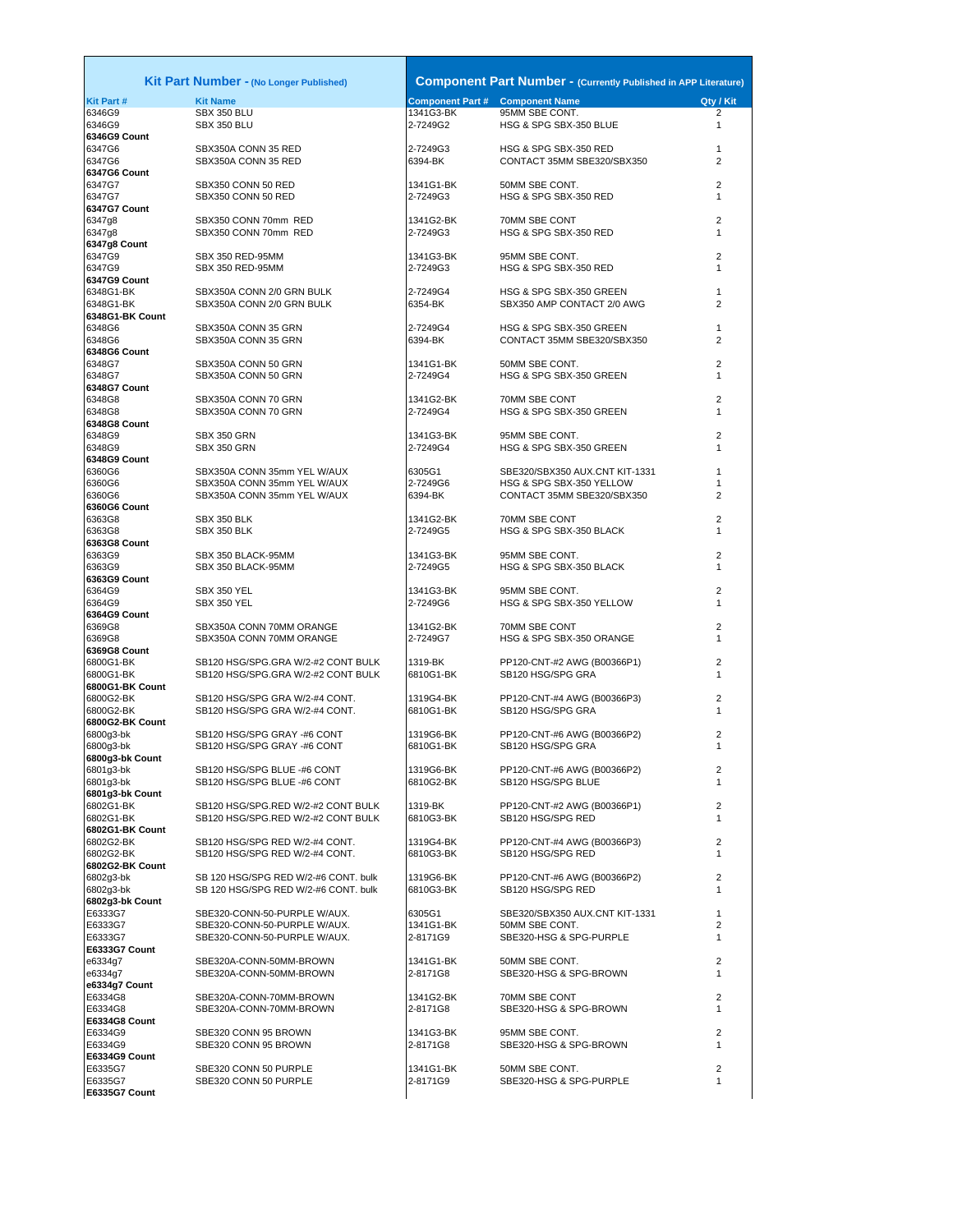|                                | <b>Kit Part Number - (No Longer Published)</b>                 |                                        | <b>Component Part Number - (Currently Published in APP Literature)</b> |                   |
|--------------------------------|----------------------------------------------------------------|----------------------------------------|------------------------------------------------------------------------|-------------------|
| <b>Kit Part#</b>               | <b>Kit Name</b>                                                | <b>Component Part # Component Name</b> |                                                                        | Qty / Kit         |
| E6335G8                        | SBE320-CONN-70MM-PURPLE                                        | 1341G2-BK                              | 70MM SBE CONT                                                          | 2                 |
| E6335G8                        | SBE320-CONN-70MM-PURPLE                                        | 2-8171G9                               | SBE320-HSG & SPG-PURPLE                                                | $\mathbf{1}$      |
| E6335G8 Count                  |                                                                |                                        |                                                                        |                   |
| E6335G9                        | SBE320 CONN 95 PURPLE                                          | 1341G3-BK                              | 95MM SBE CONT.                                                         | $\overline{2}$    |
| E6335G9                        | SBE320 CONN 95 PURPLE                                          | 2-8171G9                               | SBE320-HSG & SPG-PURPLE                                                | 1                 |
| E6335G9 Count<br>E6340G7       | SBE320A-CONN-50-GRAY W/AUX.                                    | 6305G1                                 | SBE320/SBX350 AUX.CNT KIT-1331                                         | $\mathbf{1}$      |
| E6340G7                        | SBE320A-CONN-50-GRAY W/AUX.                                    | 1341G1-BK                              | 50MM SBE CONT.                                                         | 2                 |
| E6340G7                        | SBE320A-CONN-50-GRAY W/AUX.                                    | 2-8171G1                               | SBE320-HSG-GRAY                                                        | $\mathbf{1}$      |
| E6340G7 Count                  |                                                                |                                        |                                                                        |                   |
| E6341G6                        | SBE320A-CONN-35-BLUE W/AUX.                                    | 6305G1                                 | SBE320/SBX350 AUX.CNT KIT-1331                                         | $\mathbf{1}$      |
| E6341G6                        | SBE320A-CONN-35-BLUE W/AUX.                                    | 2-8171G2                               | SBE320-HSG & SPG-BLUE                                                  | 1                 |
| E6341G6                        | SBE320A-CONN-35-BLUE W/AUX.                                    | 6394-BK                                | CONTACT 35MM SBE320/SBX350                                             | 2                 |
| E6341G6 Count<br>E6341G7       | SBE320 CONN 50 BLUE W/AUX                                      | 6305G1                                 | SBE320/SBX350 AUX.CNT KIT-1331                                         | $\mathbf{1}$      |
| E6341G7                        | SBE320 CONN 50 BLUE W/AUX                                      | 1341G1-BK                              | 50MM SBE CONT.                                                         | $\overline{2}$    |
| E6341G7                        | SBE320 CONN 50 BLUE W/AUX                                      | 2-8171G2                               | SBE320-HSG & SPG-BLUE                                                  | $\mathbf{1}$      |
| E6341G7 Count                  |                                                                |                                        |                                                                        |                   |
| E6341G8                        | SBE320 CONN 70 BLUE W/AUX                                      | 6305G1                                 | SBE320/SBX350 AUX.CNT KIT-1331                                         | $\mathbf{1}$      |
| E6341G8                        | SBE320 CONN 70 BLUE W/AUX                                      | 1341G2-BK                              | 70MM SBE CONT                                                          | $\overline{2}$    |
| E6341G8                        | SBE320 CONN 70 BLUE W/AUX                                      | 2-8171G2                               | SBE320-HSG & SPG-BLUE                                                  | 1                 |
| E6341G8 Count                  |                                                                |                                        |                                                                        |                   |
| E6342G2                        | SBE320A-CONN-3/0-RED W/AUX.                                    | 6305G1<br>2-8171G3                     | SBE320/SBX350 AUX.CNT KIT-1331<br>SBE320-HSG & SPG-RED                 | 1<br>$\mathbf{1}$ |
| E6342G2<br>E6342G2             | SBE320A-CONN-3/0-RED W/AUX.<br>SBE320A-CONN-3/0-RED W/AUX.     | 6355-BK                                | SBX350 AMP CONTACT 3/0 AWG                                             | $\overline{2}$    |
| E6342G2 Count                  |                                                                |                                        |                                                                        |                   |
| E6342G7                        | SBE320A-CONN-50-RED W/AUX.                                     | 6305G1                                 | SBE320/SBX350 AUX.CNT KIT-1331                                         | $\mathbf{1}$      |
| E6342G7                        | SBE320A-CONN-50-RED W/AUX.                                     | 1341G1-BK                              | 50MM SBE CONT.                                                         | $\overline{2}$    |
| E6342G7                        | SBE320A-CONN-50-RED W/AUX.                                     | 2-8171G3                               | SBE320-HSG & SPG-RED                                                   | 1                 |
| E6342G7 Count                  |                                                                |                                        |                                                                        |                   |
| E6343G7                        | SBE320A-CONN-50-GRN. W/AUX.                                    | 6305G1                                 | SBE320/SBX350 AUX.CNT KIT-1331                                         | $\mathbf{1}$      |
| E6343G7<br>E6343G7             | SBE320A-CONN-50-GRN. W/AUX.<br>SBE320A-CONN-50-GRN. W/AUX.     | 1341G1-BK<br>2-8171G4                  | 50MM SBE CONT.<br>SBE320-HSG & SPG-GREEN                               | 2<br>$\mathbf{1}$ |
| E6343G7 Count                  |                                                                |                                        |                                                                        |                   |
| E6343G8                        | SBE320A-CONN-70-GRN. W/AUX.                                    | 6305G1                                 | SBE320/SBX350 AUX.CNT KIT-1331                                         | $\mathbf{1}$      |
| E6343G8                        | SBE320A-CONN-70-GRN. W/AUX.                                    | 1341G2-BK                              | 70MM SBE CONT                                                          | $\overline{2}$    |
| E6343G8                        | SBE320A-CONN-70-GRN. W/AUX.                                    | 2-8171G4                               | SBE320-HSG & SPG-GREEN                                                 | $\mathbf{1}$      |
| E6343G8 Count                  |                                                                |                                        |                                                                        |                   |
| E6345G1-BK                     | SBE320A CONN . 2/0 GREY SHIPPED BULK                           | 2-8171G1                               | SBE320-HSG-GRAY                                                        | $\mathbf{1}$      |
| E6345G1-BK<br>E6345G1-BK Count | SBE320A CONN . 2/0 GREY SHIPPED BULK                           | 6354-BK                                | SBX350 AMP CONTACT 2/0 AWG                                             | 2                 |
| E6345G7-BK                     | SBE 320 CONN 50 GRAY - BULK                                    | 1341G1-BK                              | 50MM SBE CONT.                                                         | $\overline{2}$    |
| E6345G7-BK                     | SBE 320 CONN 50 GRAY - BULK                                    | 2-8171G1                               | SBE320-HSG-GRAY                                                        | $\mathbf{1}$      |
| E6345G7-BK Count               |                                                                |                                        |                                                                        |                   |
| E6345G8                        | SBE320-CONN-70MM-GRAY                                          | 1341G2-BK                              | 70MM SBE CONT                                                          | $\overline{2}$    |
| E6345G8                        | SBE320-CONN-70MM-GRAY                                          | 2-8171G1                               | SBE320-HSG-GRAY                                                        | $\mathbf{1}$      |
| E6345G8 Count                  |                                                                |                                        |                                                                        |                   |
| E6345G8-BK                     | SBE320 CONN GRA 70 BULK                                        | 1341G2-BK                              | 70MM SBE CONT                                                          | $\overline{2}$    |
| E6345G8-BK<br>E6345G8-BK Count | SBE320 CONN GRA 70 BULK                                        | 2-8171G1                               | SBE320-HSG-GRAY                                                        | $\mathbf{1}$      |
| E6346G1-BK                     | SBE320A CONN. 2/0 BLUE SHIPPED BULK                            | 2-8171G2                               | SBE320-HSG & SPG-BLUE                                                  | $\mathbf{1}$      |
| E6346G1-BK                     | SBE320A CONN. 2/0 BLUE SHIPPED BULK                            | 6354-BK                                | SBX350 AMP CONTACT 2/0 AWG                                             | $\overline{2}$    |
| E6346G1-BK Count               |                                                                |                                        |                                                                        |                   |
| E6346G5                        | SBE320A CONN 300MCM BLUE                                       | 2-8171G2                               | SBE320-HSG & SPG-BLUE                                                  | 1                 |
| E6346G5                        | SBE320A CONN 300MCM BLUE                                       | 6358-BK                                | SBX/E 300 MCM CONT.B01921P1                                            | $\overline{2}$    |
| E6346G5 Count                  |                                                                |                                        |                                                                        |                   |
| E6346G6-BK<br>E6346G6-BK       | SBE320-BLUE-35MM SHIPPED BULK<br>SBE320-BLUE-35MM SHIPPED BULK | 2-8171G2<br>6394-BK                    | SBE320-HSG & SPG-BLUE<br>CONTACT 35MM SBE320/SBX350                    | $\mathbf{1}$<br>2 |
| E6346G6-BK Count               |                                                                |                                        |                                                                        |                   |
| E6346G7                        | SBE320 CONN 50 BLUE                                            | 1341G1-BK                              | 50MM SBE CONT.                                                         | $\overline{2}$    |
| E6346G7                        | SBE320 CONN 50 BLUE                                            | 2-8171G2                               | SBE320-HSG & SPG-BLUE                                                  | $\mathbf{1}$      |
| E6346G7 Count                  |                                                                |                                        |                                                                        |                   |
| E6346G7-BK                     | SBE320 CONN 50 BLUE BULK                                       | 1341G1-BK                              | 50MM SBE CONT.                                                         | 2                 |
| E6346G7-BK                     | SBE320 CONN 50 BLUE BULK                                       | 2-8171G2                               | SBE320-HSG & SPG-BLUE                                                  | $\mathbf{1}$      |
| E6346G7-BK Count<br>E6346G8-BK | SBE320 CONN 70 BLUE BULK                                       | 1341G2-BK                              | 70MM SBE CONT                                                          | 2                 |
| E6346G8-BK                     | SBE320 CONN 70 BLUE BULK                                       | 2-8171G2                               | SBE320-HSG & SPG-BLUE                                                  | $\mathbf{1}$      |
| E6346G8-BK Count               |                                                                |                                        |                                                                        |                   |
| E6346G9                        | SBE320A CONN. 95 BLUE                                          | 1341G3-BK                              | 95MM SBE CONT.                                                         | $\overline{2}$    |
| E6346G9                        | SBE320A CONN. 95 BLUE                                          | 2-8171G2                               | SBE320-HSG & SPG-BLUE                                                  | $\mathbf{1}$      |
| E6346G9 Count                  |                                                                |                                        |                                                                        |                   |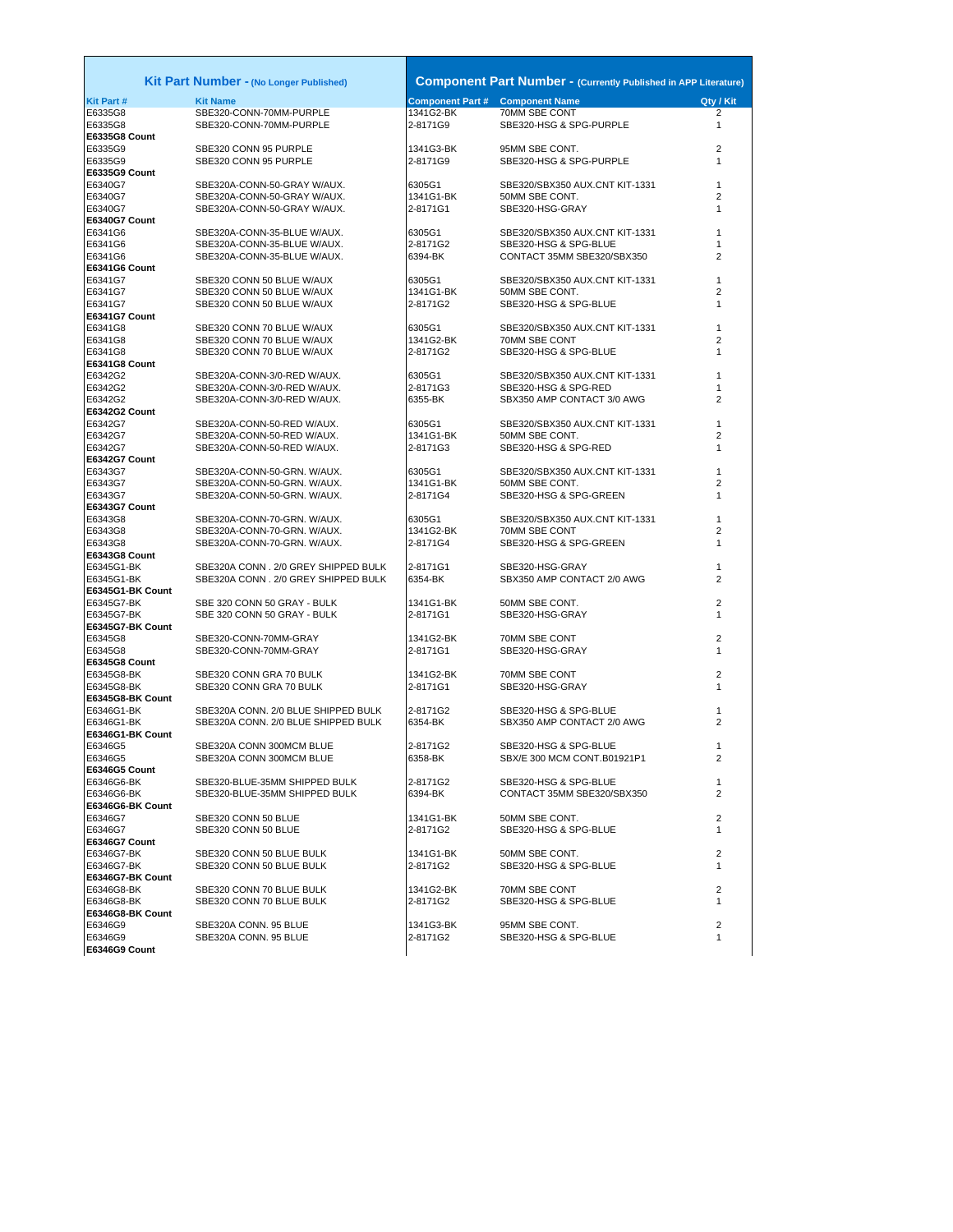**E6347G1-bk Count E6347G6-BK Count**<br>E6347G7 **E6347G7 Count**<br>F6347G7-BK **E6347G7-BK Count E6347G8 Count E6347G8-BK Count E6347G9 Count E6348G1-BK Count E6348G6-BK Count E6348G7 Count E6348G7-BK Count E6348G8 Count E6348G9 Count E6359G7 Count E6360G6 Count E6360G7 Count E6360G9 Count E6363G1-BK Count E6363G6-BK Count**<br>E6363G7-BK **E6363G7-BK Count E6363G8 Count**<br>E6363G8-BK E6363G8-BK SBE320 CONN 70 BLACK BULK 1341G2-BK 70MM SBE CONT 2 **E6363G8-BK Count**

| Irt Number - (No Longer Published)                                                     |
|----------------------------------------------------------------------------------------|
| <b>Kit Name</b><br>SBE320 RED CONN 2/0 BULK<br>SBE320 RED CONN 2/0 BULK                |
| SBE320-RED-35 SHIPPED BULK<br>SBE320-RED-35 SHIPPED BULK                               |
| SBE320 CONN 50 RED<br>SBE320 CONN 50 RED                                               |
| SBE320 RED 50MM SHIPPED BULK<br>SBE320 RED 50MM SHIPPED BULK                           |
| SBE 320 CONN 70 RED<br>SBE 320 CONN 70 RED                                             |
| SBE320 RED CONN 70MM BULK<br>SBE320 RED CONN 70MM BULK                                 |
| SBE320-RED-2/0<br>SBE320-RED-2/0                                                       |
| SBE320 CONN 2/0 GREEN BULK<br>SBE320 CONN 2/0 GREEN BULK                               |
| SBE320-GREEN-35MM BULK<br>SBE320-GREEN-35MM BULK                                       |
| SBE320 GREEN 50MM<br>SBE320 GREEN 50MM                                                 |
| SBE320 GREEN 50MM - BULK<br>SBE320 GREEN 50MM - BULK                                   |
| SBE320 CONN 70 GREEN<br>SBE320 CONN 70 GREEN                                           |
| SBE320A-CONN-95-GREEN<br>SBE320A-CONN-95-GREEN                                         |
| SBE320 BLACK 50MM W/AUX<br>SBE320 BLACK 50MM W/AUX<br>SBE320 BLACK 50MM W/AUX          |
| SBE320-CONN-35-YEL. W/AUX.<br>SBE320-CONN-35-YEL. W/AUX.<br>SBE320-CONN-35-YEL. W/AUX. |
| SBE320-CONN-50-YEL. W/AUX.<br>SBE320-CONN-50-YEL. W/AUX.<br>SBE320-CONN-50-YEL. W/AUX. |
| SBE320-CONN-95-YEL. W/AUX.<br>SBE320-CONN-95-YEL. W/AUX.<br>SBE320-CONN-95-YEL, W/AUX. |
| SBE320-CONN-2/0-BLK SHIPPED BU<br>SBE320-CONN-2/0-BLK SHIPPED BU                       |
| SBE320 CONN 35MM BLK - BULK<br>SBE320 CONN 35MM BLK - BULK                             |
| SBE320 BLACK 50MM BULK<br>SBE320 BLACK 50MM BULK                                       |
| SBE320 CONN 70 BLACK<br>SBE320 CONN 70 BLACK                                           |
|                                                                                        |

**Kit Part # Kit Name Component Part # Component Name Qty / Kit** E6347G1-bk SBE320 RED CONN 2/0 BULK 2-8171G3 SBE320-HSG & SPG-RED 1 **Kit Part Number -** (No Longer Published) **Component Part Number - (Currently Published in APP Literature)** E6347G1-bk SBE320 RED CONN 2/0 BULK 6354-BK SBX350 AMP CONTACT 2/0 AWG 2 E6347G6-BK SBE320-RED-35 SHIPPED BULK 2-8171G3 SBE320-HSG & SPG-RED 1 CONTACT 35MM SBE320/SBX350 E6347G7 SBE320 CONN 50 RED 1341G1-BK 50MM SBE CONT. 2 E6347G7 SBE320 CONN 50 RED 2-8171G3 SBE320-HSG & SPG-RED 1 E6347G7-BK SBE320 RED 50MM SHIPPED BULK 1341G1-BK 50MM SBE CONT. 2 E6347G7-BK SBE320 RED 50MM SHIPPED BULK 2-8171G3 SBE320-HSG & SPG-RED 1 E6347G8 SBE 320 CONN 70 RED 1341G2-BK 70MM SBE CONT 2 E6347G8 SBE 320 CONN 70 RED 2-8171G3 SBE320-HSG & SPG-RED 1 E6347G8-BK SBE320 RED CONN 70MM BULK 1341G2-BK 70MM SBE CONT 2 2-8171G3 SBE320-HSG & SPG-RED 1 E6347G9 SBE320-RED-2/0 1341G3-BK 95MM SBE CONT. 2 SBE320-HSG & SPG-RED E6348G1-BK SBE320 CONN 2/0 GREEN BULK 2-8171G4 SBE320-HSG & SPG-GREEN 1 E6348G1-BK SBE320 CONN 2/0 GREEN BULK 6354-BK SBX350 AMP CONTACT 2/0 AWG 2 E6348G6-BK SBE320-GREEN-35MM BULK 2-8171G4 SBE320-HSG & SPG-GREEN 1 CONTACT 35MM SBE320/SBX350 2 E6348G7 SBE320 GREEN 50MM 1341G1-BK 50MM SBE CONT. 2 2-8171G4 SBE320-HSG & SPG-GREEN 1 1341G1-BK 50MM SBE CONT. E6348G7-BK SBE320 GREEN 50MM - BULK 2-8171G4 SBE320-HSG & SPG-GREEN 1 E6348G8 SBE320 CONN 70 GREEN 1341G2-BK 70MM SBE CONT 2 E6348G8 SBE320 CONN 70 GREEN 2-8171G4 SBE320-HSG & SPG-GREEN 1 E6348G9 SBE320A-CONN-95-GREEN 95MM SBE CONT. 2<br>E6348G9 SBE320A-CONN-95-GREEN 2-8171G4 SBE320-HSG & SPG-GREEN 1 SBE320-HSG & SPG-GREEN 2-8171G4 SBE320-HSG & SPG-GREEN E6359G7 SBE320 BLACK 50MM W/AUX 6305G1 SBE320/SBX350 AUX.CNT KIT-1331 1 E6359G7 SBE320 BLACK 50MM W/AUX 1341G1-BK 50MM SBE CONT. 2 E6359G7 SBE320 BLACK 50MM W/AUX 2-8171G5 SBE320-HSG & SPG-BLK. 1 E6360G6 SBE320-CONN-35-YEL. W/AUX. SBE320/SBX350 AUX.CNT KIT-1331 1<br>E6360G6 SBE320-CONN-35-YEL. W/AUX. 2-8171G6 SBE320-HSG & SPG-YELLOW SBE320-HSG & SPG-YELLOW 1 E6360G6 SBE320-CONN-35-YEL. W/AUX. 6394-BK CONTACT 35MM SBE320/SBX350 2 E6360G7 SBE320-CONN-50-YEL. W/AUX. 6305G1 SBE320/SBX350 AUX.CNT KIT-1331 1 50MM SBE CONT. E6360G7 SBE320-CONN-50-YEL. W/AUX. 2-8171G6 SBE320-HSG & SPG-YELLOW 1 E6360G9 SBE320-CONN-95-YEL. W/AUX. 6305G1 SBE320/SBX350 AUX.CNT KIT-1331 1 E6360G9 SBE320-CONN-95-YEL. W/AUX. 1341G3-BK 95MM SBE CONT. 2 E6360G9 SBE320-CONN-95-YEL. W/AUX. 2-8171G6 SBE320-HSG & SPG-YELLOW 1 E6363G1-BK SBE320-CONN-2/0-BLK SHIPPED BULK 2-8171G5 SBE320-HSG & SPG-BLK. 1 SBX350 AMP CONTACT 2/0 AWG 2 E6363G6-BK SBE320 CONN 35MM BLK - BULK 2-8171G5 SBE320-HSG & SPG-BLK. 1 CONTACT 35MM SBE320/SBX350 E6363G7-BK SBE320 BLACK 50MM BULK 1341G1-BK 50MM SBE CONT. 2 E6363G7-BK SBE320 BLACK 50MM BULK 2-8171G5 SBE320-HSG & SPG-BLK. 1 E6363G8 SBE320 CONN 70 BLACK 1341G2-BK 70MM SBE CONT 2 E6363G8 SBE320 CONN 70 BLACK 2-8171G5 SBE320-HSG & SPG-BLK. 1

SBE320 CONN 70 BLACK BULK 2-8171G5 SBE320-HSG & SPG-BLK.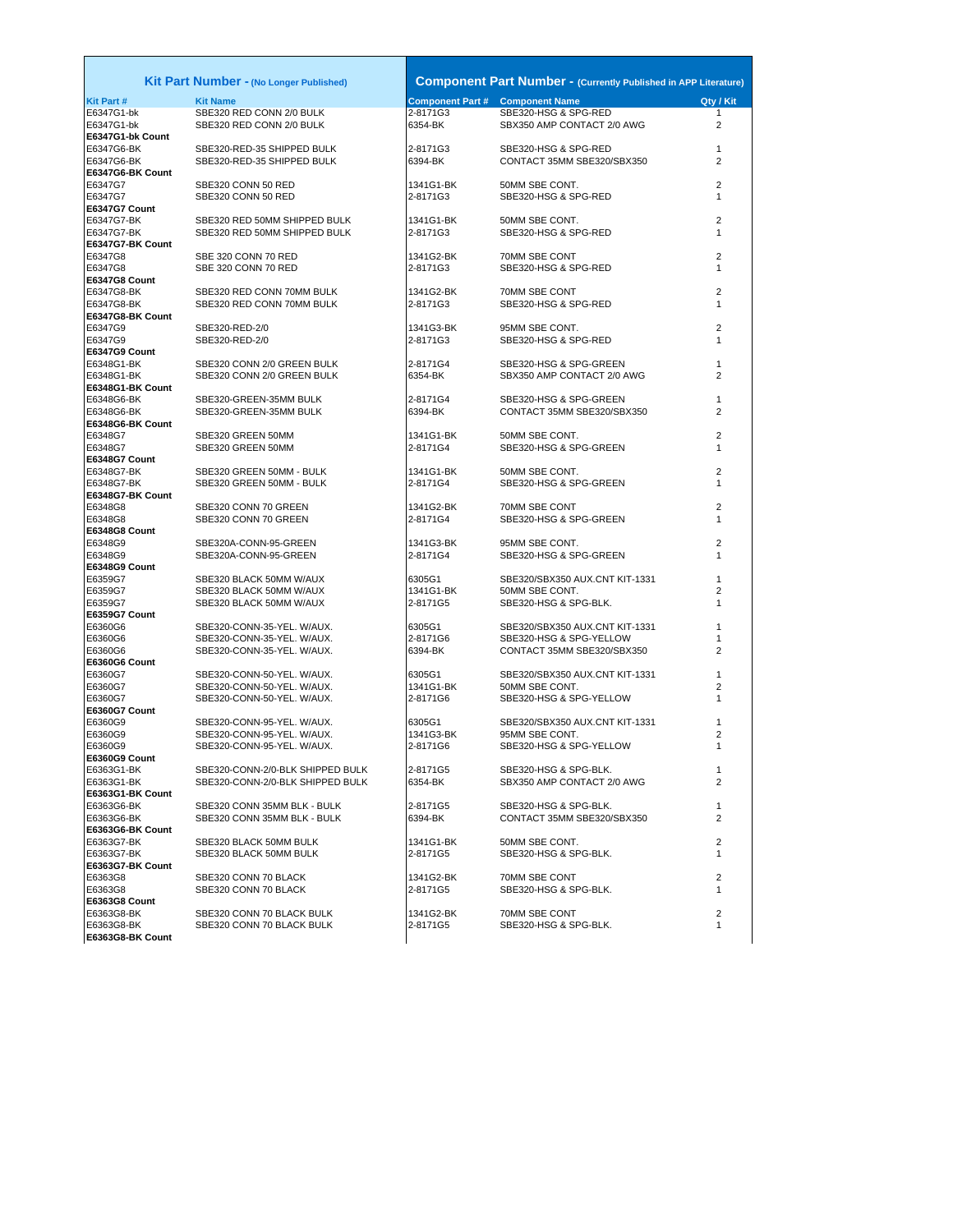|                                | <b>Kit Part Number - (No Longer Published)</b>                       |                       | <b>Component Part Number - (Currently Published in APP Literatur</b> |                   |
|--------------------------------|----------------------------------------------------------------------|-----------------------|----------------------------------------------------------------------|-------------------|
| Kit Part #                     | <b>Kit Name</b>                                                      |                       | <b>Component Part # Component Name</b>                               | Qty / Kit         |
| E6363G9                        | SBE320 CONN BLK 95                                                   | 1341G3-BK             | 95MM SBE CONT.                                                       | $\overline{2}$    |
| E6363G9                        | SBE320 CONN BLK 95                                                   | 2-8171G5              | SBE320-HSG & SPG-BLK.                                                | $\mathbf{1}$      |
| E6363G9 Count                  |                                                                      |                       |                                                                      |                   |
| E6363G9-BK<br>E6363G9-BK       | SBE320 CONN BLK 95 BULK                                              | 1341G3-BK             | 95MM SBE CONT.<br>SBE320-HSG & SPG-BLK.                              | 2<br>$\mathbf{1}$ |
| E6363G9-BK Count               | SBE320 CONN BLK 95 BULK                                              | 2-8171G5              |                                                                      |                   |
| E6364G2                        | SBE320-CONN-3/0-YELLOW                                               | 1S6217                | SBE ASSY.INSTRUCTIONS                                                | 1                 |
| E6364G2                        | SBE320-CONN-3/0-YELLOW                                               | 6355-BK               | SBX350 AMP CONTACT 3/0 AWG                                           | 2                 |
| E6364G2 Count                  |                                                                      |                       |                                                                      |                   |
| E6364G6                        | SBE320-CONN-35-YELLOW                                                | 1S6217                | SBE ASSY.INSTRUCTIONS                                                | 1                 |
| E6364G6                        | SBE320-CONN-35-YELLOW                                                | 6394-BK               | CONTACT 35MM SBE320/SBX350                                           | 2                 |
| E6364G6 Count                  |                                                                      |                       |                                                                      |                   |
| E6364G7                        | SBE 320 CONN 50 YELLOW                                               | 1341G1-BK             | 50MM SBE CONT.                                                       | 2                 |
| E6364G7                        | SBE 320 CONN 50 YELLOW                                               | 2-8171G6              | SBE320-HSG & SPG-YELLOW                                              | $\mathbf{1}$      |
| E6364G7 Count<br>E6364G8       | SBE320 CONN 70 YEL                                                   | 1341G2-BK             | 70MM SBE CONT                                                        | 2                 |
| E6364G8                        | SBE320 CONN 70 YEL                                                   | 2-8171G6              | SBE320-HSG & SPG-YELLOW                                              | 1                 |
| E6364G8 Count                  |                                                                      |                       |                                                                      |                   |
| E6368G2                        | SBE320-CONN-3/0-ORG. W/AUX.                                          | 6305G1                | SBE320/SBX350 AUX.CNT KIT-1331                                       | 1                 |
| E6368G2                        | SBE320-CONN-3/0-ORG. W/AUX.                                          | 2-8171G7              | SBE320-HSG & SPG-ORG.                                                | 1                 |
| E6368G2                        | SBE320-CONN-3/0-ORG. W/AUX.                                          | 6355-BK               | SBX350 AMP CONTACT 3/0 AWG                                           | 2                 |
| E6368G2 Count                  |                                                                      |                       |                                                                      |                   |
| E6368G6                        | SBE320-CONN-35-ORG. W/AUX.                                           | 6305G1                | SBE320/SBX350 AUX.CNT KIT-1331                                       | 1                 |
| E6368G6                        | SBE320-CONN-35-ORG. W/AUX.                                           | 2-8171G7              | SBE320-HSG & SPG-ORG.                                                |                   |
| E6368G6                        | SBE320-CONN-35-ORG. W/AUX.                                           | 6394-BK               | CONTACT 35MM SBE320/SBX350                                           | $\overline{2}$    |
| E6368G6 Count                  |                                                                      |                       |                                                                      |                   |
| E6368G7                        | SBE320-CONN-50-ORG. W/AUX.                                           | 6305G1                | SBE320/SBX350 AUX.CNT KIT-1331<br>50MM SBE CONT.                     | 1                 |
| E6368G7<br>E6368G7             | SBE320-CONN-50-ORG. W/AUX.<br>SBE320-CONN-50-ORG. W/AUX.             | 1341G1-BK<br>2-8171G7 | SBE320-HSG & SPG-ORG.                                                | 2<br>1            |
| E6368G7 Count                  |                                                                      |                       |                                                                      |                   |
| E6369G6                        | SBE320-CONN-35-ORANGE                                                | 2-8171G7              | SBE320-HSG & SPG-ORG.                                                | 1                 |
| E6369G6                        | SBE320-CONN-35-ORANGE                                                | 6394-BK               | CONTACT 35MM SBE320/SBX350                                           | $\overline{2}$    |
| E6369G6 Count                  |                                                                      |                       |                                                                      |                   |
| E6369G7                        | SBE320-CONN-50-ORANGE                                                | 1341G1-BK             | 50MM SBE CONT.                                                       | 2                 |
| E6369G7                        | SBE320-CONN-50-ORANGE                                                | 2-8171G7              | SBE320-HSG & SPG-ORG.                                                | 1                 |
| E6369G7 Count                  |                                                                      |                       |                                                                      |                   |
| E6369G8                        | SBE320-CONN-70-ORANGE                                                | 1341G2-BK             | 70MM SBE CONT                                                        | 2                 |
| E6369G8<br>E6369G8 Count       | SBE320-CONN-70-ORANGE                                                | 2-8171G7              | SBE320-HSG & SPG-ORG.                                                | 1                 |
| E6370G1                        | SBE160 CONN 1/0 GRAY W/AUX                                           |                       | 6344 AUX CONN KIT SBX 175/350                                        | 1                 |
| E6370G1                        | SBE160 CONN 1/0 GRAY W/AUX                                           | 2-8170G1              | HSG & SPG SBE160A-GRAY                                               | 1                 |
| E6370G1                        | SBE160 CONN 1/0 GRAY W/AUX                                           | 6384G1-BK             | CONTACT 1/0 AWG                                                      | $\overline{2}$    |
| E6370G1 Count                  |                                                                      |                       |                                                                      |                   |
| E6371G1                        | SBE160A CONN 1/0 BLUE W/AUX                                          |                       | 6344 AUX CONN KIT SBX 175/350                                        | 1                 |
| E6371G1                        | SBE160A CONN 1/0 BLUE W/AUX                                          | 2-8170G2              | HSG & SPG SBE160A-BLUE                                               | 1                 |
| E6371G1                        | SBE160A CONN 1/0 BLUE W/AUX                                          | 6384G1-BK             | CONTACT 1/0 AWG                                                      | 2                 |
| E6371G1 Count                  |                                                                      |                       |                                                                      |                   |
| E6372G1                        | SBE160A CONN 1/0 ORANGE W/AUX                                        |                       | 6344 AUX CONN KIT SBX 175/350                                        | 1                 |
| E6372G1<br>E6372G1             | SBE160A CONN 1/0 ORANGE W/AUX<br>SBE160A CONN 1/0 ORANGE W/AUX       | 2-8170G3<br>6384G1-BK | HSG & SPG SBE160A-ORG<br>CONTACT 1/0 AWG                             | 1<br>2            |
| E6372G1 Count                  |                                                                      |                       |                                                                      |                   |
| E6373G1                        | SBE160A-CONN-1/0-YELL W/AUX                                          |                       | 6344 AUX CONN KIT SBX 175/350                                        | 1                 |
| E6373G1                        | SBE160A-CONN-1/0-YELL W/AUX                                          | 2-8170G4              | HSG & SPG SBE160A-YEL                                                | 1                 |
| E6373G1                        | SBE160A-CONN-1/0-YELL W/AUX                                          | 6384G1-BK             | CONTACT 1/0 AWG                                                      | 2                 |
| E6373G1 Count                  |                                                                      |                       |                                                                      |                   |
| E6374G1-BK                     | SBE160A CONN 1/0 GRA BULK                                            | 2-8170G1              | HSG & SPG SBE160A-GRAY                                               | 1                 |
| E6374G1-BK                     | SBE160A CONN 1/0 GRA BULK                                            | 6384G1-BK             | CONTACT 1/0 AWG                                                      | 2                 |
| E6374G1-BK Count               |                                                                      |                       |                                                                      |                   |
| E6374G2-bk                     | SBE160 CONN GRA 35 BULK<br>SBE160 CONN GRA 35 BULK                   | 2-8170G1<br>6384G2-BK | HSG & SPG SBE160A-GRAY<br>CONTACT 35MM SBE160/SBX175                 | 1<br>2            |
| E6374G2-bk<br>E6374G2-bk Count |                                                                      |                       |                                                                      |                   |
| E6375G1-BK                     | SBE160A BLUE 1/0 BULK                                                | 2-8170G2              | HSG & SPG SBE160A-BLUE                                               | 1                 |
| E6375G1-BK                     | SBE160A BLUE 1/0 BULK                                                | 6384G1-BK             | CONTACT 1/0 AWG                                                      | 2                 |
| E6375G1-BK Count               |                                                                      |                       |                                                                      |                   |
| E6375G2-BK                     | SBE160A-CONN-35-BLUE SHIPPED BULK                                    | 2-8170G2              | HSG & SPG SBE160A-BLUE                                               | 1                 |
| E6375G2-BK                     | SBE160A-CONN-35-BLUE SHIPPED BULK                                    | 6384G2-BK             | CONTACT 35MM SBE160/SBX175                                           | 2                 |
| E6375G2-BK Count               |                                                                      |                       |                                                                      |                   |
| E6377G1                        | SBE 160 YELLOW WITH 1/0 AWG                                          | 2-8170G4              | HSG & SPG SBE160A-YEL                                                | 1                 |
| E6377G1                        | SBE 160 YELLOW WITH 1/0 AWG                                          | 6384G1-BK             | CONTACT 1/0 AWG                                                      | 2                 |
| E6377G1 Count                  |                                                                      | 2-8170G4              | HSG & SPG SBE160A-YEL                                                | 1                 |
| E6377G1-BK<br>E6377G1-BK       | SBE 160 YELLOW WITH 1/0 AWG BULK<br>SBE 160 YELLOW WITH 1/0 AWG BULK | 6384G1-BK             | CONTACT 1/0 AWG                                                      | 2                 |
| E6377G1-BK Count               |                                                                      |                       |                                                                      |                   |

eff 132764 SBE160 CONN YELL 35MM BULK 2-8170G4 HSG & SPG SBE160A-YEL 15MM SBE160CONN YELL 35MM BULK 2 CONTACT 35MM SBE160/SBX175

**e6377g2-BK Count**

**Red in APP Literature)**